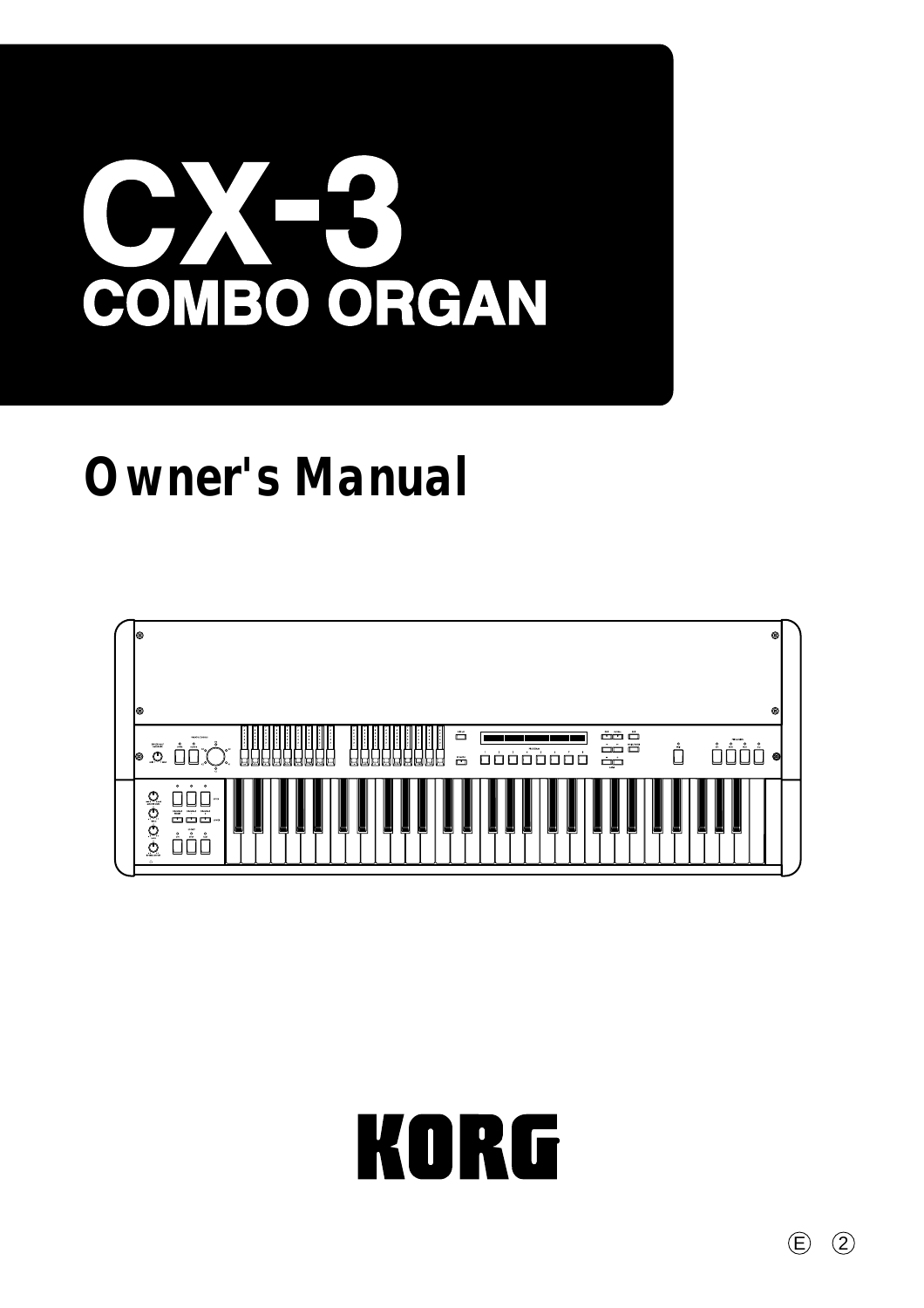# **INSTRUCTIONS PERTAINING TO A RISK OF FIRE, ELECTRIC SHOCK, OR INJURY TO PERSONS**

# **IMPORTANT SAFETY INSTRUCTIONS**

**WARNING**—When using electric products, basic precautions should always be followed, including the following:

- 1) Read all the instructions before using the product.
- 2) Do not use this product near water-for example, near a bathtub, washbowl, kitchen sink, in a wet basement, or near a swimming pool, or the like.
- 3) This product should be used only with a cart or stand that is recommended by the manufacturer.
- 4) This product, either alone or in combination with an amplifier and headphones or speakers, may be capable of producing sound levels that could cause permanent hearing loss. Do not operate for a long period of time at a high volume level or at a level that is uncomfortable. If you experience any hearing loss or ringing in the ears, you should consult an audiologist.
- 5) The product should be located so that its location or position does not interfere with its proper ventilation.
- 6) The product should be located away from heat sources such as radiators, heat registers, or other products that produce heat.
- 7) The product should be connected to a power supply only of the type described in the operating instructions or as marked on the product.
- 8) The power-supply cord of the product should be unplugged from the outlet when left unused for a long period of time.
- 9) Care should be taken so that objects do not fall and liquids are not spilled into the enclosure through openings.
- 10) The product should be serviced by qualified service personnel when:
	- a) The power-supply cord or the plug has been damaged; or
	- b) Objects have fallen, or liquid has been spilled onto the product; or
	- c) The product has been exposed to rain; or
	- d) The product does not appear to operate normally or exhibits a marked change in performance; or
	- e) The product has been dropped, or the enclosure damaged.
- 11) Do not attempt to service the product beyond that described in the user-maintenance instructions. All other servicing should be referred to qualified service personnel.

# **SAVE THESE INSTRUCTIONS**

#### **WARNING:**

**VY ATTITURE:**<br>TO REDUCE THE RISK OF FIRE OR ELECTRIC SHOCK DO NOT<br>EXPOSE THIS PRODUCT TO RAIN OR MOISTURE.





The lightning flash with arrowhead symbol within an equilateral triangle, is intended to alert the user to the presence of uninsulated "dangerous voltage" within the product's enclosure that may be of sufficient magnitude to constitute a risk of electric shock to persons.



The exclamation point within an equilateral triangle is intended to alert the user to the presence of important operating and maintenance (servicing) instructions in the literature accompanying the product.

# **GROUNDING INSTRUCTIONS**

This product must be grounded. If it should malfunction or breakdown, grounding provides a path of least resistance for electric current to reduce the risk of electric shock. This product is equipped with a cord having an equipment-grounding conductor and a grounding plug. The plug must be plugged into an appropriate outlet that is properly installed and grounded in accordance with all local codes and ordinances.

**DANGER**—Improper connection of the equipment-grounding conductor can result in a risk of electric shock. Check with a qualified electrician or serviceman if you are in doubt as to whether the product is properly grounded. Do not modify the plug provided with the product if it will not fit the outlet, have a proper outlet installed by a qualified electrician.

#### **THE FCC REGULATION WARNING (for U.S.A.)**

This equipment has been tested and found to comply with the limits for a Class B digital device, pursuant to Part 15 of the FCC Rules. These limits are designed to provide reasonable protection against harmful interference in a residential installation. This equipment generates, uses, and can radiate radio frequency energy and, if not installed and used in accordance with the instructions, may cause harmful interference to radio communications. However, there is no guarantee that interference will not occur in a particular installation. If this equipment does cause harmful interference to radio or television reception, which can be determined by turning the equipment off and on, the user is encouraged to try to correct the interference by one or more of the following measures:

- Reorient or relocate the receiving antenna.
- Increase the separation between the equipment and receiver.
- Connect the equipment into an outlet on a circuit different from that to which the receiver is connected.

• Consult the dealer or an experienced radio/TV technician for help. Unauthorized changes or modification to this system can void the user's authority to operate this equipment.

#### **CE mark for European Harmonized Standards**

CE mark which is attached to our company's products of AC mains operated apparatus until December 31, 1996 means it conforms to EMC Directive (89/336/EEC) and CE mark Directive (93/68/EEC). And, CE mark which is attached after January 1, 1997 means it conforms to EMC Directive (89/336/EEC), CE mark Directive (93/ 68/EEC) and Low Voltage Directive (73/23/EEC).

Also, CE mark which is attached to our company's products of Battery operated apparatus means it conforms to EMC Directive (89/336/EEC) and CE mark Directive (93/68/EEC).

#### **IMPORTANT NOTICE FOR THE UNITED KINGDOM**

WARNING—THIS APPARATUS MUST BE EARTHED As the colours of the wires in the mains lead of this apparatus may not correspond with the coloured markings identifying the terminals in your plug,proceed as follows:

- the wire which is coloured green and yellow must be connected to the terminal in the plug which is marked with the letter E or by the earth symbol  $\bigoplus$ , or coloured green or green and yellow.
- the wire which is coloured blue must be connected to the terminal which is marked with the letter N or coloured black.
- the wire which is coloured brown must be connected to the terminal which is marked with the letter L or coloured red.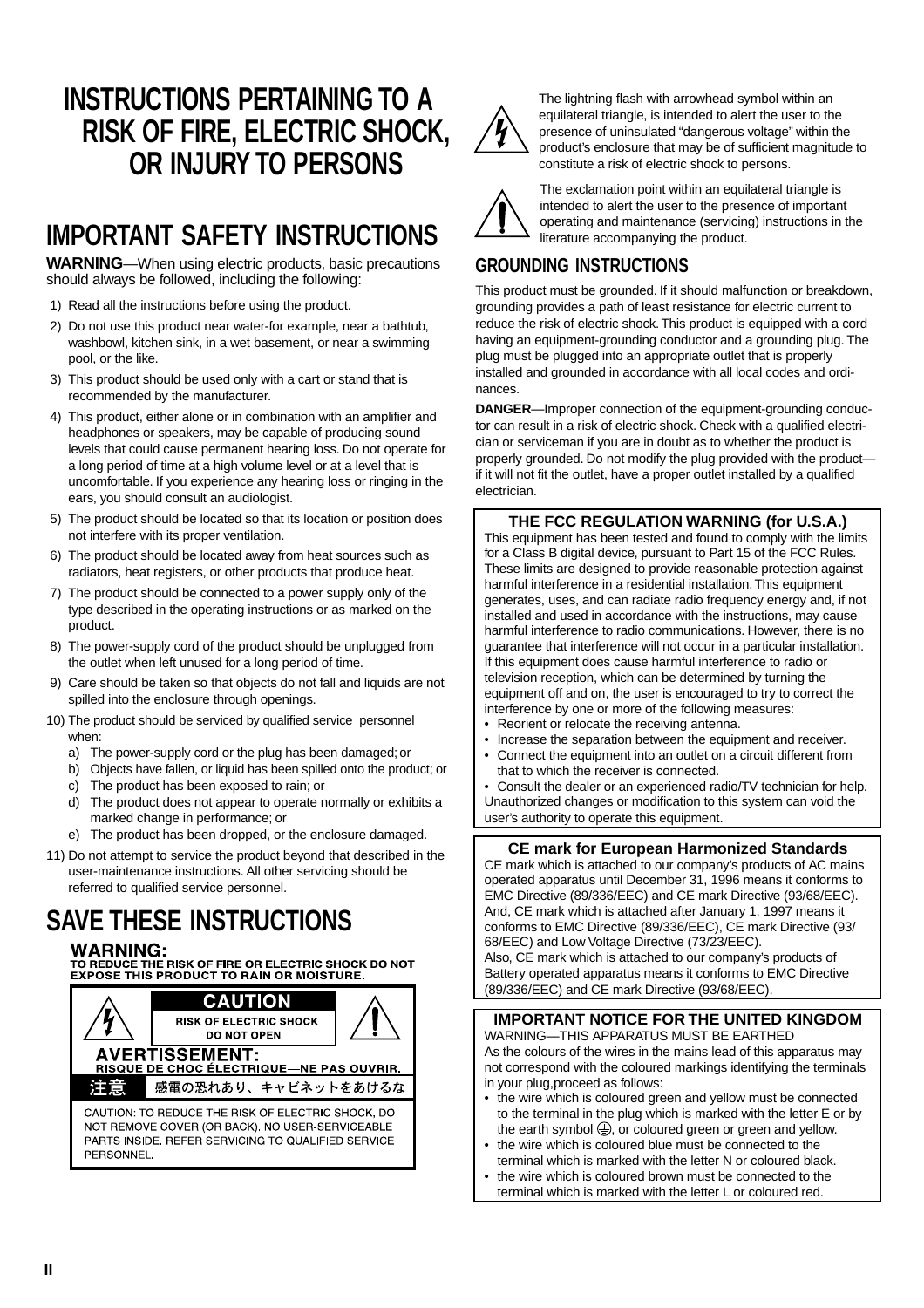Thank you for purchasing the Korg **CX-3** combo organ. To ensure trouble-free enjoyment, please read this manual carefully and use the instrument as directed.

# **About this owner's manual**

## **How this manual is organized, and how to use it**

First read this manual carefully for important notes and to learn basic operation.

"**Introduction**" explains the various controls and their functions, and how to make connections.

"**Basic operation**" explains how to use the CX-3 (selecting programs, modifying the sound, making effect settings, simple editing, and demo playback etc.).

"Parameters" explains the function, settings, and notes on the parameters of each mode. Refer to this section when an unfamiliar parameter is displayed, or when you wish to learn more about a function.

"**Appendices**" explains how to make settings when connecting the CX-3 to a MIDI sequencer or a computer, explains how to perform data dumps, provides lists of the sounds built into the CX-3, and gives the specifications.

# **Printing conventions in this manual**

#### **Keys and knobs ... [ ]**

Keys and knobs etc. on the front panel of the CX-3 are enclosed in square brackets [ ].

#### **Parameters**

Parameters that appear in the display are enclosed in quotation marks " ".

#### **p.**  ■

This indicates a page for reference.

#### **2** symbol

This symbol indicates a cautionary note.

#### **symbol**

This symbol indicates a useful hint or application.

#### **Display screen**

The parameter values and program names etc. appearing in the screens printed in this manual are only examples; they will not necessarily match the values or names that appear in the screen of your CX-3.

#### **MIDI-related conventions**

**CC#** is an abbreviation for Control Change Number. In the context of a MIDI message, all numbers in square brackets [ ] are in hexadecimal notation.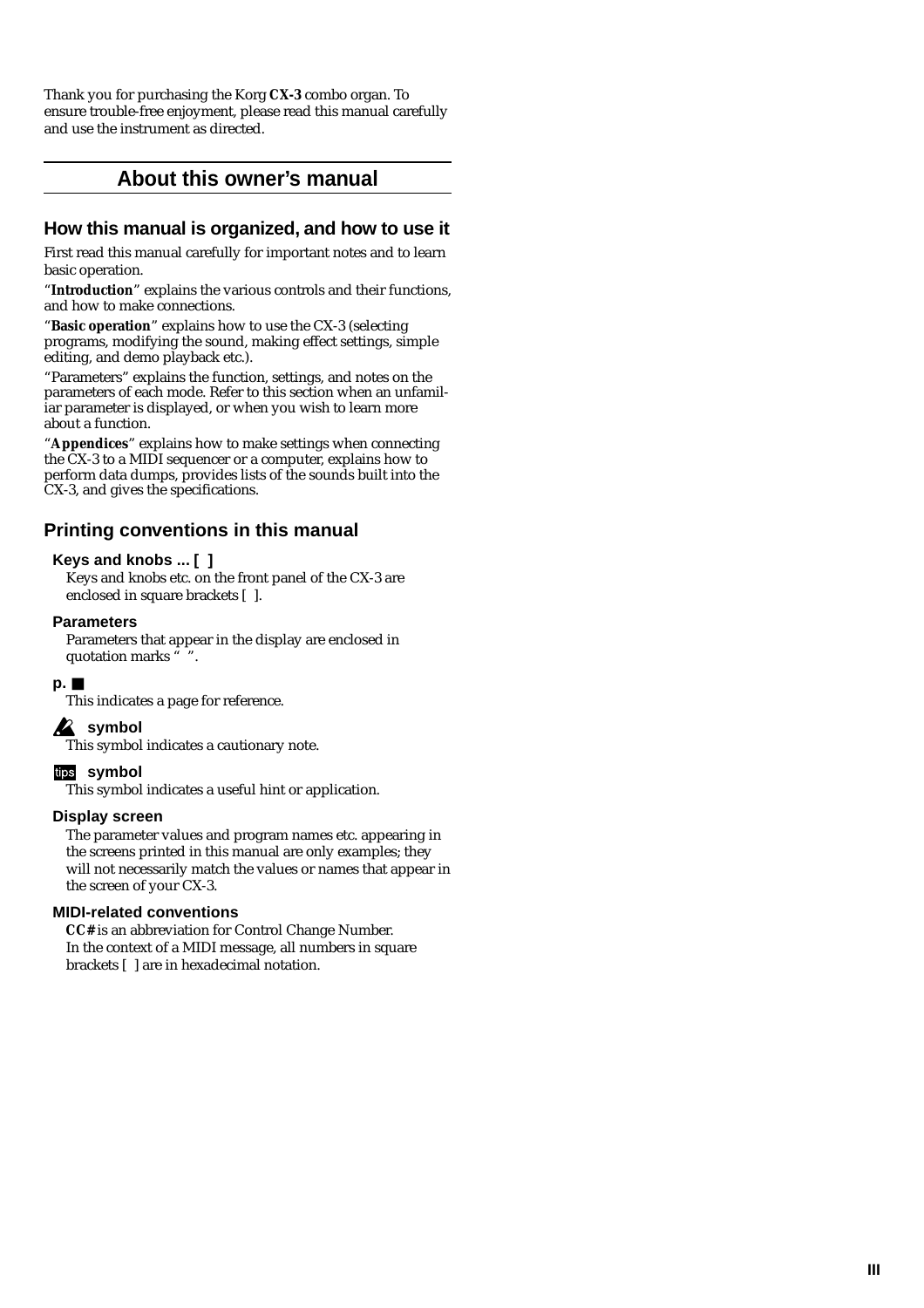# **Contents**

| 1. Power cable connections  6<br>2. OUTPUT jack connections  6                                  |
|-------------------------------------------------------------------------------------------------|
|                                                                                                 |
|                                                                                                 |
|                                                                                                 |
|                                                                                                 |
| Play using the drawbar parameter settings of a<br>Dividing the keyboard into left and right  11 |
| 4. Applying effects to your performance  11                                                     |
| Key settings of the PERCUSSION section  12<br>Key settings of the ROTARY section  13            |

| 5. Listening to the demo songs  13              |  |
|-------------------------------------------------|--|
|                                                 |  |
| Editing the drawbar parameters 14               |  |
| Copying drawbar parameters  14                  |  |
| Parameters unique to a combo organ  15          |  |
|                                                 |  |
|                                                 |  |
|                                                 |  |
| Returning a program to the factory settings  16 |  |
|                                                 |  |
| 1. Normal Edit mode / EX Edit mode  17          |  |
|                                                 |  |
|                                                 |  |
|                                                 |  |
| 1. How the drawbars work  27                    |  |
|                                                 |  |
|                                                 |  |
| Connecting an external MIDI sequencer or        |  |
|                                                 |  |
|                                                 |  |
|                                                 |  |
|                                                 |  |
| MIDI messages that the CX-3 transmits and       |  |
|                                                 |  |
|                                                 |  |
|                                                 |  |
|                                                 |  |
|                                                 |  |
|                                                 |  |
| 5. Specifications and options  33               |  |
| 6. MIDI implementation chart  34                |  |
|                                                 |  |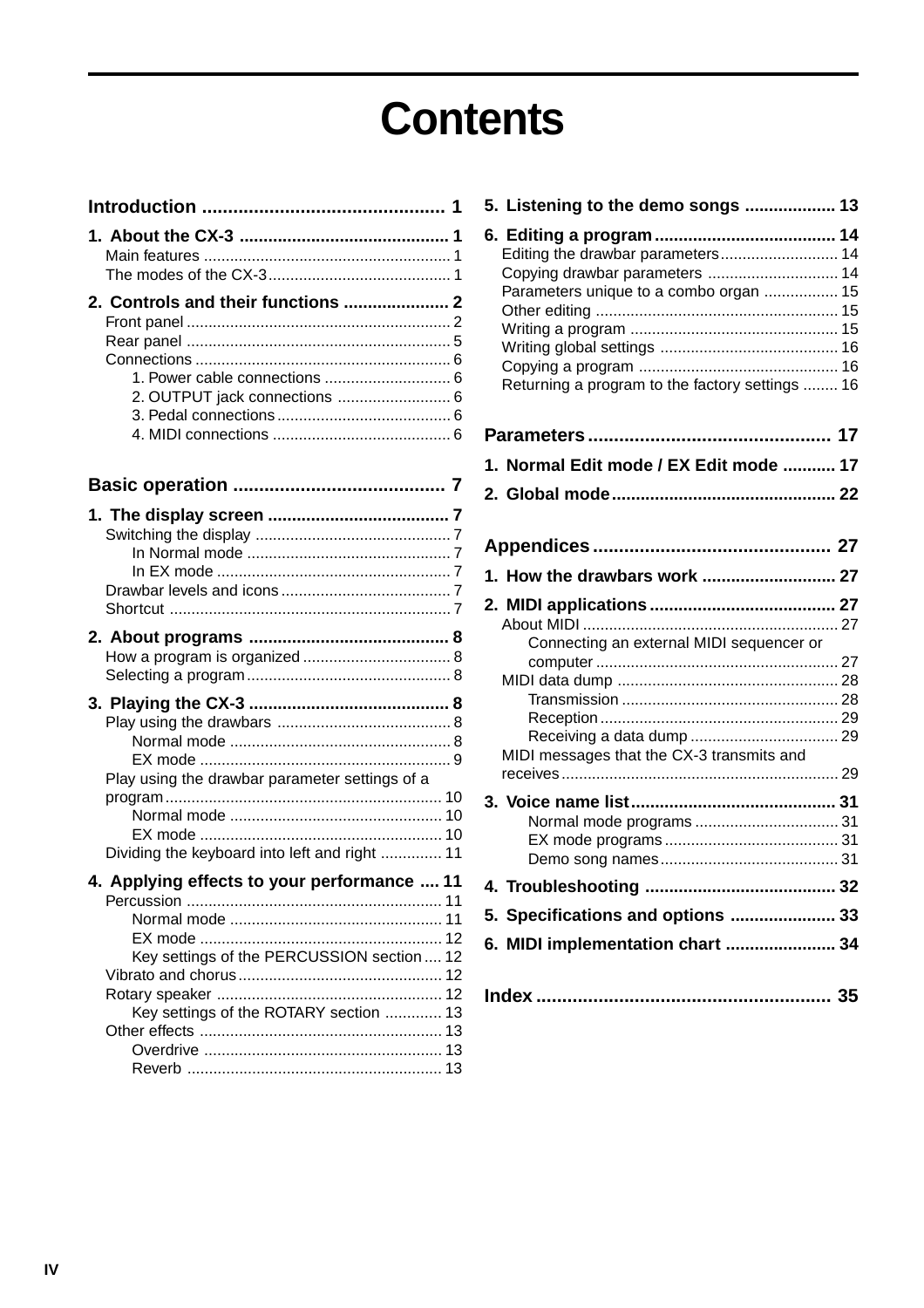#### <span id="page-4-0"></span>The Hotel Constitution and the Constitution of the Constitution of the Constitution of the Constitution of the 12345678901234567890123456789012123456789012345678901234567890121234567890123456789012345678901212345678901234567890123456789012123 **Introduction**

# **1. About the CX-3**

# **Main features**

The CX-3 contains a newly developed **tone wheel organ modeling tone generator** that reproduces the distinctive sound of a tone wheel organ.

**HEINS** technology is used to create spatial effects such as rotary, chorus/vibrato, and reverb, faithfully simulating the effects of a combo organ. It creates the modulated sounds produced by the turning rotor and horn, the natural overdrive, and chorus/ vibrato to produce an authentic sense of presence. The CX-3 is all you need to enjoy real organ sound.

By operating the two sets of **drawbars** on the front panel, you can modify the sound in realtime while you play. **In Normal mode**, the sound is created using one set of these drawbars. **In EX mode**, the sound is created using both sets of drawbars. In EX mode, you can use the drawbars to control percussion, creating new sounds that could not be produced before.

A conventional keyboard will not sound until you depress the key all the way; however the CX-3 will sound when a key is even slightly depressed. This allows more rapid response, and ensures precise glissandi and trills.

The CX-3 lets you produce **the percussive** "clunk" sound that is characteristic of tone wheel organs. You can also make settings so that **a key click** is heard when you press and release a key, creating the sense of attack that is distinctive on these organs.

**128 programs** are built-in (Normal mode: 64, EX mode: 64), allowing you to enjoy a variety of organ sounds.

The CX-3 has two tone generators, **the Upper tone generator** and **the Lower tone generator**. In **Normal mode**, you can use both the upper and the lower tone generator. **In EX mode**, you can use only the Upper tone generator.

In **Normal mode**, you can use **the Split function** to divide the keyboard into two areas, and play different sounds as though you were using two keyboards.

If you do not use Split, the keyboard will use **the Upper tone generator**. If you use Split, the right side of the keyboard will use **the Upper tone generator**, and the left side will use **the Lower tone generator**.

**The Upper** and **Lower tone generators** can be assigned separate MIDI channels, so that either tone generator can be used from an external MIDI keyboard connected to the MIDI connector.

To create its sound, the CX-3 uses the Drawbar 1 and Drawbar 2 sets on its front panel, and the drawbars specified by each program. Drawbar settings can also be set via MIDI.

By using the keys of the DRAWBAR SELECT section you can use the drawbar settings that you wish. (Refer to the diagram.)

#### **What is ELEILS?**

**[HEIIIS** (Resonant structure and Electronic circuit Modeling System) is KORG's proprietary sound modeling technology which precisely reproduces the complex character and nature of both acoustic and electric instruments as well as electronic circuits in real world environments. REMS emulates a wide variety of sound generation characteristics including instrument bodies, speakers & cabinets, acoustic fields, microphones, vacuum tubes, transistors, etc.



**Introduction**

# **The modes of the CX-3**

#### **Normal mode and EX mode**

In these modes you can select and play programs. The main differences between Normal mode and EX mode are given below.

#### **Normal mode**

- The sound is created by one set of drawbars
- The Upper tone generator and Lower tone generator can be used
- The keyboard can be split

#### **EX mode**

- The sound is created by two sets of drawbars
- The Upper tone generator is used

#### **Normal Edit mode and EX Edit mode**

Here you can edit the program parameters of Normal mode or EX mode.

#### **Global mode**

Here you can make settings that affect the entire CX-3, such as master tune, transpose, and global MIDI channel.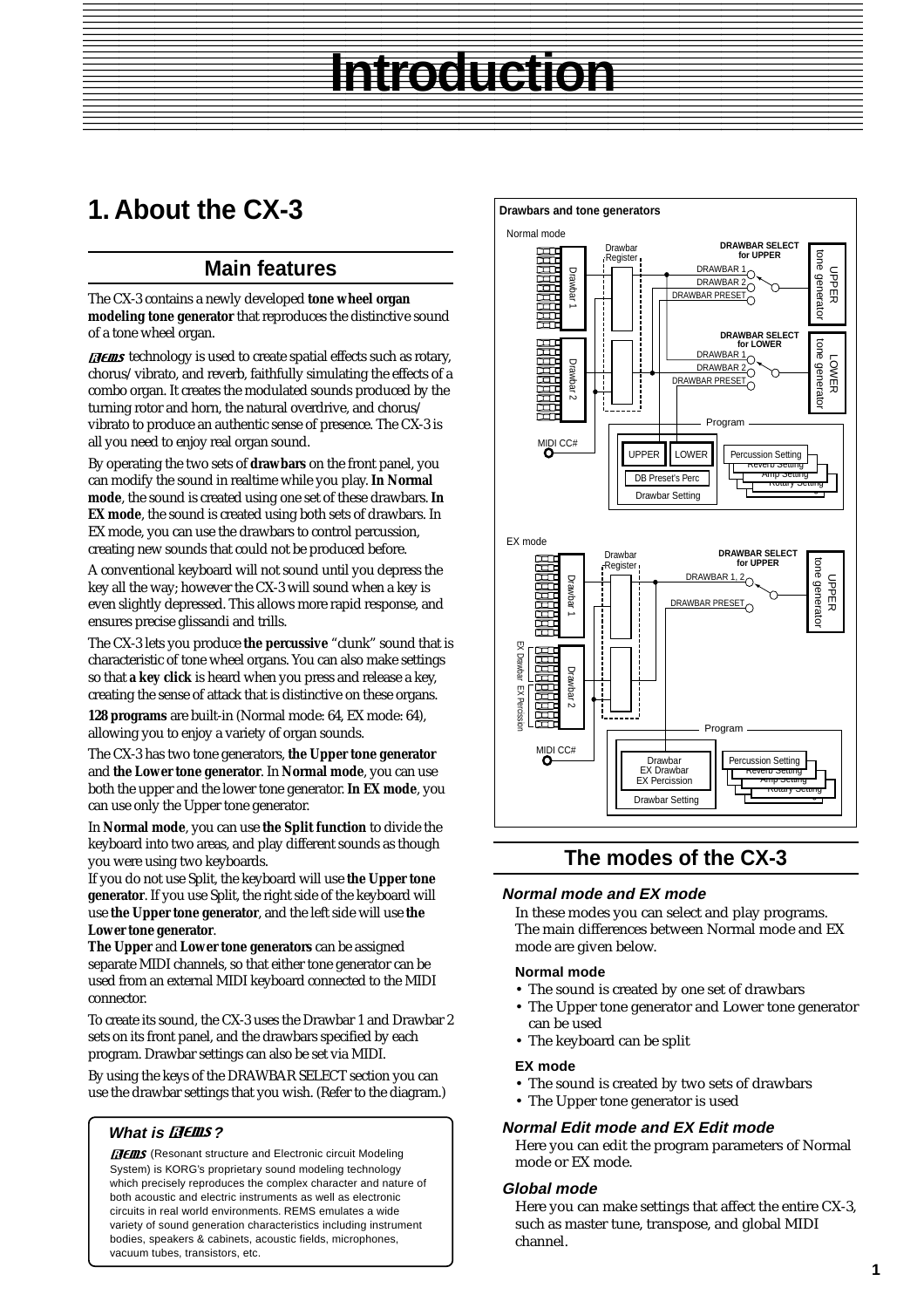# <span id="page-5-0"></span>**2. Controls and their functions**

# **Front panel**



## **1. [EXPRESSION/OVERDRIVE] knob**

This simultaneously adjusts the volume and distortion. When the volume is decreased, the low range and high range will be slightly emphasized.

#### **2. VIBRATO/CHORUS section**

# **[UPPER] key**

# **[LOWER] key**

These keys select the tone generator (Upper tone generator or Lower tone generator) to which vibrato or chorus will be applied.

When you press the key to turn the function on, the LED will light.

#### **[VIBRATO/CHORUS] knob**

- V1–V3: Vibrato will be applied, with V3 producing the maximum effect.
- C1–C3: Chorus will be applied, with C3 producing the maximum effect.

#### **3. DRAWBAR section**

#### **Drawbar 1, Drawbar 2**

By pulling individual bars toward yourself you can create different sounds corresponding to the "shape" of the bars.

To play using Drawbar 1 and Drawbar 2, refer to "Play using the drawbars" (p.8).

In **Normal mode and Normal Edit mode**, the sound is determined by the nine bars of either set, Drawbar 1 or 2. For more about the sound that is assigned to each drawbar, refer to "1. How the drawbars work" (p.27).

In **EX Mode and EX Edit mode**, the sound is determined by the total of eighteen bars of both sets, Drawbar 1 and 2.

The bars of **Drawbar 1** are used to create the sound in the same way as in Normal mode or Normal Edit mode. For more about the sound that is assigned to each drawbar, refer to "1. How the drawbars work" (p.27).

For **Drawbar 2**, you will use **the EX Drawbars** and **EX Percussion drawbars** to create the sound. For more about the sound that is assigned to each drawbar, refer to the EX mode section in "Play using the drawbars" (p.9), the EX Edit mode section "EX Drawbar Type" parameter (p.18), Global mode parameters "Type 1 Ex Drawbar 1" through "Type 4 Ex Drawbar 4" (p.26), and "3. Voice name list" (p.31).

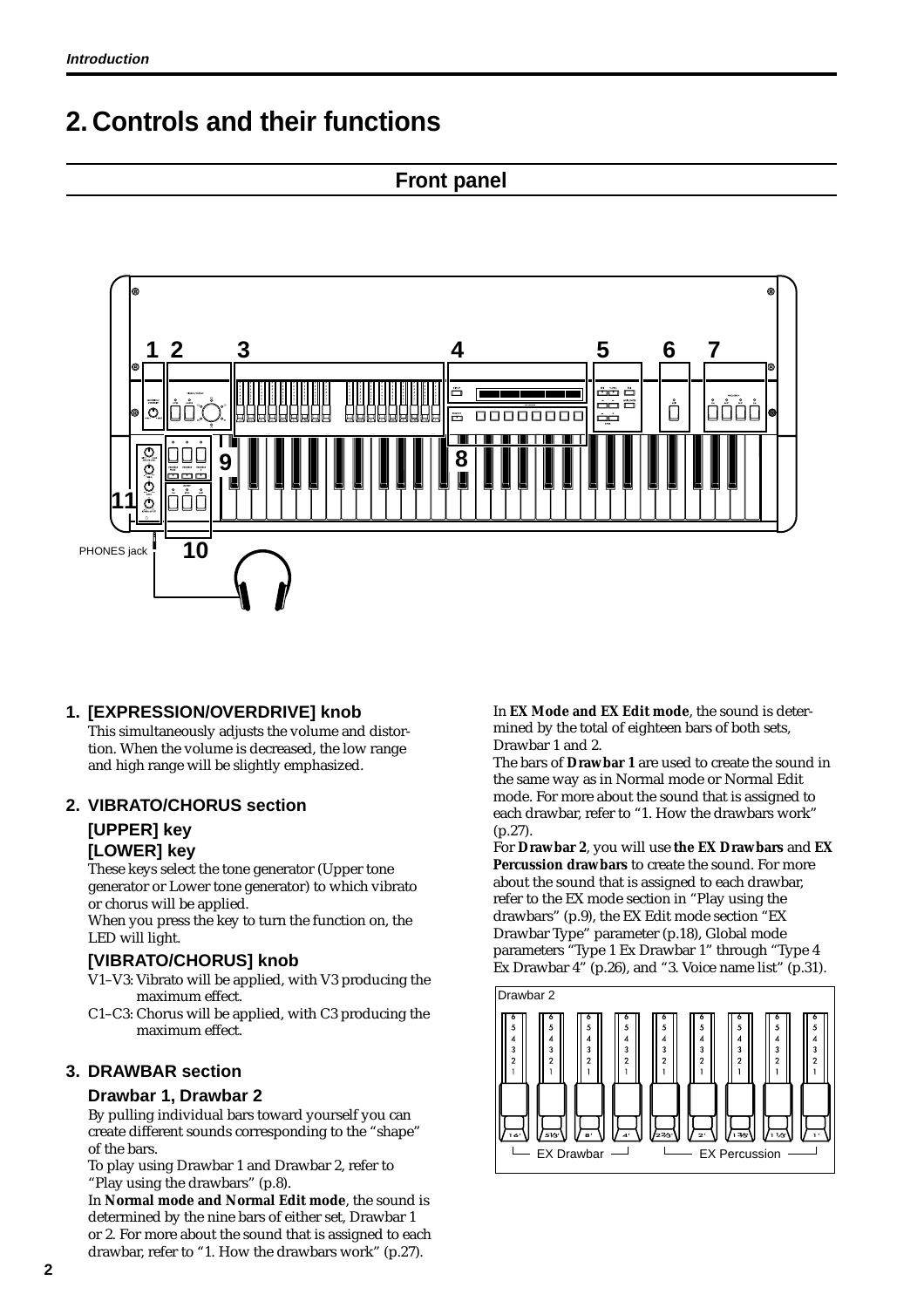## **4. [DISPLAY] key (p.7)**

Each time you press this key, the contents shown in the display will change.

In addition, the display will differ for Normal mode and EX mode.

## **5. [EDIT] key**

Press this key to enter Normal Edit mode or EX Edit mode.

Pressing this key in Normal mode will enter Normal Edit mode. Pressing this key in EX mode will enter EX Edit mode.

## **[GLOBAL] key**

Press this key to enter Global mode.

#### **[EXIT] key**

Press this key to exit Normal Edit mode, EX Edit mode, or Global mode, or to cancel an operation such as Program Write, Copy, Swap, or Data Dump without executing it.

## **[WRITE/ENTER] key**

Press this key to execute an operation such as Program Write, Copy, Swap, or Data Dump.

#### **[**√ **]/[**®**] keys**

In Normal Edit mode, EX Edit mode and Global mode, these keys are used to move to the previous or next page, or to move the cursor to left/right in the display.

# **[–]/[+] keys**

In Normal mode and EX mode, these keys select the preset program bank.

In Normal Edit mode, EX Edit mode, or Global mode, these keys modify the value of a parameter.

If you briefly press a key, the value will change in steps of one. If you continue holding down a key, the value will change continuously.



## **6. [SPLIT] key**

In Normal mode, you can divide the keyboard into left and right areas divided at the note you specify (the "split point").

The split point will be the highest note in the left keyboard area.

The split point can be set independently for each program.

You can change the split point by adjusting the Normal Edit mode Group 7 "Split Point" parameter.

#### **7. PERCUSSION section**

The keys in this section add an attack to the sound at the moment that the note is played, giving the notes more definition.

These keys will have an effect when the Upper tone generator is used.

For details on each key, refer to "Key settings in the PERCUSSION section" (p.12).

#### **8. [EX MODE] key**

Press this key to enter EX mode.

#### **PROGRAM [1]–[8] keys**

In Normal mode and EX mode, these keys are used to directly select preset programs (p.8). In Normal Edit mode, EX Edit mode, and Global mode, these keys function as shortcut keys to select parameters (p.7).

#### **9. DRAWBAR SELECT section**

The three keys in the upper row are for **the Upper tone generator**, and the three keys in the lower row are for **the Lower tone generator**. When you press a key to turn it on, the LED will light.



For each tone generator, these select the drawbar settings that will be used.

There are three choices of drawbar settings; **the Drawbar 1** or **Drawbar 2** settings of the front panel, or **the drawbar parameters** of the program.

#### **UPPER/LOWER [DRAWBAR 1] key**

The Drawbar 1 settings of the front panel will be used.

**UPPER/LOWER [DRAWBAR 2] key**

The Drawbar 2 settings of the front panel will be used.

#### **UPPPER/LOWER [DRAWBAR PRESET] key**

The drawbar parameters of the program will be used. The drawbar parameters of a Normal mode program contain "UPPER" parameters and "LOWER" parameters.

The drawbar parameters of an EX mode program contain "EX Mode Drawbar Level" parameters. To modify the drawbar parameter settings, you will use Normal Edit mode for a Normal mode program, or EX Edit mode for an EX mode program. If the key LED is blinking or dark, pressing this key will cause the drawbar parameter settings to appear in the display for approximately one second.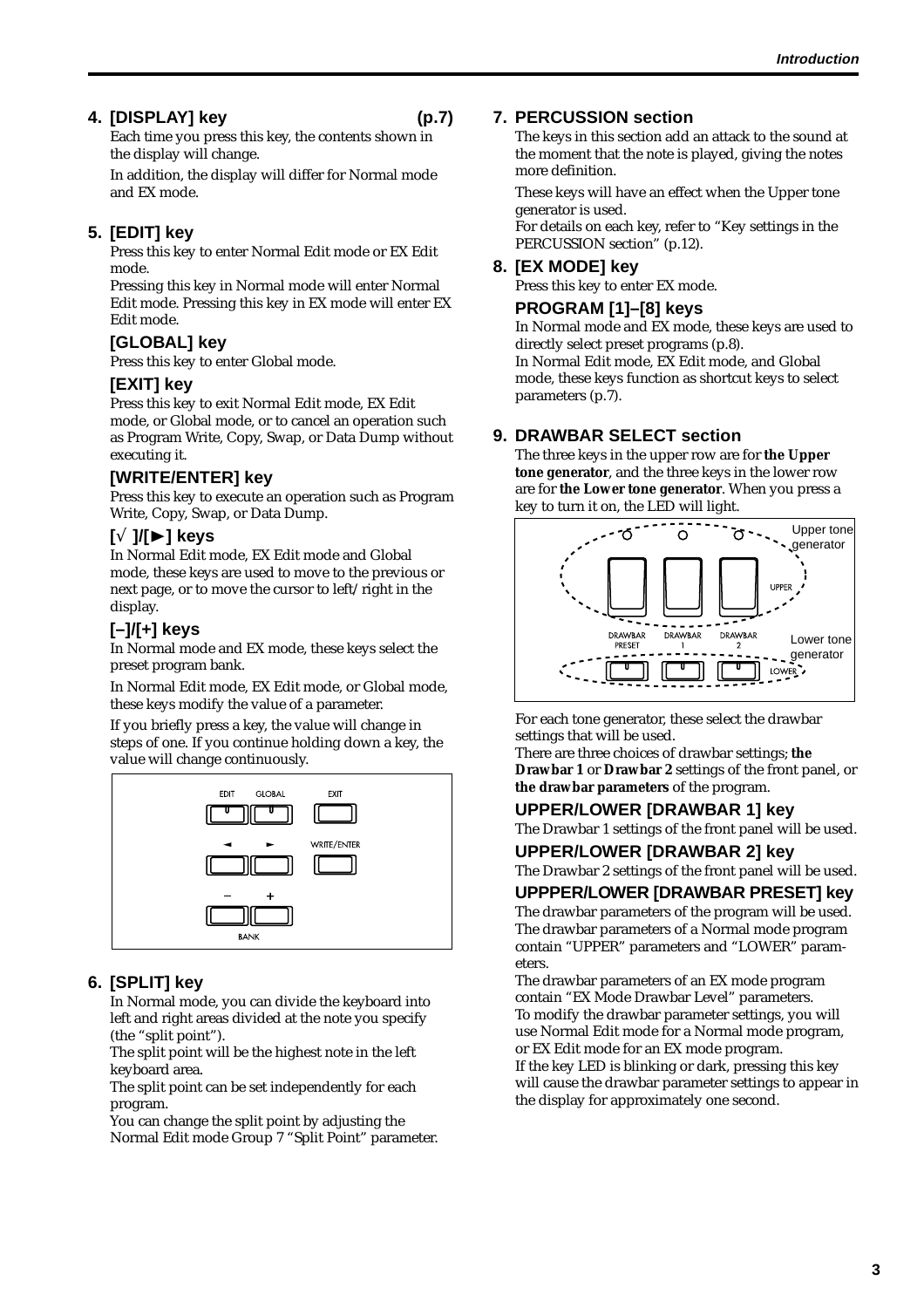#### **10.ROTARY section**

Here you can control the rotary speaker effect. For details on each key, refer to "ROTARY section key settings" (p.13).

#### **11.AMP section**

#### **[MASTER LEVEL] knob**

This adjusts the volume. After using the [EXPRESSION/OVERDRIVE] knob to adjust the volume and distortion, use this knob to set the final volume.

#### **[TREBLE] knob**

This knob adjusts the high frequency range. [BASS] knob This knob adjusts the low frequency

#### range. **[REVERB OFFSET] knob**

This knob adjusts the reverb depth. When the knob is in the center position, the reverb depth will be as specified by the program. If the knob is turned all the way toward the left there will be no effect. If the knob is turned all the way toward the right the effect will be deeper.

MASTRILITY REVERB OFFSET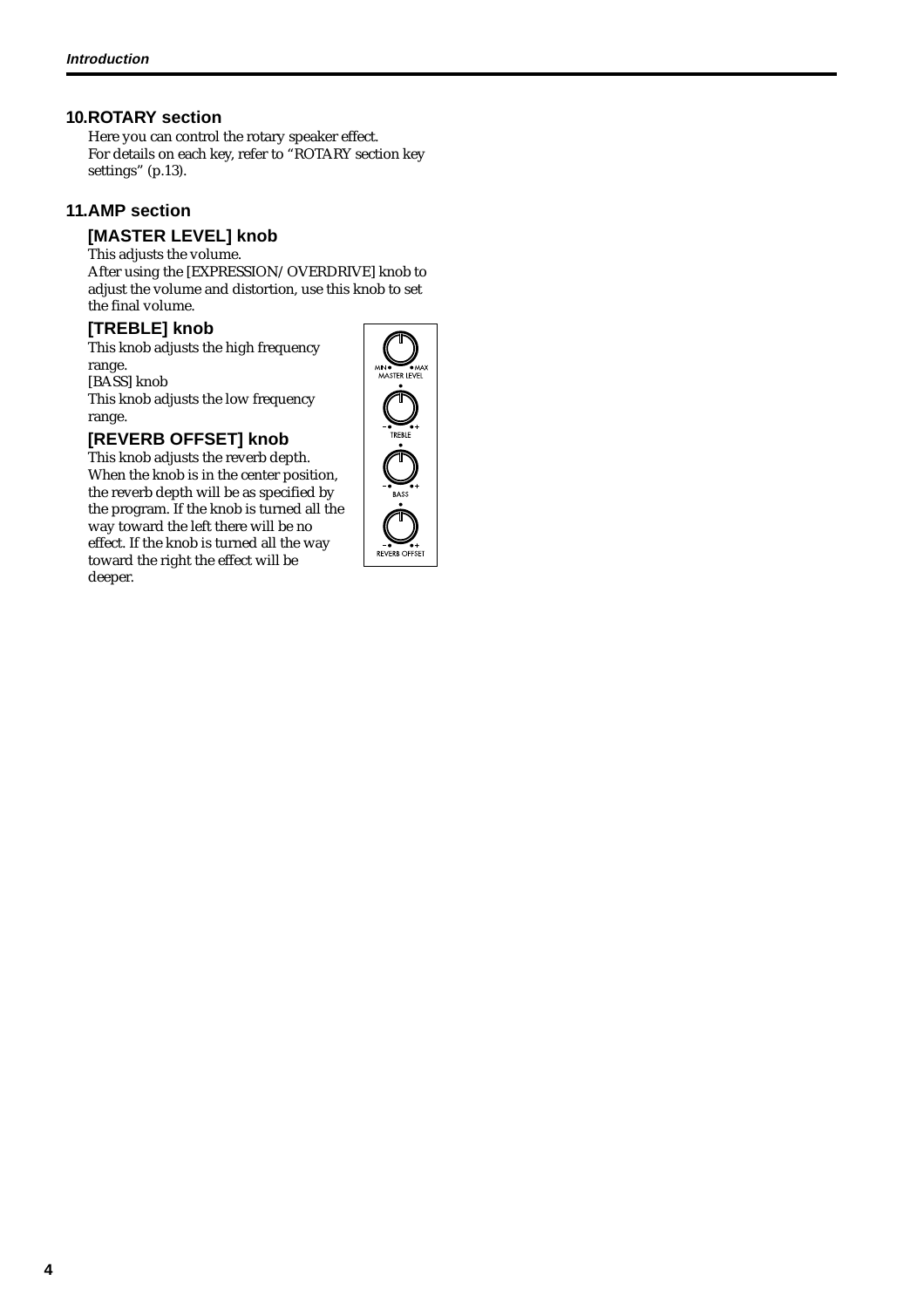## **Rear panel**

<span id="page-8-0"></span>

#### **1. MIDI IN connector**

Musical data and sound settings etc. can be received at this connector.

Use this connector when you wish to play the CX-3's tone generator from a connected MIDI device.

#### **MIDI OUT connector**

Music data and sound settings etc. can be transmitted from this connector.

Use this connector when you wish to control a connected MIDI device.

#### **MIDI THRU connector**

Music data and sound settings etc. received at the MIDI IN connector are re-transmitted without change from this connector.

Use this connector when you wish to connect multiple MIDI devices.

#### **2. EXPRESSION PEDAL jack**

Connect the included expression pedal here.

#### **3. ASSIGNABLE PEDAL/SW 1, 2 jacks**

On/off-type pedal switches (separately sold Korg PS-1 pedal switches), or separately sold Korg EXP-2 foot controllers or XVP-10 expression/volume pedals can be connected to these jacks.

#### **4. OUTPUT L, R jacks**

Connect these jacks to the INPUT jacks of your amp or mixer.

These are unbalanced phone jacks.

When connecting in stereo, use the L and R jacks. When connecting in monaural, use the L jack.

#### **5. Power switch**

This turns the power on/off.

#### **6. AC power inlet**

Connect the included power cable here. After connecting the power cable to the CX-3, plug it into an AC outlet.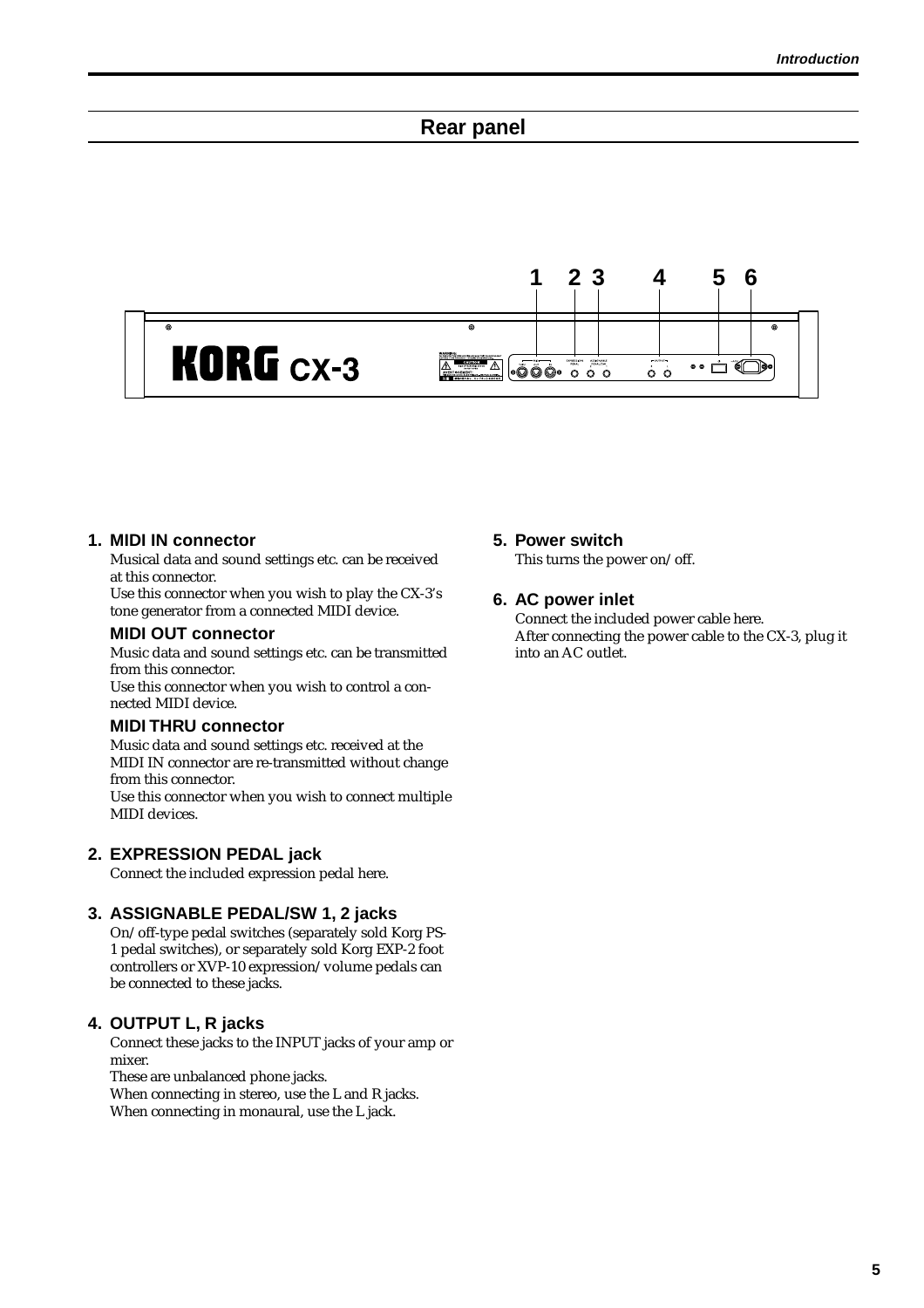# **Connections**

<span id="page-9-0"></span>

Be sure that the power is off before you make connections. Careless operation can damage your speaker system etc., or cause malfunctions.

#### **1. Power cable connections**

Connect the included power cable to the AC power inlet of the CX-3, and then plug the other end of the cable into an AC outlet.

#### **2. OUTPUT jack connections**

Connect powered monitors, keyboard amps, or your audio system to output the sound of the CX-3.



If you connect the CX-3 to a stereo audio amp, highvolume playing may damage your speaker system. Be careful not to raise the volume excessively. Connect the OUTPUT L, R jacks to the INPUT jacks of your powered monitors etc.

When connecting in stereo, use the L and R jacks. When connecting in monaural, use the L jack. We recommend that you use stereo connections whenever possible.

## **3. Pedal connections**

#### **Pedal switch connections**

The rotary speaker effect, vibrato/chorus on/off, and program selection can be controlled by a foot switch. The function to be controlled can be specified by the parameters of Normal Edit mode, EX Edit mode, and Global mode.

Connect a separately sold Korg PS-1 pedal switch to the ASSIGNABLE PEDAL/SW jack of the rear panel.

#### **Expression pedal connections**

A pedal can be used to control the volume, etc. The function to be controlled can be specified by the parameters of Normal Edit mode, EX Edit mode, and Global mode.

Connect the included expression pedal to the EX-PRESSION PEDAL jack, and a separately sold Korg EXP-2 foot controller or XVP-10 expression/volume pedal to the ASSIGNABLE PEDAL/SW jack of the rear panel.

#### **4. MIDI connections**

MIDI connections allow you to use the keyboard and controllers (drawbars etc.) of the CX-3 to control an external MIDI tone generator, or use another MIDI keyboard or sequencer to play the tone generator of the CX-3.

Use a MIDI cable to connect the MIDI connector of the CX-3 to the MIDI connector of the external MIDI device. For details refer to "2. MIDI applications" (p.27).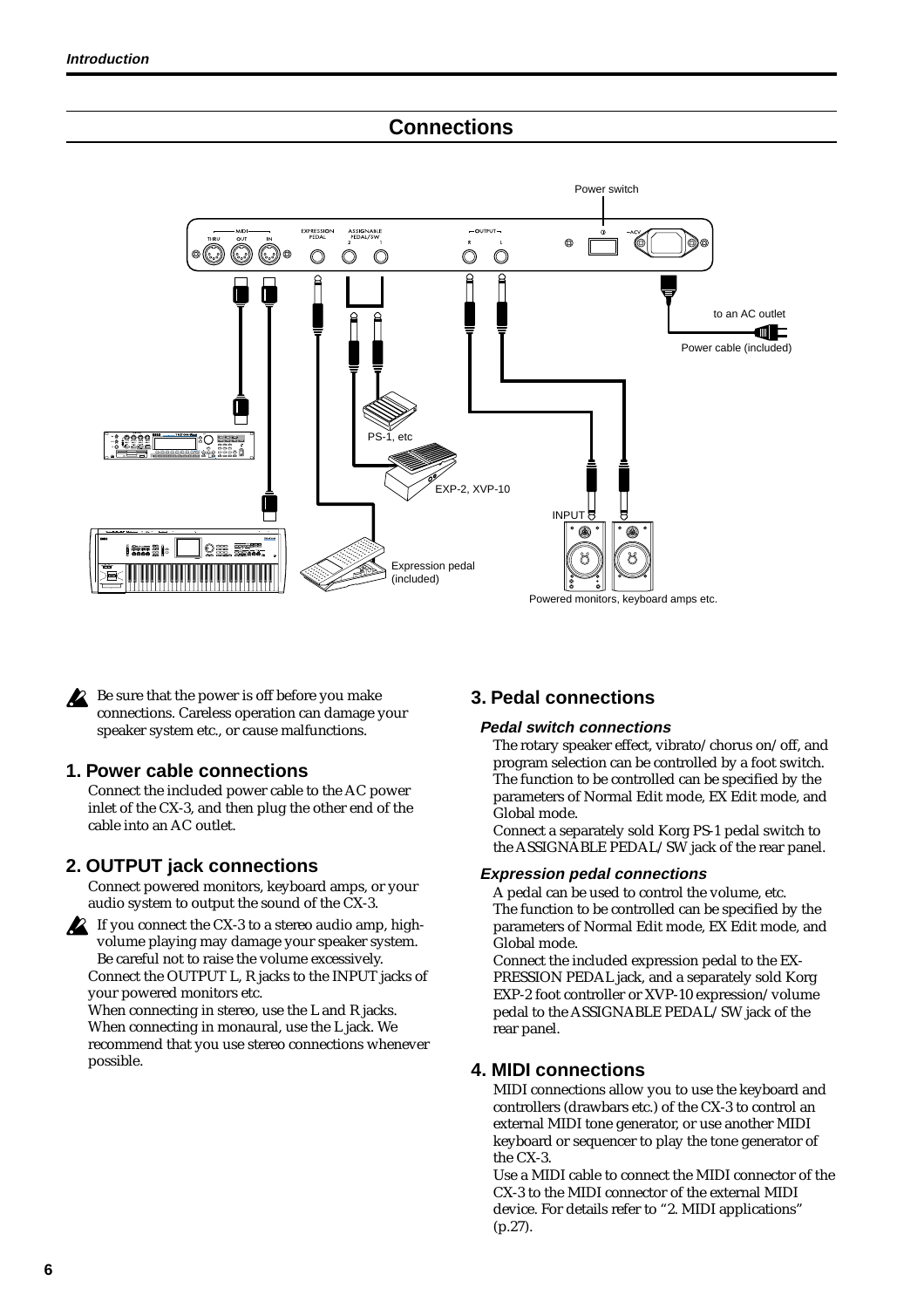# **1. The display screen**

# **Switching the display**

Each time you press **the [DISPLAY] key**, the contents of the display screen will change as shown below. The display shows the parameter settings of the selected program.

## **In Normal mode**



If the Drawbar 1 or 2 settings have been modified by MIDI control changes that were received, the "MIDI Drawbar 1, 2 settings" will be displayed following the "Drawbar levels of the Lower tone generator."

#### **In EX mode**



If the Drawbar 1 or 2 settings have been modified by MIDI control changes that were received, the "MIDI Drawbar 1, 2 settings" will be displayed following the "EX PERCUSSION drawbar levels."

# **Drawbar levels and icons**

#### u. **: Drawbar levels**

The figure above shows the drawbar levels.

**Basic operation**

For a level of 8, the display will show the bar pulled out all the way, as for the two left-most drawbars above. For a level of 0, nothing will be displayed.

#### **1.** Enter icon

<span id="page-10-0"></span>**Basic operation** 12345678901234567890123456789012123456789012345678901234567890121234567890123456789012345678901212345678901234567890123456789012123

> When you are writing or copying a program, this icon will appear in the right side of the display. This icon indicates that you should press the [WRITE/ ENTER] key to execute the operation.

## **: Speaker icon**

When you are writing a program or copying data in Global mode, this icon will appear at the left of the program number.

By playing the keyboard you can audition the sound of the program indicated by this icon.

#### **: Percussion icon**

This indicates that the Normal Edit mode "DB Preset's Perc" parameter is set to Ena.

If this parameter is set to Ena, selecting the UPPER [DRAWBAR PRESET] key in Normal mode allows you to use percussion. For details refer to "Percussion" (p.11).

## **Shortcut**

In Normal Edit mode, EX Edit mode, and Global mode, pressing the PROGRAM [1]–[8] keys will make the first parameter of the corresponding group appear in the display. This is a convenient way to select parameters.



The parameters of the displayed group will depend on the mode, and correspond to Group 1 through 8. For details on the parameters that will be selected for each group, refer to "Parameters" (p.17).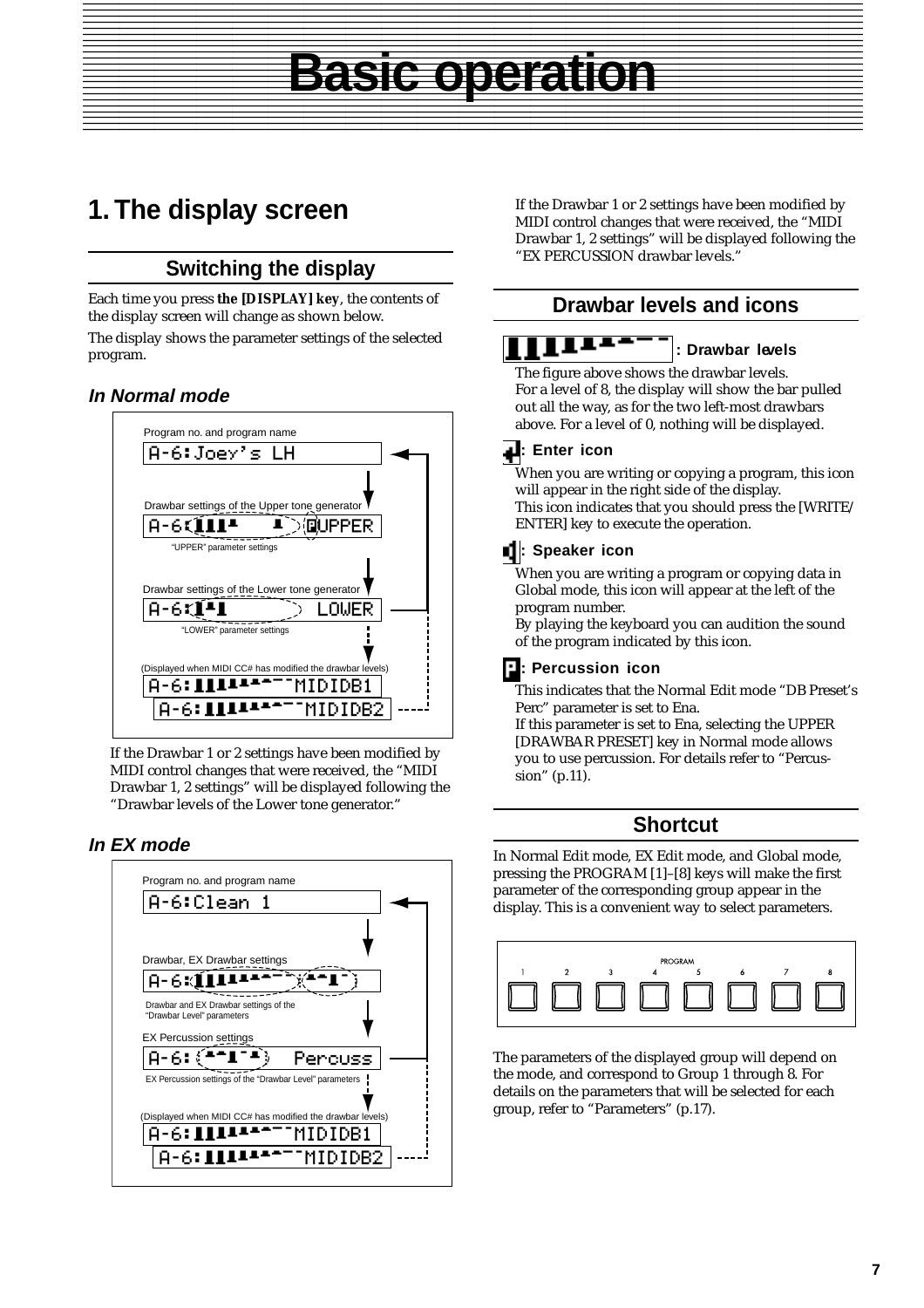# <span id="page-11-0"></span>**2. About programs**

The CX-3 has **128** preset programs (64 for Normal mode, and 64 for EX mode).

In each mode, the programs are organized as banks A–H, with eight programs in each bank.

# **How a program is organized**

A preset program consists of the following four types of settings.

- 1) Settings for the basic organ sound
- 2) Drawbar settings
- 3) Effect settings
- 4) Front panel key settings

Each program has its own independent settings. This means that when you change programs, the settings of the selected program will take effect.

**2) Drawbar settings** are specified by each program as parameters, but these settings will be used only if [DRAWBAR PRESET] key is selected in the DRAWBAR SELECT section.

If you select either [DRAWBAR 1] key or [DRAWBAR 2] key in the DRAWBAR SELECT section, drawbar parameter settings will not be used; instead, the settings of the front panel Drawbar 1 and Drawbar 2 controls will be used.

**4) Front panel key settings** are the Group 1 "Prg. Chng" parameters of Global mode. If you select Int. Params, the front panel key settings will be used without change even when you switch programs.

# **Selecting a program**

As an example, here's how to select the Normal mode program **C-3** (program 3 of bank C)

**1. Make sure that you are in Normal mode.** When you turn the power on, the CX-3 will automati-

cally be in Normal mode. In Normal mode, the [EX MODE] key, [EDIT] key, and [GLOBAL] key LEDs will be dark.

If the [EX MODE] key LED is lit, press the [EX MODE] key once.

If the [EDIT] key or [GLOBAL] key LED is lit, either press the lit key once or press the [EXIT] key.

- **2. Press the [+] key twice to select bank C.** Notice that **C** appears at the left side of the display.
- **3. Press the PROGRAM [3] key.** The **C-3** program will be selected, and the display will show **the program number** and **program name**.



To select an EX mode program, verify that you are in Normal mode in step 1 and then press the [EX MODE] key. Then perform steps 2 and 3.

**Now you can continue to the section "3. Playing the CX-3" that follows.**

# **3. Playing the CX-3**

# **Play using the drawbars**

## **Normal mode**

As an example, here's how to play using front panel **Drawbar 2**.

We will play the sound specified by Drawbar 2 across the entire keyboard without splitting the keyboard.

- **1. Make sure that you are in Normal mode.** For details refer to the preceding section "Selecting programs."
- **2. In the DRAWBAR SELECT section, make sure that the UPPER [DRAWBAR 2] key LED is lit.**

If this key LED is dark, press the UPPER [DRAWBAR 2] key.

**Now you can play the Upper tone generator using front panel Drawbar 2 settings.**

With the factory settings, the UPPER [DRAWBAR 2] key and LOWER [DRAWBAR 1] key LEDs will be lit when you turn on the power.

You can set the Global mode Group 7 "Default Db Select" parameter to specify what will be selected in the DRAWBAR SELECT section when the power is turned on.



When the keyboard is not split, the Upper tone generator will be used for the entire keyboard. In this case, what you choose for the Lower tone generator in the DRAWBAR SELECT section will have no effect on the sound played from the CX-3's keyboard.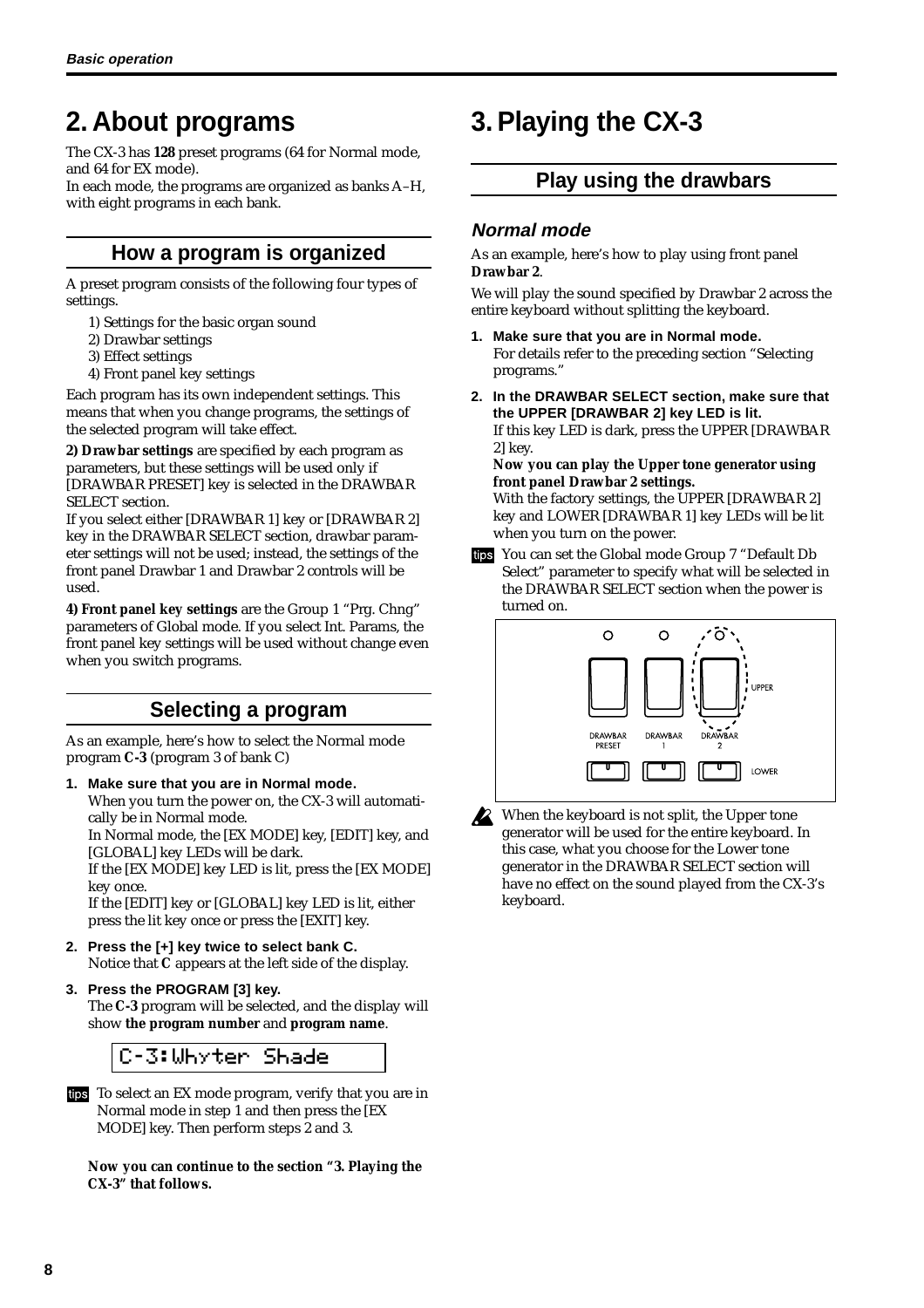<span id="page-12-0"></span>**3. While playing the keyboard, pull out the various bars of the front panel Drawbar 2 section to create the desired sound.**

If only the **8' (eight foot) drawbar of Drawbar 2** is pulled out, only the pitch of the key you play will be heard. The volume will depend on how far you pull out the bar.

By pulling out other bars, you can add the pitches of the corresponding feet. Create the desired sound by combining bars in this way. For details on the sound that is assigned to each bar, refer to "How the drawbars work" (p.27).

#### **4. Try selecting other programs.**

Use the [+] and [–] keys to select the bank, and the PROGRAM [1]–[8] keys to select the number.

When you switch programs, the program parameters other than the drawbar settings will be reflected in the sound.

**5. While you play, press the various keys of the PERCUSSION section to add percussion.** When you add percussion to your performance, a

sense of attack will be added to the beginning of the notes you play, producing a crisper sound.

For details on percussion settings, refer to "Percussion" (p.11).

If you play the keyboard legato, the percussion will be added only to the first note you play.

- You can also add vibrato, chorus, or rotary speaker effects to your playing. For details refer to "4. Applying effects to your playing" (p.11).
- By pressing the UPPER [DRAWBAR 1] key in step 2 and using Drawbar 1 to create a different sound, you can play the Drawbar 1 sound when you press the UPPER [DRAWBAR 1] key and play the Drawbar 2 sound when you press the UPPER [DRAWBAR 2] key.

In this way, you can use the keys of the DRAWBAR SELECT section to switch between different sets of drawbars during a song or between songs.

## **EX mode**

In EX mode you can use both the Drawbar 1 and 2 settings of the front panel. This means that you can create more detailed sounds than in Normal mode.

- **2** In EX mode you can use only the Upper tone generator; you cannot split the keyboard or use a connected external MIDI device to play the Lower tone generator.
- **1. Press the [EX MODE] key to enter EX mode.** In EX mode, the [EX MODE] key LED will light, and the [EDIT] key or [GLOBAL] key LEDs will be dark. If the [EDIT] key or [GLOBAL] key LEDs are lit, press the lit key once or press the [EXIT] key to make the LED go dark.
- **2. In the DRAWBAR SELECT section, make sure that the UPPER [DRAWBAR 1] key and UPPER [DRAW-BAR 2] key LEDs are lit.**

If the LEDs of these keys are not lit, press the UPPER [DRAWBAR 1] key or the UPPER [DRAWBAR 2] key.

**Now you can play the Upper tone generator using the Drawbar 1 and 2 settings of the front panel.**



**3. While you play the keyboard, move the bars of the front panel Drawbar 1 and 2 sections to create the desired sound.**

**The Drawbar 1** and **the Drawbar 2 EX Drawbar** bars will adjust the volume of the corresponding feet. **The Drawbar 2 EX percussion** bars will adjust the volume of the corresponding percussion feet.

The following feet are assigned to the Drawbar 2 **EX Drawbar** and **EX Percussion**.

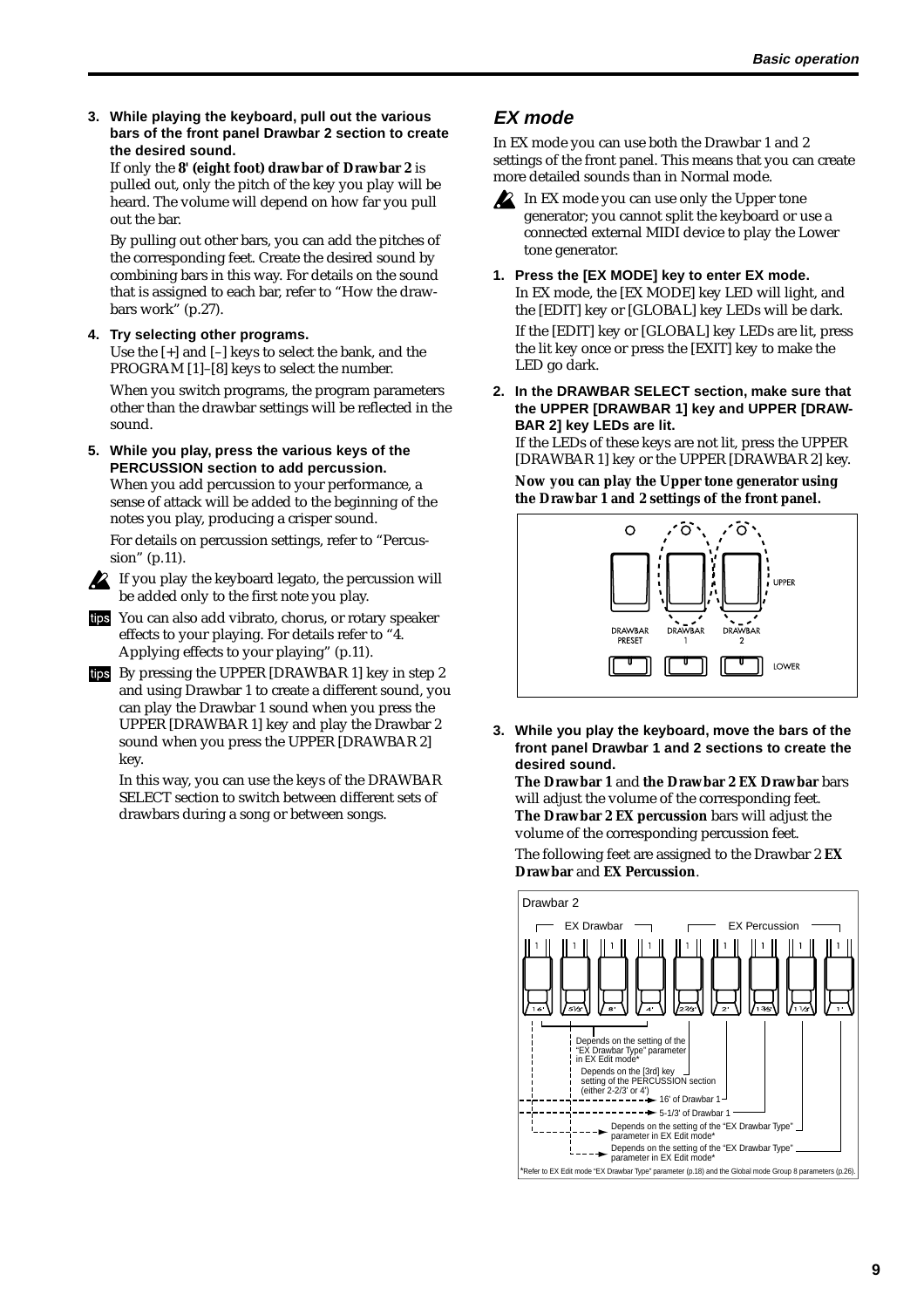#### <span id="page-13-0"></span>**4. Try selecting other programs.**

Use the [+] and [–] keys to select the bank, and the PROGRAM [1]–[8] keys to select the number.

When you switch programs, the program parameters other than the drawbar settings will be reflected in the sound.

**5. While you play, press the various keys of the PERCUSSION section to add percussion.** When you add percussion to your performance, a

sense of attack will be added to the beginning of the notes you play, producing a crisper sound.

For details on percussion settings, refer to "Percussion" (p.11).



 $\triangle$  If you play the keyboard legato, the percussion will be added only to the first note you play.

You can also add vibrato, chorus, or rotary speaker effects to your playing. For details refer to "4. Applying effects to your playing" (p.11).

# **Play using the drawbar parameter settings of a program**

Here's how to play using the drawbar parameter settings specified by the program.

Front panel Drawbar 1 and 2 cannot be used.

# **Normal mode**

- **1. Select a program in Normal mode.** Use the [+] key and [–] key to select the bank, and the PROGRAM [1]–[8] keys to select the number. For details refer to "Selecting a program" (p.8).
- **2. In the DRAWBAR SELECT section, press the UPPER [DRAWBAR PRESET] key to make the key LED light.**

**Now you can play the Upper tone generator using the parameter settings of the program you selected.**



If the keyboard is not split, the Upper tone generator will be used by the entire keyboard. In this case, the selection you make for the Lower tone generator in the DRAWBAR SELECT section will not affect the sound you play from the CX-3's keyboard.

#### **3. Play the keyboard.**

You will play the sound that is specified by the "UPPER" parameters of the program.

**4. If you wish to add percussion, make sure that the Normal Edit mode Group 2 "DB Preset's Perc" parameter is set to Ena, and press the keys of the PERCUSSION section.** If this parameter is set to Dis, pressing the keys of the PERCUSSION section will have no effect.

For details on checking and setting this parameter, and on using percussion, refer to "Percussion" (p.11).



If you play the keyboard legato, the percussion will be added only to the first note you play.

You can also add vibrato, chorus, or rotary speaker tips effects to your playing. For details refer to "4. Applying effects to your playing" (p.11).

# **EX mode**

- **1. Select a program in EX mode.**
	- Use the [+] key and [–] key to select the bank, and the PROGRAM [1]–[8] keys to select the number. For details refer to "Selecting a program" (p.8).
- **2. In the DRAWBAR SELECT section, press the UPPER [DRAWBAR PRESET] key to make the key LED light.**

#### **Now you can play using the parameter settings of the program you selected.**



In EX mode, only the Upper tone generator is used; the Lower tone generator cannot be selected.



#### **3. Play the keyboard.**

You will play the sound that is specified by the "EX Mode Drawbar Level" parameters of the program.

**4. You can add percussion by pressing the keys of the PERCUSSION section.**

For details on percussion settings, refer to "Percussion" (p.11).

tips You can also add vibrato, chorus, or rotary speaker effects to your playing. For details refer to "4. Applying effects to your playing" (p.11).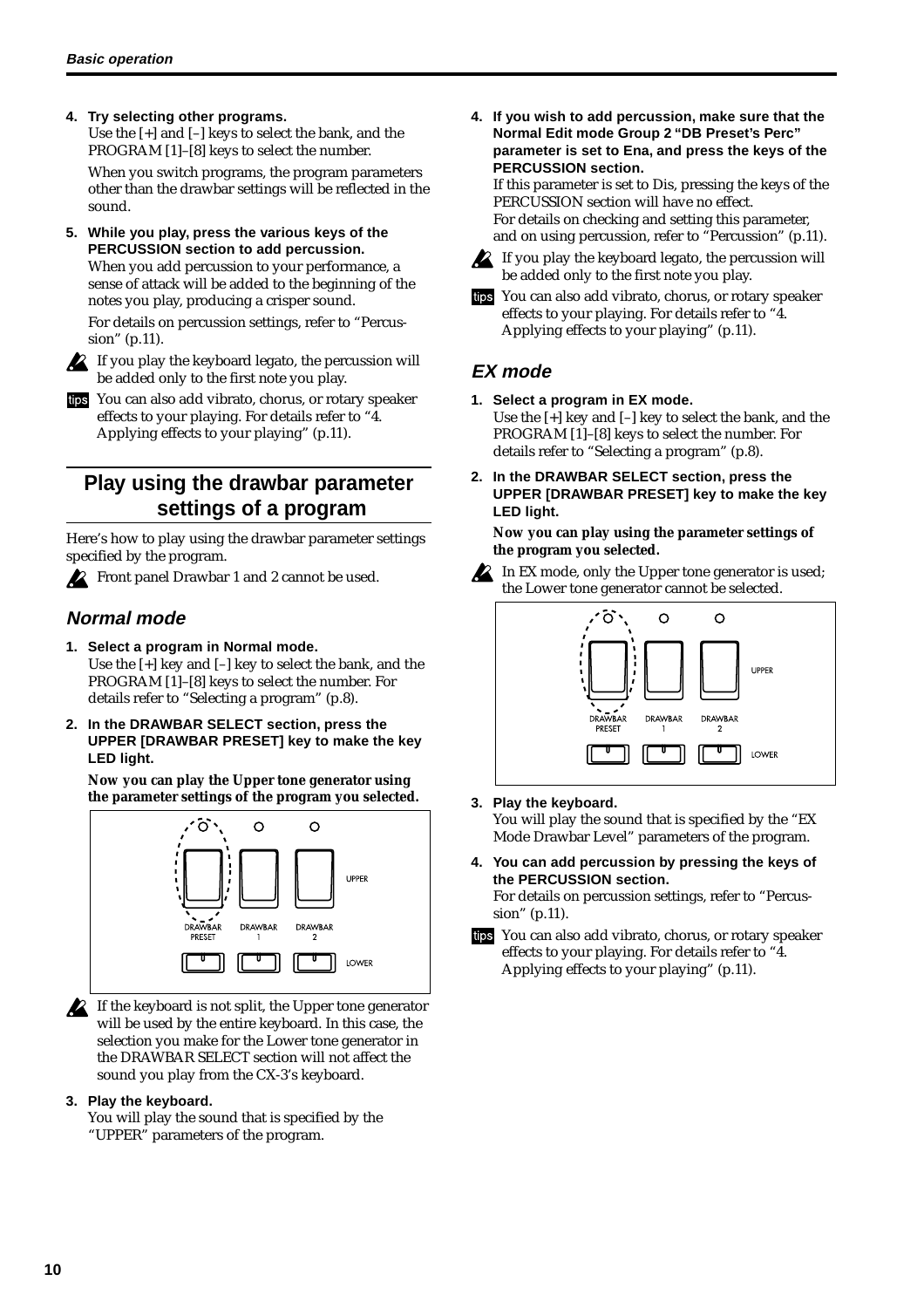# <span id="page-14-0"></span>**Dividing the keyboard into left and right**

In Normal mode, you can divide the keyboard into left and right to use the Upper and Lower tone generator separately, as if you were playing a two-manual keyboard.

**1. Make sure that you are in Normal mode.**

For details on how to check this, refer to "Selecting a program" (p.8).

**2. Press the [SPLIT] key.** The key LED will light.

> The keyboard of the CX-3 will be divided into two areas at the split point specified for each program. The split point will be the highest note in the lefthand keyboard area.

If you wish to change the split point, you can adjust the Normal Edit mode Group 7 "Split Point" parameter.

**3. In the DRAWBAR SELECT section, press the UPPER [DRAWBAR 2] key and LOWER [DRAW-BAR 1] key.**

Notice that the LED of each key is lit. Now you can use Drawbar 2 to create the sound of the right-hand keyboard area, and Drawbar 1 to create the sound of the left-hand area. The right-hand area will use the Upper tone generator, and the lefthand area will use the Lower tone generator.



- ins By selecting the UPPER [DRAWBAR 2] key, you can add the keys of the front panel PERCUSSION section to add percussion to the sound.
- **4. While playing the keyboard, pull out various bars of Drawbar 1 and 2 to create the sound for the left and right-hand areas.**
- In step 3, you can press the UPPER [DRAWBAR PRESET] key or the LOWER [DRAWBAR PRESET] key to play using the drawbar settings of the program. In this case, you will need to set the Normal Edit mode Group 2 "DB Preset's Perc" parameter to Ena if you wish to add percussion.

In this way, you can use various combinations of the DRAWBAR PRESET section to select and play different drawbar settings.

You can set the left and right-hand areas to the same pitch range. To do so, use the Normal Edit mode Group 7 "Split Upper Octave" parameter and "Split Lower Octave" parameter.

# **4. Applying effects to your performance**

# **Percussion**

You can use the keys and drawbars of the front panel PERCUSSION section to add percussion to your performance.

Percussion adds an attack to the beginning of the note, giving the sound more crispness. However when the keyboard is played legato, percussion will be added only to the first note you play.

## **Normal mode**

#### **When performing with the drawbars**

You must select the UPPER [DRAWBAR 2] key in the DRAWBAR SELECT section (the key LED will light).



When you play using Drawbar 2 of the front panel, percussion can be added by operating the keys of the PERCUSSION section.

#### **When playing a progam**

Set the "DB Preset's Perc" parameter to **Ena**.

When playing the drawbar settings of a program, percussion can be added by operating the keys of the PERCUSSION section.



Since the "DB Preset's Perc" parameter can be set independently for each program, you must use the following procedure to check the setting after you select a program.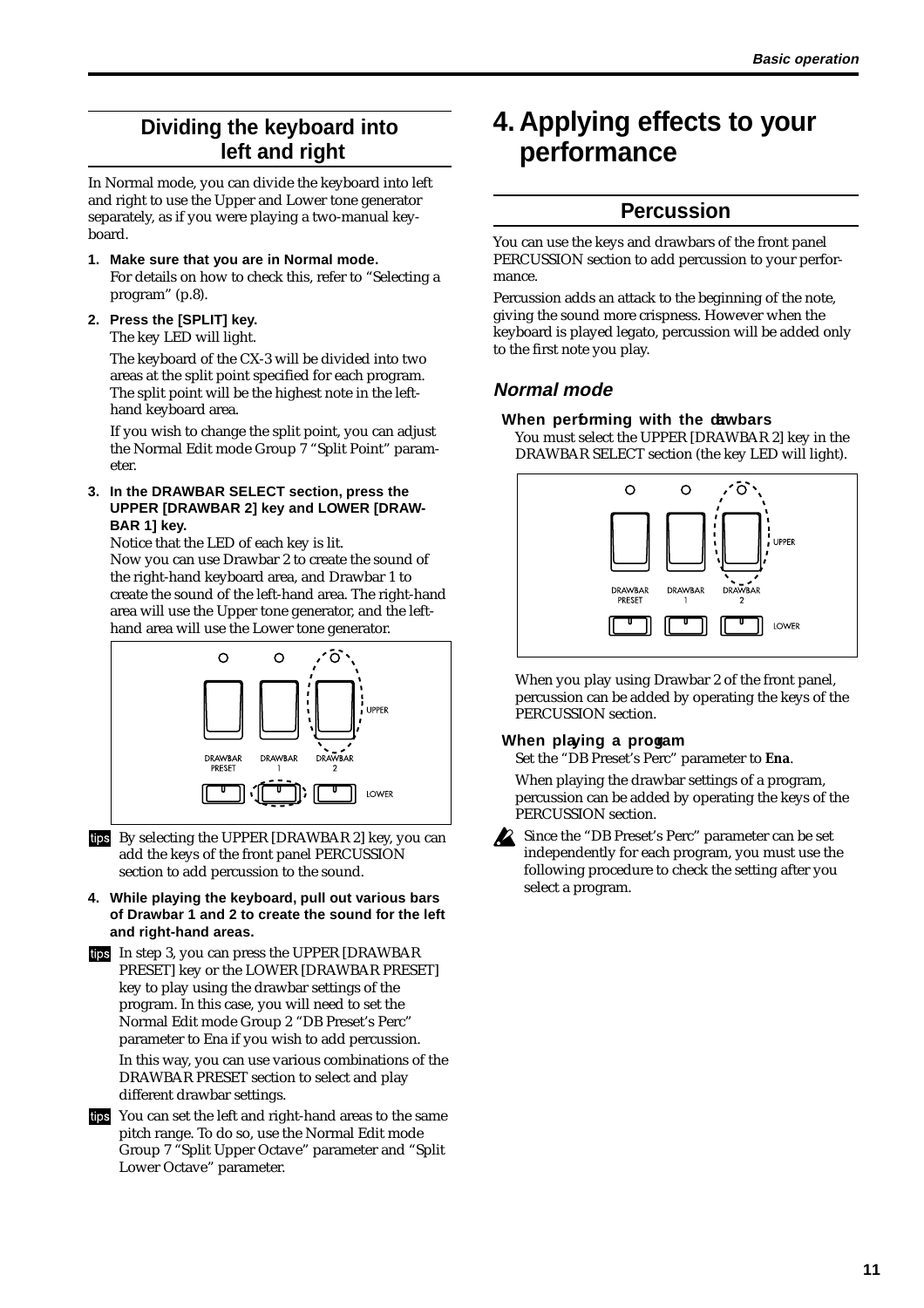- <span id="page-15-0"></span>■ How to check the "DB Preset's Perc" parameter
- **1. In Normal mode, make sure that the display shows the program name.**

If the program name is not shown in the display, press the [DISPLAY] key several times.

**2. Press the [DISPLAY] key once, and check whether the Percussion icon is shown at the right of UPPER in the display.**



**The Percussion icon** is displayed to indicate that the "DB Preset's Perc" parameter is set to **Ena**.

#### ■ How to set the "DB Preset's Perc" parameter

- **1. In Normal mode, press the [EDIT] key.** You will enter Normal Edit mode.
- **2. Press the PROGRAM [2] key, and then press the [**®**] key twice.**

The "DB Preset's Perc" parameter will appear.

- **3. Press the [–] key or [+] key to set the value to Ena.**
- **4. Press the [EXIT] key to return to Normal mode.**

#### **EX mode**

When you are playing a program, you can always operate the keys of the PERCUSSION section to add percussion. There is no need to check or make settings.

#### **Playing the dawbar settings**

In addition to operating the keys of the front panel PERCUSSION section, you can also use EX Percussion (the five bars at the right of Drawbar 2).

**Operations of the PERCUSSION section keys** will produce the same effects as in Normal mode.

**The various EX Percussion bars** will control the percussion that is assigned to each bar. For details on what is assigned to each bar, refer to "3. Playing the  $CX-3"$  (p.8) and "3. Voice name list" (p.31).

#### **Playing a progam**

The volume of the percussion is set by the EX Edit mode Group 2 "EX Drawbar Type" parameter.

#### **Key settings of the PERCUSSION section**



#### **[ON] key**

This key switches the percussion on/off. If this is off, pressing the [3rd] key, [SOFT] key, or [FAST] key will produce no effect.

**ON (LED lit)**: Percussion will be on.

In Normal mode when percussion is on, there will be no 1' sound.

#### **[SOFT] key**

This key switches the percussion volume (soft or normal).

**SOFT (LED lit)**: The volume of the percussion will be less than when Normal is selected.

The soft and normal volumes can be adjusted by the Normal Edit mode or EX Edit mode Group 3 "Perc Norm Level" parameter and "Perc Soft Offset" parameter.

#### **[FAST] key**

This key switches the percussion decay speed (fast or slow).

**FAST (LED lit)**: The decay will be faster than when Slow is selected.

The fast and slow decay times can be adjusted by the Normal Edit mode or EX Edit mode Group 3 "Perc Fast Decay" parameter and the "Perc Slow Offset" parameter.

#### **[3rd] key**

This key switches the percussion pitch (3rd or 2nd). This setting is assigned to 2-2/3' of EX Percussion (the five bars at the right of Drawbar 2) when you play using the EX mode drawbars.

**3rd (LED lit)**: A pitch one octave and a fifth higher (corresponding to 2-2/3') will be output simultaneously with the note you play.

**2nd (LED dark)**: A pitch one octave higher (corresponding to 4') will be output simultaneously with the note you play.

## **Vibrato and chorus**

You can apply vibrato or chorus to the sound.

- **1. Use the [UPPER] key and [LOWER] key to select the tone generator (Upper tone generator, Lower tone generator) to which you will apply vibrato or chorus.**
- **2. Use the [VIBRATO/CHORUS] knob to select either vibrato or chorus.**

V1–V3: Vibrato will be applied. V3 produces the maximum effect.

C1–C3: Chorus will be applied. C3 produces the maximum effect.

# **Rotary speaker**

The rotary speaker effect applies modulation to the sound.

In order to use the rotary speaker, you must set the "Amp Type" parameter of the program (Normal Edit mode or EX Edit mode Group 4) to **Type 1** or **Type 2**. For programs in which the "Amp Type" parameter is set to Pre Amp, there will be no effect even if you press the [ON] key in the ROTARY section. When you press the [ON] key, the LED will blink three times, and then go dark. However, you will still be able to set the [STOP] key and [FAST] key, so that you can make these settings even for a program for which Type 1 or Type 2 is selected.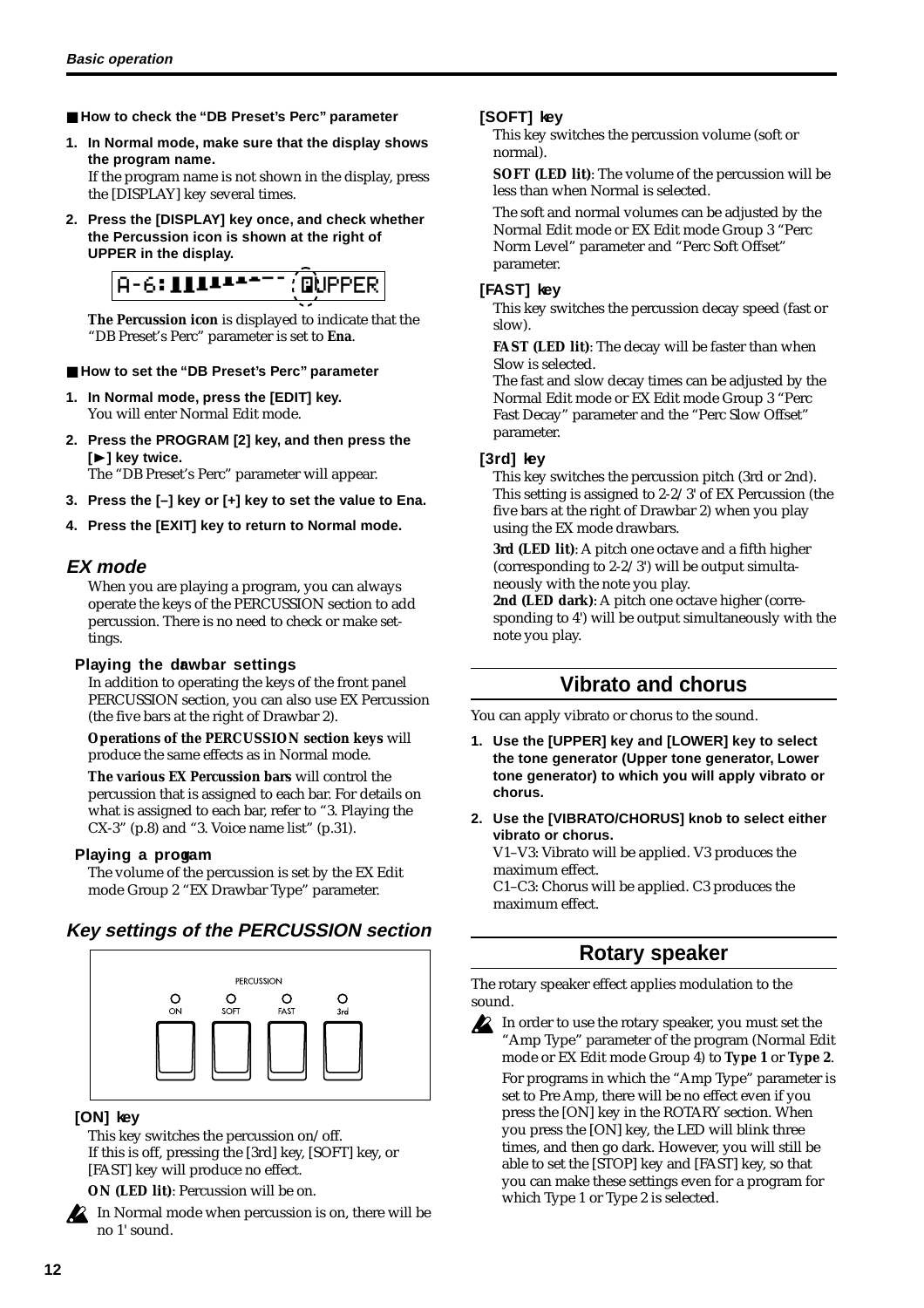## <span id="page-16-0"></span>**Key settings of the ROTARY section**



#### **[ON] key**

This key switches the rotary speaker on/off. If this is off, pressing the [FAST] key or [STOP] key will have no effect.

**ON (LED lit)**: The rotary speaker will be on.

#### **[STOP] key**

This key starts or stops the rotation of the rotary speaker's rotor and horn.

**Stop (LED lit)**: The rotation will gradually slow down and stop.

#### **[FAST] key**

This key switches the rotational speed of the rotary speaker (fast and slow).

**Fast (LED lit)**: The rotation will speed up. If the [STOP] key was used to stop the rotation, pressing the [FAST] key will defeat the setting of the [STOP] key, and rotation will begin. (The [STOP] key LED will go dark.)

tips The fast and slow rotational speeds, the time over which rotation changes from fast to slow, the time over which rotation changes from slow to fast, the speed and time for the rotor and horn of the rotary speaker, and the time until rotation stops after it is switched off etc. can all be adjusted by the Normal Edit mode and EX Edit mode Group 6 parameters (p.19).

# **Other effects**

In addition to the effects described above, you can use the knobs and keys of the front panel to modify the sound in various ways.

## **Overdrive**

**The [EXPRESSION/OVERDRIVE] knob** adjusts the depth of overdrive. This will also affect the volume.

The [EXPRESSION/OVERDRIVE] knob adjusts the output level of the tone generator, changing the input level to the internal amp simulation.

The effect can be adjusted by controlling Overdrive in conjunction with the "Amp Gain" parameter (p.19) of the amp simulator.

### **Reverb**

**The [REVERB OFFSET] knob** adjusts the depth of reverb.

When the knob is in the center position, the reverb depth will be as specified by the settings of the program. The reverb depth can be adjusted by the Normal Edit mode and EX Edit mode Group 5 "Reverb Mix Level" parameters.

# **5. Listening to the demo songs**

Here's how to listen to the demo songs built into the CX-3.

The CX-3 contains 9 demo songs.

- **1. Press the [GLOBAL] key to enter Global mode.** The key LED will light.
- **2. Press the PROGRAM [8].**
- **3. Press the [WRITE/ENTER] key.**
- **4. Press the [WRITE/ENTER] key once again.** The demo will begin playing. When the first song ends, the next song will begin.
- **5. To stop demo playback, press the [EXIT] key.**
- After pressing the [WRITE/ENTER] key in step 3, you can press the  $[\sqrt{}]$  or  $[\blacktriangleright]$  key to change the song that will be played first.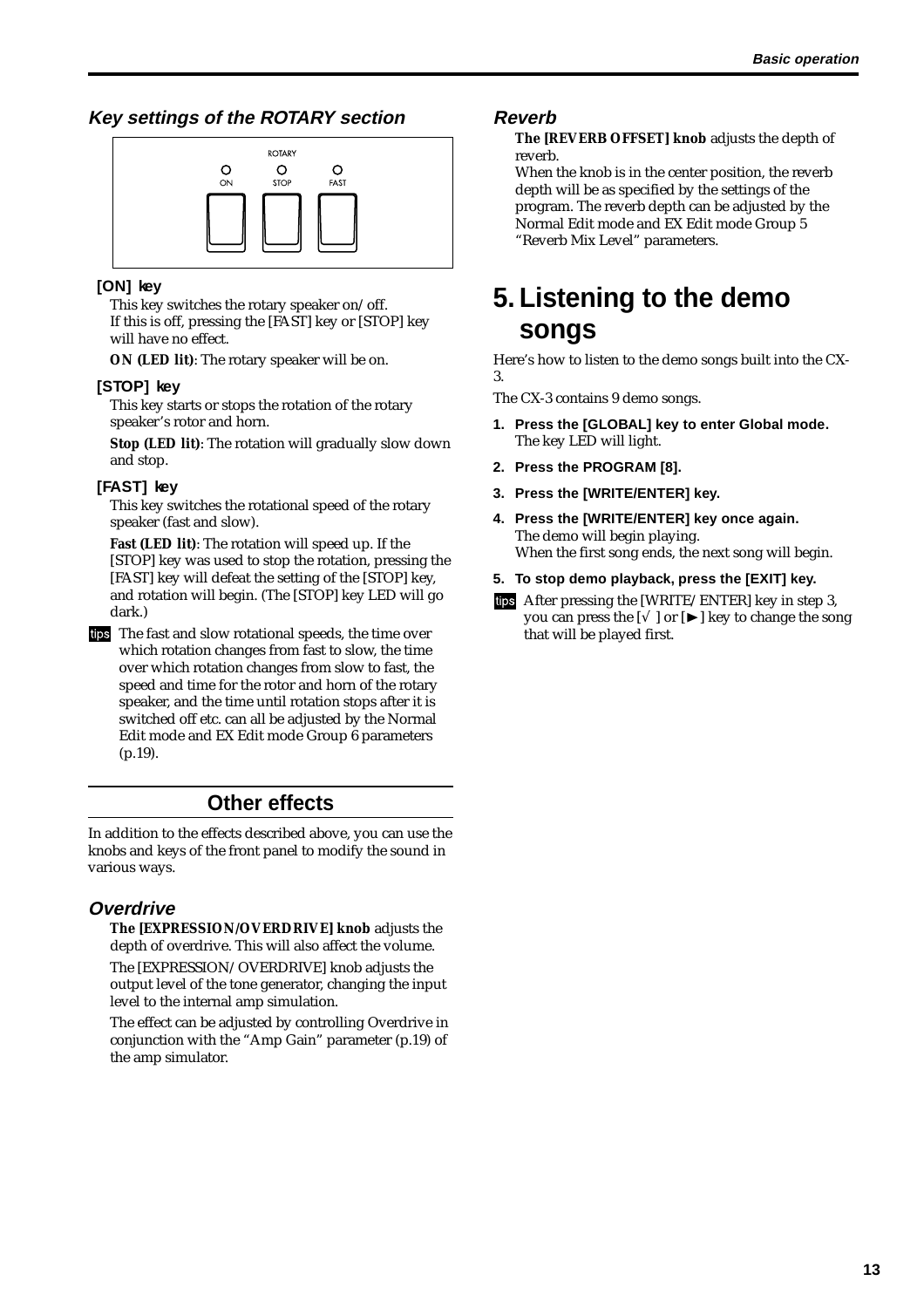# <span id="page-17-0"></span>**6. Editing a program**

You can edit the sound or name of the selected program. When editing a program, it is a good idea to start by selecting the program that is closest to the sound you want.

This section provides several examples of editing that you can do easily.

# **Editing the drawbar parameters**

You can use front panel Drawbar 1 or 2 to modify the drawbar parameter settings of a program.

In the following example, we will modify the parameters of a Normal mode program.

**1. In Normal mode, select a program.**

Use the  $[-]/[+]$  keys to select a program, and use the PROGRAM [1]–[8] keys to select the number of the program you wish to edit.

Notice that the display shows the program number and program name.

**2. Press the [EDIT] key.**

You will enter Normal Edit mode.

#### **3. Press the PROGRAM [2] key.**

The left side of the display will indicate **UPPER**, and the "UPPER" parameter settings will appear at the right.



**4. Make sure that the UPPER [DRAWBAR PRESET] key LED is lit.**

If it is blinking, press the UPPER [DRAWBAR PRE-SET] key.



- **5. Move the Drawbar 1 or Drawbar 2 bars (you may use either) to set the drawbar parameters.** The value of the bar you move will be input as the parameter value, and the display will change accordingly.
- **6. To return to Normal mode, press the [EXIT] key.**
- If you select another program or turn off the power before writing the modified settings, the settings will revert to their previous values. If you wish to write your settings into memory, refer to "Writing a program" (p.15).

# **Copying drawbar parameters**

The Drawbar 1 or Drawbar 2 settings can be copied directly into the "UPPER" parameters or "LOWER" parameters of a program.

As an example, here's how you can use front panel Drawbar 1 to create a sound, and then copy those settings to the "UPPER" parameters of the program.

#### **1. In Normal mode, select a program.**

Use the  $[-]/[+]$  keys to select a program, and use the PROGRAM [1]–[8] keys to select the number of the program you wish to edit.

Notice that the display shows the program number and program name.

- **2. In the DRAWBAR SELECT section, press the UPPER [DRAWBAR 1] key.** Notice that the key LED is lit.
- **3. While playing the keyboard, use the bars of Drawbar 1 to create the desired sound.**
- **4. Hold down the UPPER [DRAWBAR 1] key, and press the UPPER [DRAWBAR PRESET] key.**



The Drawbar 1 bar settings will be copied to the "UPPER" parameters, and an "\*" will be displayed between the program number and the program name.



tips If you wish to verify that the settings have been changed, press the [DISPLAY] key once when the program name is displayed. The drawbar settings will appear in the display.

Alternatively, you can use the [EDIT] key to enter Normal Edit mode, and press the PROGRAM [2] key to view the settings.

If you select another program or turn off the power before writing the modified settings, the settings will revert to their previous values. If you wish to write your settings into memory, refer to "Writing a program" (p.15).

tips Drawbar parameters can also be copied in EX mode.

In step 1, select an EX mode program. In step 2, press the UPPER [DRAWBAR 1] key or the UPPER [DRAWBAR 2] key, and use the respective bars to create the desired sound. In step 4, hold down either the UPPER [DRAWBAR 1] key or the UPPER [DRAWBAR 2] key, and press the UPPER [DRAWBAR PRESET] key.

If you select another program or turn off the power before writing the modified settings, the settings will revert to their previous values. If you wish to write your settings into memory, refer to "Writing a program" (p.15).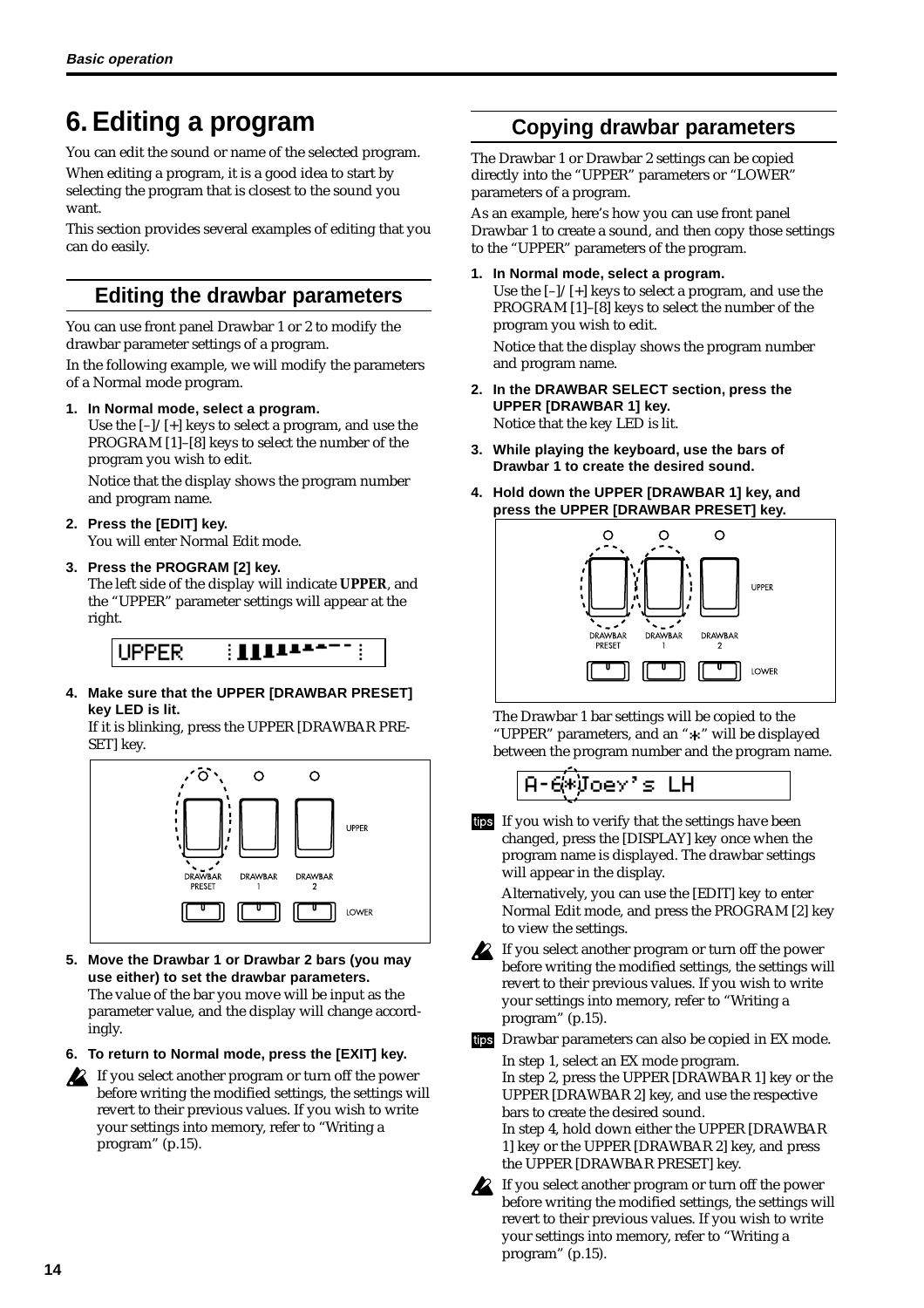# <span id="page-18-0"></span>**Parameters unique to a combo organ**

The CX-3 has various parameters for simulating the distinctive sound of a combo organ.

As an example, here's how to edit the tone wheel, overtone, key click level, and leakage level.

- **1. Press the [EDIT] key to enter Normal Edit mode or EX Edit mode.**
- **2. Press the [**√ **] key or [**®**] key to access the "Wheel Type" parameter.**

If this parameter does not appear immediately, press the PROGRAM [1] key and then press the  $[\blacktriangleright]$  key once.

This parameter selects the type of tone wheel. **The tone wheel** is the sound-producing mechanism used by the tone generator of combo organs.

**3. Press the [–] or [+] key to select Vintage. Vintage** includes leakage noise. This is mechanical noise created by the tone wheel, and is unique to combo organs.

**Clean** does not include leakage noise.

**4. Press the [**®**] once to access the "Over Tone Level" parameter, and use the [–]/[+] keys to adjust the value.**

This parameter adjusts the level of the overtones produced by the tone wheel. Increasing this value will increase the volume.

**5. Press the [**®**] key once to access the "Leakage Level" parameter, and use the [–]/[+] keys to adjust the value.**

This parameter adjusts the amount of noise (unrelated to the keyboard) that is combined with the tone wheel signal. Increasing this value will increase the noise.

#### **6. Press the [**®**] key once to access the "On Click Level" parameter, and use the [–]/[+] keys to adjust the value.**

This parameter simulates the noise that is produced when you play a note, and adjusts the level of this noise. Increasing this value will increase the noise.

#### **7. Press the [**®**] key once to access the "Off Click Level" parameter, use the [–]/[+] keys to adjust the value.**

This parameter simulates the noise that is produced when you release a note, and adjusts the level of this noise. Increasing this value will increase the noise.

If you select another program or turn off the power before writing the modified settings, the settings will revert to their previous values. If you wish to write your settings into memory, refer to "Writing a program" (p.15).

# **Other editing**

The CX-3 has parameters that add various effects to the sound. Each of the factory-set programs has effect settings that are appropriate for their sound.

If you wish to make detailed adjustments to the sound of a program, you can edit these parameters in Normal Edit mode or EX Edit mode.

**Percussion settings:** Group 3 (p.18) **Amp settings:** Group 4 (p.19) **Reverb settings:** Group 5 (p.19) **Rotary speaker settings:** Group 6 (p.19)

# **Writing a program**

When you select a program, the program data is called into **a edit buffer** inside the CX-3. Then when you use Normal Edit mode or EX Edit mode to modify the parameter values, the data within the edit buffer will be modified.

If you wish to save the modified data into internal memory, you must perform **the Write** operation.

When the data in the edit buffer has been modified, an " $\ddot{*}$ " will appear between the program number and the program name.



If you select another program before writing the program you modified, new data will be called into the edit buffer, and your modified data will be lost. The data in the edit buffer will also be lost when you turn off the power.

#### **1. Press the [WRITE/ENTER] key.**

The mode does not matter. The left side of the display will indicate **WRITE**., and the writing destination program number will be shown in the square brackets [ ] at the right.

# URITE.4A-2 to [A-2]#

- **2. If you wish to change the writing destination, use the [–]/[+] keys to specify the desired writing destination.**
- tips You can play the keyboard to audition the sound of the program marked by **the Speaker icon**. **The Speaker icon** can be moved using the  $\lceil \sqrt{\cdot} \rceil \rceil$  keys, allowing you to compare or confirm the sounds of the program you are about to write and the program that will be overwritten.
- **3. Press the [WRITE/ENTER] key.** A message will ask you to confirm the writing destination you specified.
- **4. To write the data, press the [WRITE/ENTER] key. To cancel without writing, press the [EXIT] key.** When the data has been written, the display will indicate **Completed**.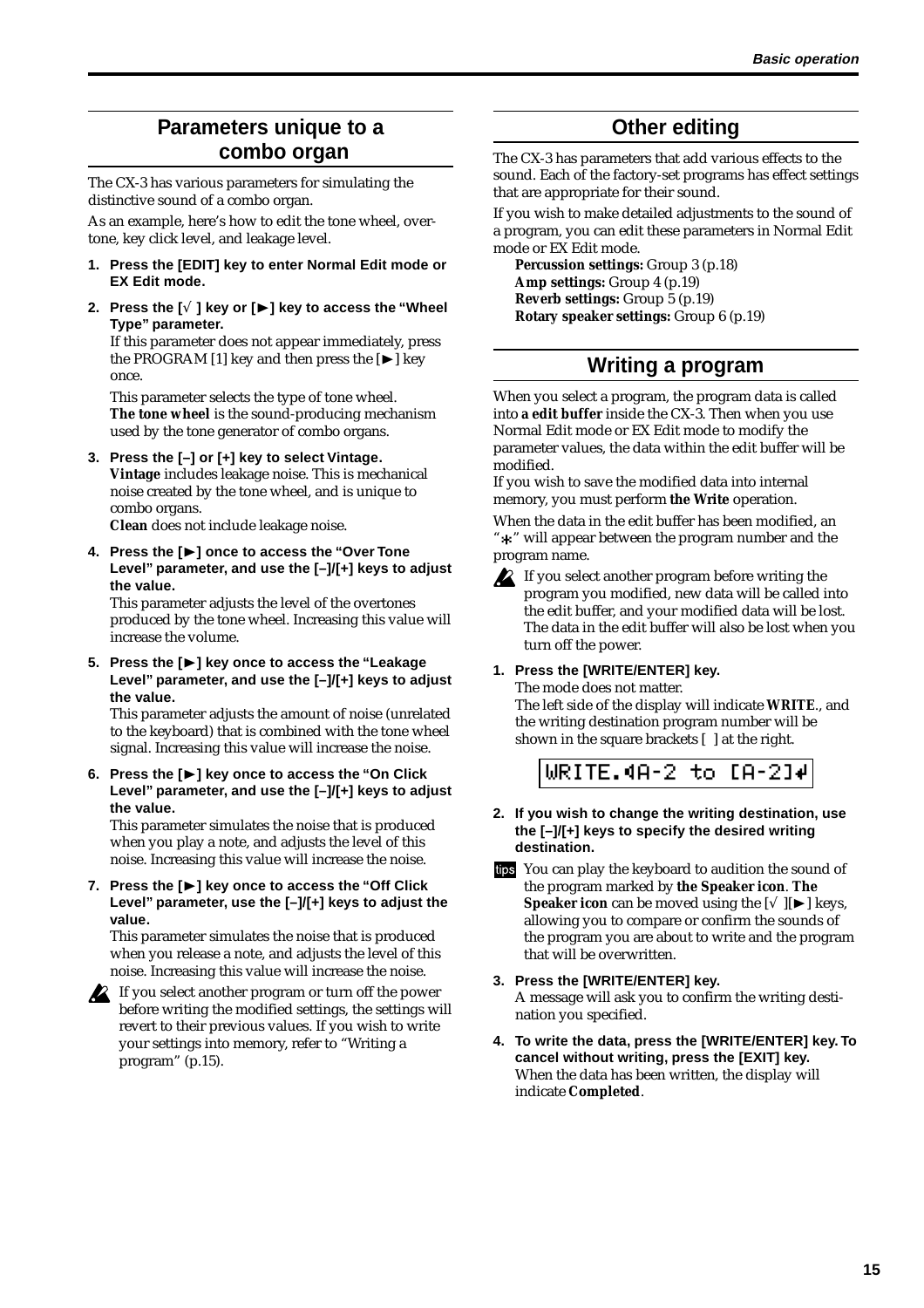- <span id="page-19-0"></span>■ Changing the program name when you save You can modify the program name when you save. If you wish to do so, use the following procedure **before step 1 of the Writing procedure**.
- **1. Press the [EDIT] key to enter Normal Edit mode or EX Edit mode.**
- **2. Press the PROGRAM [8] key.** The display will show **Rename** in the left side of the screen.

The program name will be displayed in square brackets [ ].

- **3. Use the [**√ **][**®**] keys to select the character that you wish to change.**
- **4. Use the [–]/[+] keys to specify the desired character.**

You can assign a name of up to twelve characters.



# **Writing global settings**

If you have modified Global mode parameters and want to save these settings in the internal memory of the CX-3, you must Write them.

If you turn off the power before writing these settings, they will revert to their previous values.

#### **1. Press the [WRITE/ENTER] key.**

The mode does not matter.

The left side of the display will indicate **WRITE**. The writing destination program number will be displayed in square brackets [ ] at the right, but in this case you do not need to specify this.

#### **2. Press the [GLOBAL] key.**

A message will ask you to confirm the Write operation.

**3. To write the data, press the [WRITE/ENTER] key. To cancel without writing, press the [EXIT] key.** When the data has been written, the display will indicate **Completed**.

# **Copying a program**

This function is convenient when you wish to create several variations of a program by slightly modifying the parameter settings.

**1. Press the [GLOBAL] key to enter Global mode.**

#### **2. Press the PROGRAM [7] key, and then press the [**®**] key once.**

The left side of the display will indicate **Copy**. The copy source program number will be displayed at the right of this, and at the far right the copy destination program number will be displayed in square brackets [ ].



- **3. If you wish to change the copy destination, use the [–]/[+] keys to specify the program number.**
- You can play the keyboard to audition the sound of the copy destination program.
- **4. If you wish to change the copy destination, press the [**®**] key once, and then use the [–]/[+] keys to specify the program number.**
- You can play the keyboard to audition the sound of the copy source program.
- **5. Press the [WRITE/ENTER] key.** A message will ask you to confirm the Copy operation.
- **6. To copy the data, press the [WRITE/ENTER] key. To cancel without copying, press the [EXIT] key.** When the data has been copied, the display will indicate **Completed**.

# **Returning a program to the factory settings**

You can use the following procedure to return a program to the factory settings, for example if you overwrite a program accidentally.

- When you perform this procedure, all parameters that make up that program will be reset to the factory settings.
- **1. Press the [GLOBAL] key to enter Global mode.**
- **2. Press the PROGRAM [7] key, and then press the [**®**] key five times.** The display will indicate Init Prog.
- **3. Use the [–]/[+] keys to select the program number that you wish to return to the factory settings.** You can play the keyboard to audition the sound of the selected program.
- **4. Press the [WRITE/ENTER] key.** A message will ask you to confirm that you want to return this program to the factory settings.
- **5. To return the program to the factory settings, press the [WRITE/ENTER] key. To cancel, press the [EXIT] key.**

When the operation is finished, the display will indicate **Completed**.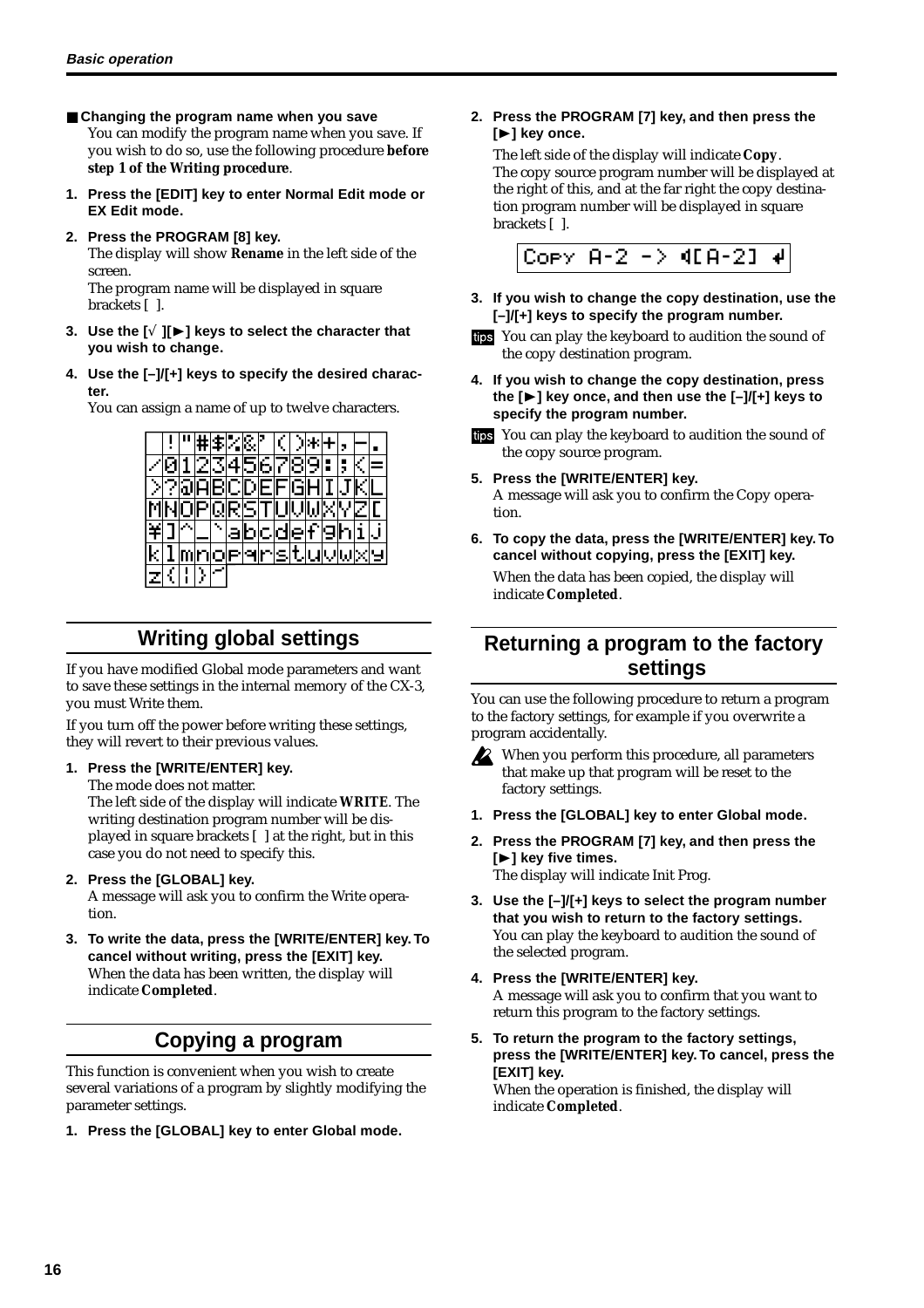# **1. Normal Edit mode / EX Edit mode**

When you press a PROGRAM [1]–[8] key in Normal Edit mode or EX Edit mode, the first parameter in the Group 1–Group 8 listed below will be selected directly.

#### **Group 1**

Set the output level, tone wheel, and click level.

#### **Group 2**

Set the drawbar levels for the Upper tone generator and the Lower tone generator.

The displayed parameters will differ between Normal Edit mode and EX Edit mode.

#### **Group 3**

Specify how the keys of the PERCUSSION section will function.

#### **Group 4**

Adjust the amp settings.

#### **Group 5**

Adjust the reverb settings.

#### **Group 6**

Adjust the rotary speaker settings.

#### **Group 7**

Set the split point, and specify the function of the pedal connected to the ASSIGNABLE PEDAL/SW jack.

The displayed parameters will differ between Normal Edit mode and EX Edit mode.

#### **Group 8**

Change the program name.

#### aaaaaaaaaaaaaaaaaaaaaa **Group 1**

| <b>Output Level</b><br>Specify the output level of the program.                                       | [0127]           |
|-------------------------------------------------------------------------------------------------------|------------------|
| <b>Wheel Type</b><br>Select the type of tone wheel.                                                   | [Vintage, Clean] |
| <b>Vintage:</b> A tone wheel with leakage noise.<br><b>Clean:</b> A tone wheel without leakage noise. |                  |
| <b>Over Tone Level</b><br>Specify the overtone level of the tone wheel.                               | [099]            |
| Leakage Level<br>Specify the level of the leakage noise.                                              | [099]            |
| <b>On Click Level</b><br>Specify the level of the click noise at key-on.                              | [099]            |
| <b>Off Click Level</b><br>Specify the level of the click noise at key-off.                            | [099]            |

## **Group 2**

<span id="page-20-0"></span>**Parameters** 

**UPPER (Upper Drawbar Level)** [0...8]

aaaaaaaaaaaaaaaaaaaaaa

This parameter is displayed in Normal Edit mode.

**UPPER** 

Specify the level for each drawbar used by the Upper tone generator. From the left, the display corresponds to the 16', 5-1/3', 8', 4', 2-2/3', 2', 1-3/5', 1-1/3', and 1' bars.

When a bar is pulled out all the way, its level will be 8. In Normal mode, pressing the [DISPLAY] key once when the program name is displayed will show the levels that you specified here.

tips The front panel Drawbar 1 or Drawbar 2 settings can be copied instantly to the parameters of a program. For details refer to "Copying drawbar parameters" (p.14).

#### LOWER (Lower Drawbar Level) [0...8]

**Parameters**

This parameter is displayed in Normal Edit mode. Specify the level for each drawbar used by the Lower tone generator. From the left, the display corresponds to the 16', 5-1/3', 8', 4', 2-2/3', 2', 1-3/5', 1-1/3', and 1' bars.

When a bar is pulled out all the way, its level will be 8. In Normal mode, pressing the [DISPLAY] key twice when the program name is displayed will show the levels that you specified here.

tips The front panel Drawbar 1 or Drawbar 2 settings can be copied instantly to the parameters of a program. For details refer to "Copying drawbar parameters" (p.14).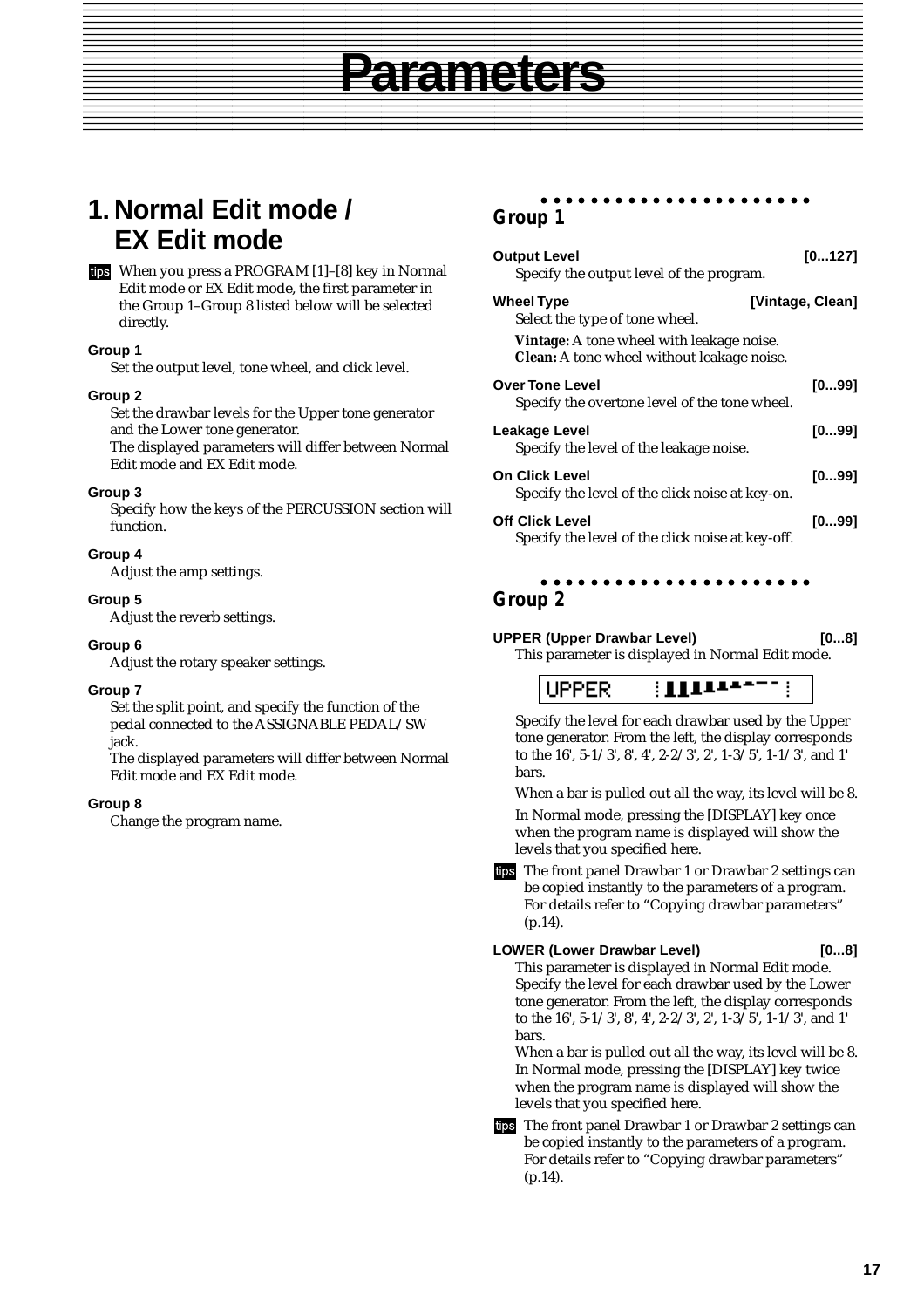#### **EX Mode Drawbar Level [0...8]**

This parameter is displayed in EX Edit mode.



Specify the level for the EX Drawbar and EX Percussion of Drawbar 1 and Drawbar 2.

From the left, the display shows the level of the 16', 5- 1/3', 8', 4', 2-2/3', 2', 1-3/5', 1-1/3', and 1' bars.

When a bar is pulled out all the way, its level will be 8.

In EX mode, pressing the [DISPLAY] key once when the program name is displayed will show the Drawbar 1 and EX Drawbar levels that you specified here. Then pressing the [DISPLAY] key once again will show the EX Percussion levels you specified here.

tips The front panel Drawbar 1 or Drawbar 2 settings can be copied instantly to the parameters of a program. For details refer to "Copying drawbar parameters" (p.14).

#### **EX Drawbar Type [1...4]**

This parameter is displayed in EX Edit mode.

This specifies the type of sounds that are assigned to the EX Drawbars of Drawbar 2. When you select the type here, the sounds specified by the Global mode Group 8 "Type 1 Ex Drawbar" through "Type 4 Ex Drawbar 4" parameters (p.26) will be assigned to the four drawbars.

#### **DB Preset's Perc (Drawbar Preset Percussion)**

**[Dis, Ena]**

This parameter is displayed in Normal Edit mode. This specifies whether the various keys of the PER-CUSSION section can be used when the UPPER [DRAWBAR PRESET] key is selected.

**Dis (Disable):** The keys of the PERCUSSION section will not function.

**Ena (Enable):** The keys of the PERCUSSION section will function.

In Normal mode when the program name is displayed, you can press the [DISPLAY] key once to check this setting. If the setting is **Ena**, **the Percussion icon** will be shown at the left of the UPPER display.

#### aaaaaaaaaaaaaaaaaaaaaa **Group 3**

Perc Nrml Level (Percussion Normal Level) [0...99] This sets the volume of the percussion when the [SOFT] key of the PERCUSSION section is at the normal setting (key LED dark).

**Perc Soft Offset (Percussion Soft Level Offset) [0...99]**

This sets the volume of the percussion when the [SOFT] key of the PERCUSSION section is at the soft setting (key LED lit). This setting determines how much the volume will be lowered from the value specified by the "Perc Nrml Level" parameter.



#### **Normal Perc DB ATT (Normal Percussion Drawbar Attenuation) [0...99]**

- This sets the volume of the sound created by the drawbars when the [SOFT] key of the PERCUSSION section is at the normal setting (key LED dark). This setting will determine how much the volume is lowered from the volume specified by the Drawbar 2 bars or by the "UPPER" parameters.
- **Perc Fast Decay (Percussion Fast Decay) [0...99]** This sets the decay speed when the [FAST] key of the PERCUSSION section is at the fast setting (key LED lit).
- **Perc Slow Offset (Percussion Slow Offset) [0...99]** This sets the decay speed when the [FAST] key of the PERCUSSION section is at the slow setting (key LED dark). This setting will determine how much the speed is slowed from the value specified by the "Perc Fast Decay" parameter.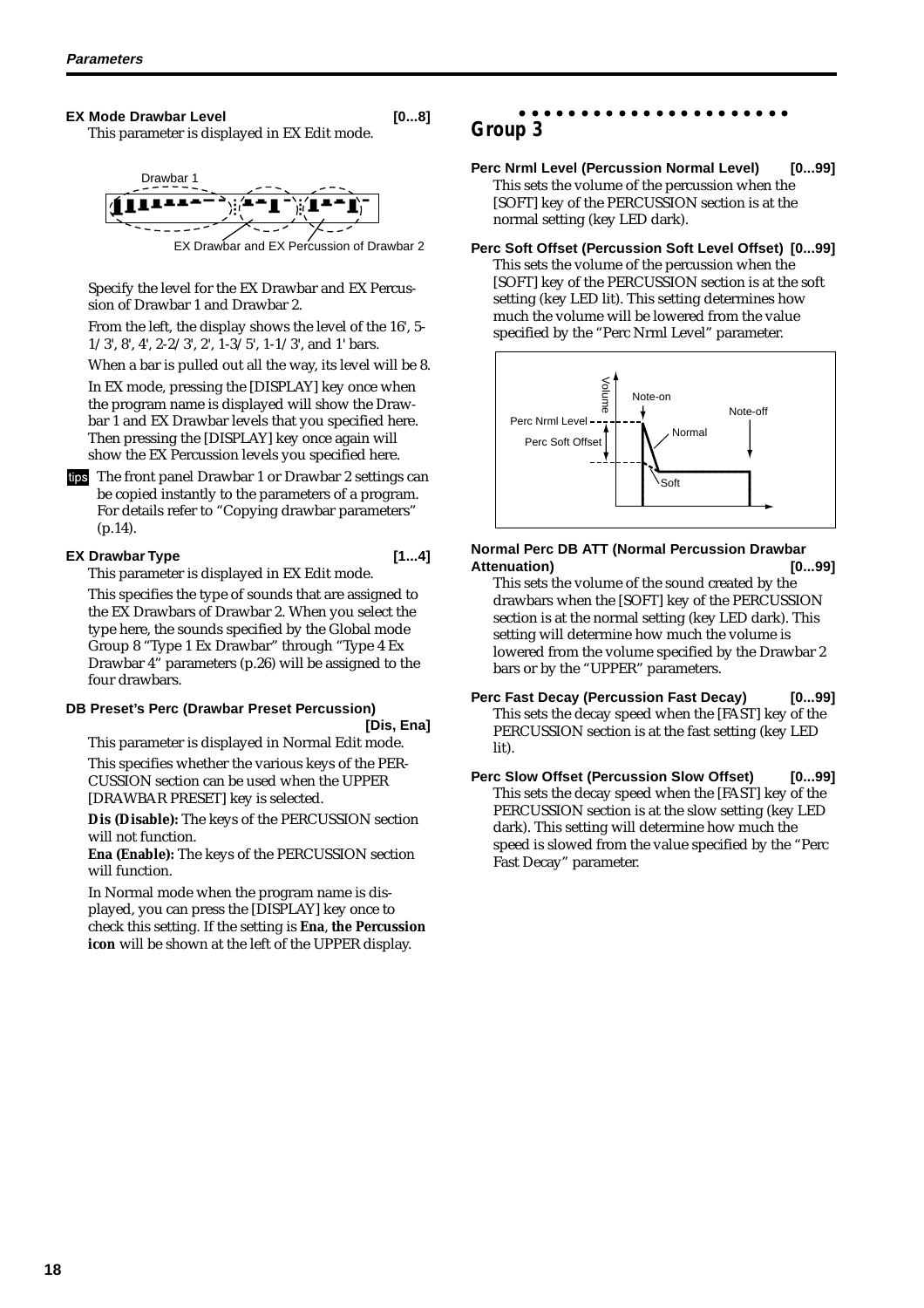#### aaaaaaaaaaaaaaaaaaaaaa **Group 4**

#### Amp Type **1, Type 2, Pre Amp**]

Select the type of amp.

**Type 1:** A standard powered amp for organ, producing a mild and fat tone.

**Type 2:** This emphasizes the high range more than Type 1, producing an uncolored tone.

**Pre Amp:** The pre-amp will be used. This is the sound of a direct line-out from the organ.

**If you select Type 1 or Type 2**, using the front panel ROTARY section [ON] key to turn the rotary speaker on will simulate using a rotary speaker. If you turn this off, a standard speaker will be simulated.

**If you select Pre Amp**, the powered amp and rotary speaker will not be used; the sound will be that of a line-out connection from the organ itself.

#### **Amp Gain [0...99]**

Adjust the gain (amplification) when the "Amp Type" parameter is set to Type 1 or Type 2. With high settings of this value, the sound will be

distorted more severely when expression/overdrive is raised.

This setting will not be used if the "Amp Type" parameter is set to Pre Amp.

**Tone Treble [–10...+10]** Adjust the high frequency range of the amp selected by the "Amp Type" parameter.

**Tone Middle [–10...+10]** The mid-frequency range of the amp selected by the "Amp Type" parameter.

#### **Tone Bass [–10...+10]**

Adjust the low frequency range of the amp selected by the "Amp Type" parameter.



#### aaaaaaaaaaaaaaaaaaaaaa **Group 5**

| <b>Reverb Type</b><br>Select the type of reverb.                                                                     | [Room, Hall, Plate] |
|----------------------------------------------------------------------------------------------------------------------|---------------------|
| <b>Reverb Time</b><br>Adjust the reverb time.                                                                        | [00.2516.00 (Sec)]  |
| The range in which the reverb time can be set will<br>depend on what is selected for the "Reverb Type"<br>parameter. |                     |

Reverb Mix Level **Contract Contract Contract Contract Contract Contract Contract Contract Contract Contract Contract Contract Contract Contract Contract Contract Contract Contract Contract Contract Contract Contract Contra** 

Adjust the amount of reverb.

**Rev Routing (Reverb Routing) [Rot->Rev, Rev->Rot]** Specify whether the reverb will be placed before or after the rotary speaker.

**Rot -> Rev:** The reverb effect will be applied after the rotary speaker.

**Rev -> Rot:** The reverb effect will be applied before the rotary speaker.

This setting is not used if the "Amp Type" parameter is set to Pre Amp.

#### aaaaaaaaaaaaaaaaaaaaaa **Group 6**

These settings are not used if the "Amp Type" parameter is set to Pre Amp.

#### **Horn: 0 Rotor: 100 (Rotary Horn/Rotor Balance)**

**[0:100...100:0]** Adjust the volume balance between the horn and the rotor of the rotary speaker.

| <b>Horn Slow Speed</b><br>Adjust the slow rotational speed of the horn.                                                | [099] |
|------------------------------------------------------------------------------------------------------------------------|-------|
| <b>Horn Fast Speed</b><br>Adjust the fast rotational speed of the horn.                                                | [099] |
| <b>Rotor Slow Speed</b><br>Adjust the slow rotational speed of the rotor.                                              | [099] |
| <b>Rotor Fast Speed</b><br>Adjust the fast rotational speed of the horn.                                               | [099] |
| Horn Up Transit (Horn Up Transition)<br>Adjust the time over which the horn rotation changes<br>from slow to fast.     | [099] |
| Horn Down Transit (Horn Down Transition)<br>Adjust the time over which the horn rotation changes<br>from fast to slow. | [099] |
| Horn Stop Transit (Horn Stop Transition)<br>Adjust the time over which the horn rotation actually                      | [099] |

**Horn Strt Transit (Horn Start Transition) [0...99]** Adjust the time over which the horn reaches the specified speed after it begins to rotate.

comes to a stop after you stop the rotation.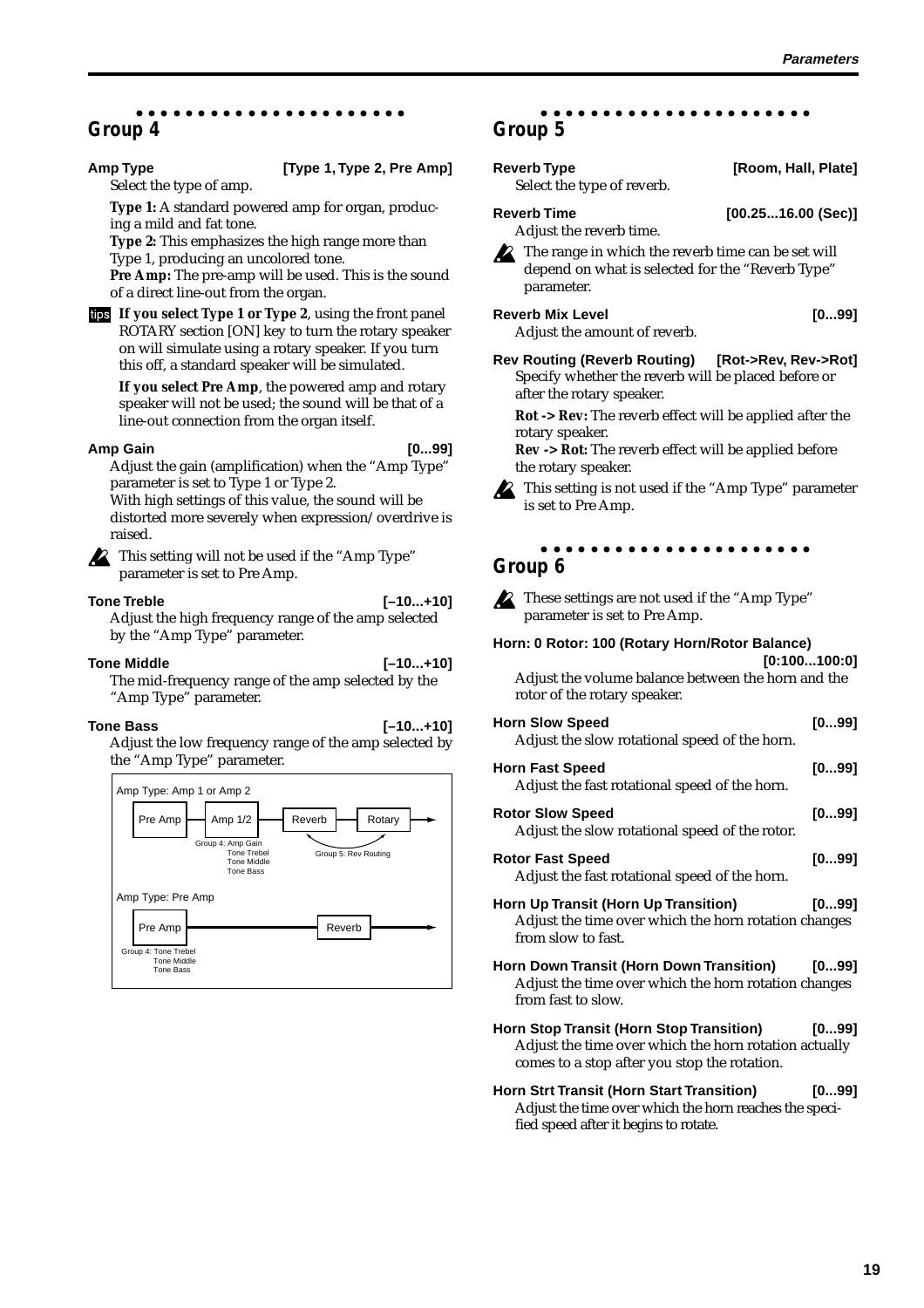- **Rotor Up Transit (Rotor Up Transition) [0...99]** Adjust the time over which the rotor rotation changes from slow to fast.
- **Rotor Down Transit (Rotor Down Transition) [0...99]** Adjust the time over which the rotor rotation changes from fast to fast.



- **Rotor Stop Transit (Rotor Stop Transition) [0...99]** Adjust the time over which the rotor rotation actually comes to a stop after you stop the rotation.
- **Rotor Strt Transit (Rotor Start Transition) [0...99]** Adjust the time over which the rotor reaches the specified speed after it begins to rotate.



#### **Horn Mic Distance [0...99]**

Adjust the distance between the horn and the mic.

#### **Horn Mic Spread [0...99]**

Adjust the feeling of spaciousness for the sound of the horn.

#### Rotor Mic Distance [0...99]

Adjust the distance between the rotor and the mic.

#### Rotor Mic Spread [0...99]

Adjust the feeling of spaciousness for the sound of the rotor.



#### aaaaaaaaaaaaaaaaaaaaaa **Group 7**

- **Split Point (Keyboard Split Point) [C2...C7]** This parameter is displayed in Normal Edit mode. Specify the split point at which the keyboard will be split. This setting will be the highest key of the lefthand keyboard range.
- **Split Upper Octave (Upper Octave Shift) [–2, –1, 0]** This parameter is displayed in Normal Edit mode. When the keyboard is split, this parameter lowers the pitch of the right-hand keyboard range in one-octave steps.
- **Split Lower Octave (Lower Octave Shift) [0, +1, +2]** This parameter is displayed in Normal Edit mode. When the keyboard is split, this parameter uppers the pitch of the left-hand keyboard range in one-octave steps.

#### **Hold Uppr Ctrl (Controller for Hold Upper) [Off, Pedal 1/(Pdl1)\*, Pedal 2/(Pdl 2)\*]**

This parameter is displayed in Normal Edit mode.

Pedal 1: A pedal switch etc. connected to the rear panel ASSIGNABLE PEDAL/SW 1 jack can be used to turn Hold on/off for the notes played on the keyboard for the Upper tone generator.

Pedal 2: A pedal switch etc. connected to the ASSIGN-ABLE PEDAL/SW 2 jack can be used to perform the above operation. **Off:** No function.

## **Hold Lowr Ctrl (Controller for Hold Lower)**

**[Off, Pedal 1/(Pdl1)\*, Pedal 2/(Pdl 2)\*]** This parameter is displayed in Normal Edit mode.

Pedal 1: A pedal switch etc. connected to the rear panel ASSIGNABLE PEDAL/SW 1 jack can be used to turn Hold on/off for the notes played on the keyboard for the Lower tone generator.

Pedal 2: A pedal switch etc. connected to the ASSIGN-ABLE PEDAL/SW 2 jack can be used to perform the above operation. **Off:** No function.

#### **Hold Ctrl (Controller for Hold)**

**[Off, Pedal 1/(Pdl 1)\*, Pedal 2/(Pdl 2)\*]**

This parameter is displayed in EX Edit mode.

**Pedal 1:** A pedal switch etc. connected to the rear panel ASSIGNABLE PEDAL/SW 1 jack can be used to turn Hold on/off for the notes you play. Pedal 2: A pedal switch etc. connected to the rear panel ASSIGNABLE PEDAL/SW 2 jack can be used to perform the above function. **Off:** No function.

#### **Split Sw Ctrl (Controller for Split Switch) [Off, Pedal 1/(Pdl 1)\*, Pedal 2/(Pdl 2)\*]**

This parameter is displayed in Normal Edit mode.

Pedal 1: A pedal switch etc. connected to the rear panel ASSIGNABLE PEDAL/SW 1 jack can be used to turn the [SPLIT] key on/off.

Pedal 2: A pedal switch etc. connected to the rear panel ASSIGNABLE PEDAL/SW 2 jack can be used to perform the above function. **Off:** No function.

**20** Pedal 2, and you will be able to operate the corresponding function from the pedal switch.\* **(Pdl 1), (Pdl 2):** These indicate that Pedal 1 or Pedal 2 are selected for the Global mode Group 1 "Prog Up Ctrl" or "Prog Down Ctrl" parameters. With these settings, the settings of Global mode are used, and the settings you made here will be ignored. However if you select another value in Global mode, the display here will change from (Pdl 1) to Pedal 1 or from (Pdl 2) to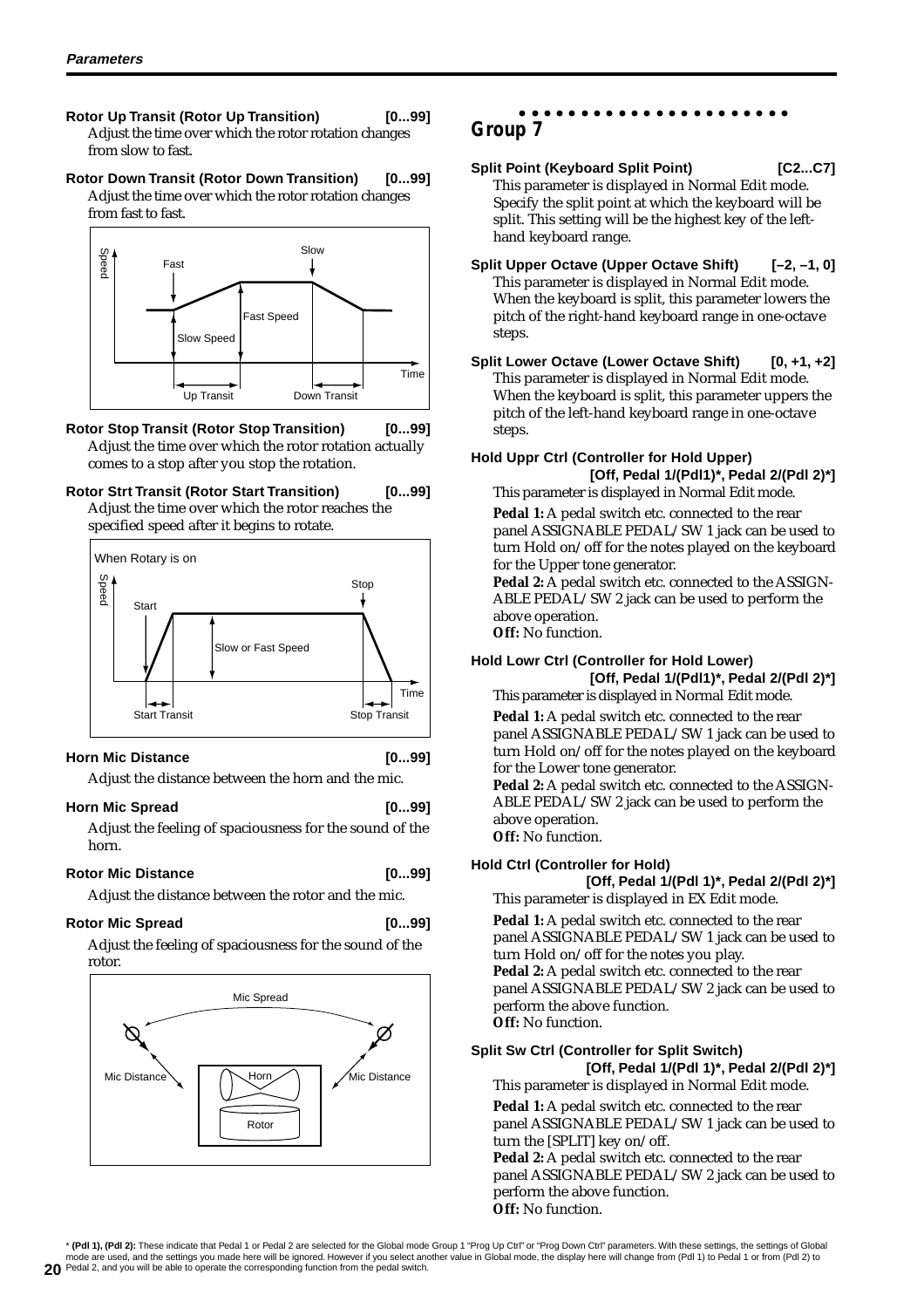#### **Wheel Brk Ctrl (Controller for Wheel Brake) [Off, Pedal 1/(Pdl 1)\*, Pedal 2/(Pdl 2)\*]**

Pedal 1: A pedal switch etc. connected to the rear panel ASSIGNABLE PEDAL/SW 1 jack can be used to turn the Global mode Group 7 "Wheel Brake" parameter on/off.

Pedal 2: A pedal switch etc. connected to the rear panel ASSIGNABLE PEDAL/SW 2 jack can be used to perform the above function. **Off:** No function.

#### **Rtry Fast Ctrl (Controller for Rotary Fast) [Off, Pedal 1/(Pdl 1)\*, Pedal 2/(Pdl 2)\*]**

**Pedal 1:** A pedal switch etc. connected to the rear panel ASSIGNABLE PEDAL/SW 1 jack can be used to turn the ROTARY section [FAST] key on/off. Pedal 2: A pedal switch etc. connected to the rear panel ASSIGNABLE PEDAL/SW 2 jack can be used to perform the above function. **Off:** No function.

#### **Rtry Stop Ctrl (Controller for Rotary Stop)**

**[Off, Pedal 1/(Pdl 1)\*, Pedal 2/(Pdl 2)\*] Pedal 1:** A pedal switch etc. connected to the rear panel ASSIGNABLE PEDAL/SW 1 jack can be used to turn the ROTARY section [STOP] key on/off. Pedal 2: A pedal switch etc. connected to the rear panel ASSIGNABLE PEDAL/SW 2 jack can be used to perform the above function. **Off:** No function.

#### **Amp Gain Ctrl (Controller for AMP Gain)**

**[Off, Pedal 1/(Pdl 1)\*, Pedal 2/(Pdl 2)\*]** Pedal 1: An expression pedal etc. connected to the rear panel ASSIGNABLE PEDAL/SW 1 jack can be used to control the Normal Edit mode or EX Edit mode Group 4 "Amp Gain" parameter.

**Pedal 2:** An expression pedal etc. connected to the rear panel ASSIGNABLE PEDAL/SW 2 jack can be used to perform the above function. **Off:** No function.

#### **Amp Gain Ctrl Min (AMP Gain Control Range Minimum) [0...99]**

This sets the minimum value of the Normal Edit mode or EX Edit mode Group 4 "Amp Gain" parameter. This will be the gain when an expression pedal etc. specified by the "Amp Gain Ctrl" parameter is set to its minimum position.

#### **Amp Gain Ctrl Max (AMP Gain Control Range Maximum) [0...99]**

This sets the maximum value of the Normal Edit mode or EX Edit mode Group 4 "Amp Gain" parameter.

This will be the gain when an expression pedal etc. specified by the "Amp Gain Ctrl" parameter is set to its maximum position.

# **Rev Mix Ctrl (Controller Select for Reverb Mix)**

**[Off, Pedal 1/(Pdl 1)\*, Pedal 2/(Pdl 2)\*]** Pedal 1: An expression pedal etc. connected to the rear panel ASSIGNABLE PEDAL/SW 1 jack can be used to control the Normal Edit mode or EX Edit mode Group 5 "Reverb Mix Level" parameter.

Pedal 2: An expression pedal etc. connected to the rear panel ASSIGNABLE PEDAL/SW 2 jack can be used to perform the above function. **Off:** No function.

#### **Rev Mix Ctrl Min (Reverb Mix Control Range Minimum)**

**[0...99]**

This sets the minimum value of the Normal Edit mode or EX Edit mode Group 5 "Reverb Mix Level" parameter.

This will be the reverb mix level when an expression pedal etc. specified by the "Reverb Mix Ctrl" parameter is set to its minimum position.

#### **Rev Mix Ctrl Max (Reverb Mix Control Range Maximum) [0...99]**

This sets the maximum value of the Normal Edit mode or EX Edit mode Group 5 "Reverb Mix Level" parameter.

This will be the reverb mix level when an expression pedal etc. specified by the "Reverb Mix Ctrl" parameter is set to its maximum position.

#### aaaaaaaaaaaaaaaaaaaaaa **Group 8**

#### **Rename**

Here you can modify the name. You can use up to twelve characters.

Use the  $[\sqrt{]} \mathbf{E}]$  keys to select the character that you wish to change, and use the [–]/[+] keys to select the character.

The following characters can be used.

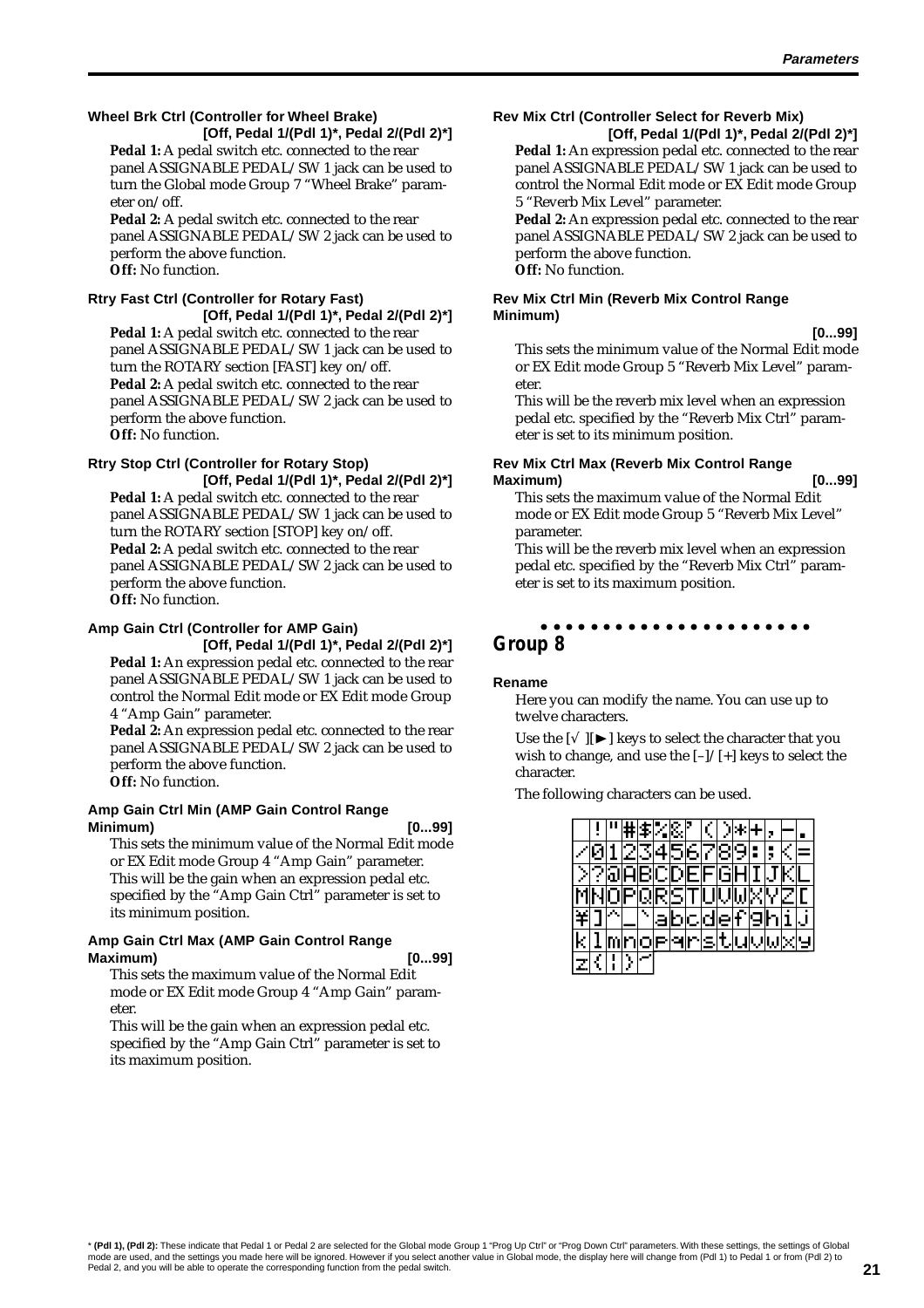# <span id="page-25-0"></span>**2. Global mode**

In Global mode you can press PROGRAM [1]–[8] keys to directly select the first parameter in Group 1– Group 8 as listed below.

#### **Group 1**

Set the master tuning, and the expression pedal and pedal switch functions.

#### **Group 2**

Set the MIDI channel.

#### **Group 3**

Set the velocity value of MIDI note messages, and the pitch bend range.

#### **Group 4**

Set MIDI filters.

#### **Group 5**

Set the MIDI control change numbers used to transmit and receive drawbar settings.

#### **Group 6**

Set the MIDI control change numbers assigned to front panel keys and to connected pedals.

#### **Group 7**

Copy, swap, initialize programs, and dump data.

#### **Group 8**

Play the demo songs.

#### aaaaaaaaaaaaaaaaaaaaaa **Group 1**

**Master Tune [–430.0Hz...+450.0Hz]** This adjust the overall pitch of the entire CX-3 in 0.2 Hz steps, relative to the reference pitch of A4 (middle of A).

**Transpose [–12...+12]**

Adjust the pitch in semitone steps over a range of  $\pm 1$ octave. **Exp Minimum Level (Expression Minimum Level) [0...30]**

Specify the minimum level when the expression pedal etc. is operated.

This will be the volume when the controller selected by the "Exp Control" parameter is at its minimum level.

#### **Exp Control (Expression Controller) [Both, Knob, Pedal]**

**Both:** The front panel [EXPRESSION/OVERDRIVE] knob and the expression pedal etc. connected to the rear panel EXPRESSION PEDAL jack will both control the volume. These two will function simultaneously. **Knob:** The [EXPRESSION/OVERDRIVE] knob will control the volume.

**Pedal:** The expression pedal connected to the rear panel EXPRESSION PEDAL jack will control the volume.

#### **Prog Up Ctrl (Program Up Controller)**

**[Off, Pedal 1/(Pdl 1), Pedal 2/(Pdl 2)] Pedal 1:** A pedal switch connected to the rear panel ASSIGNABLE PEDAL/SW 1 jack can be used to switch programs. When you press the pedal switch, the program number will be incremented in steps of one. **Pedal 2:** A pedal switch connected to the rear panel ASSIGNABLE PEDAL/SW 2 jack can be used to perform the above function.

#### **Off:** No function.

**(Pdl 1), (Pdl 2):** This indicates that the same pedal switch is selected for the "Prog Down Ctrl" parameter described below. Please select a different pedal switch.

If the same pedal switch as selected for this parameter is also selected for a Normal Edit mode or EX Edit mode parameter, this (Global mode) setting will take priority, and the Normal Edit mode or EX Edit mode setting will be ignored.

#### **Porg Down Ctrl (Program Down Controller) [Off, Pedal 1/(Pdl 1), Pedal 2/(Pdl 2)]**

**Pedal 1:** A pedal switch connected to the rear panel ASSIGNABLE PEDAL/SW 1 jack can be used to switch programs. When you press the pedal switch, the program number will be decremented in steps of one. **Pedal 2:** A pedal switch connected to the rear panel ASSIGNABLE PEDAL/SW 2 jack can be used to perform the above function. **Off:** No function.

**(Pdl 1), (Pdl 2):** This indicates that the same pedal switch is selected for the "Prog Down Ctrl" parameter described above. Please select a different pedal switch.

If the same pedal switch as selected for this parameter is also selected for a Normal Edit mode or EX Edit mode parameter, this (Global mode) setting will take priority, and the Normal Edit mode or EX Edit mode setting will be ignored.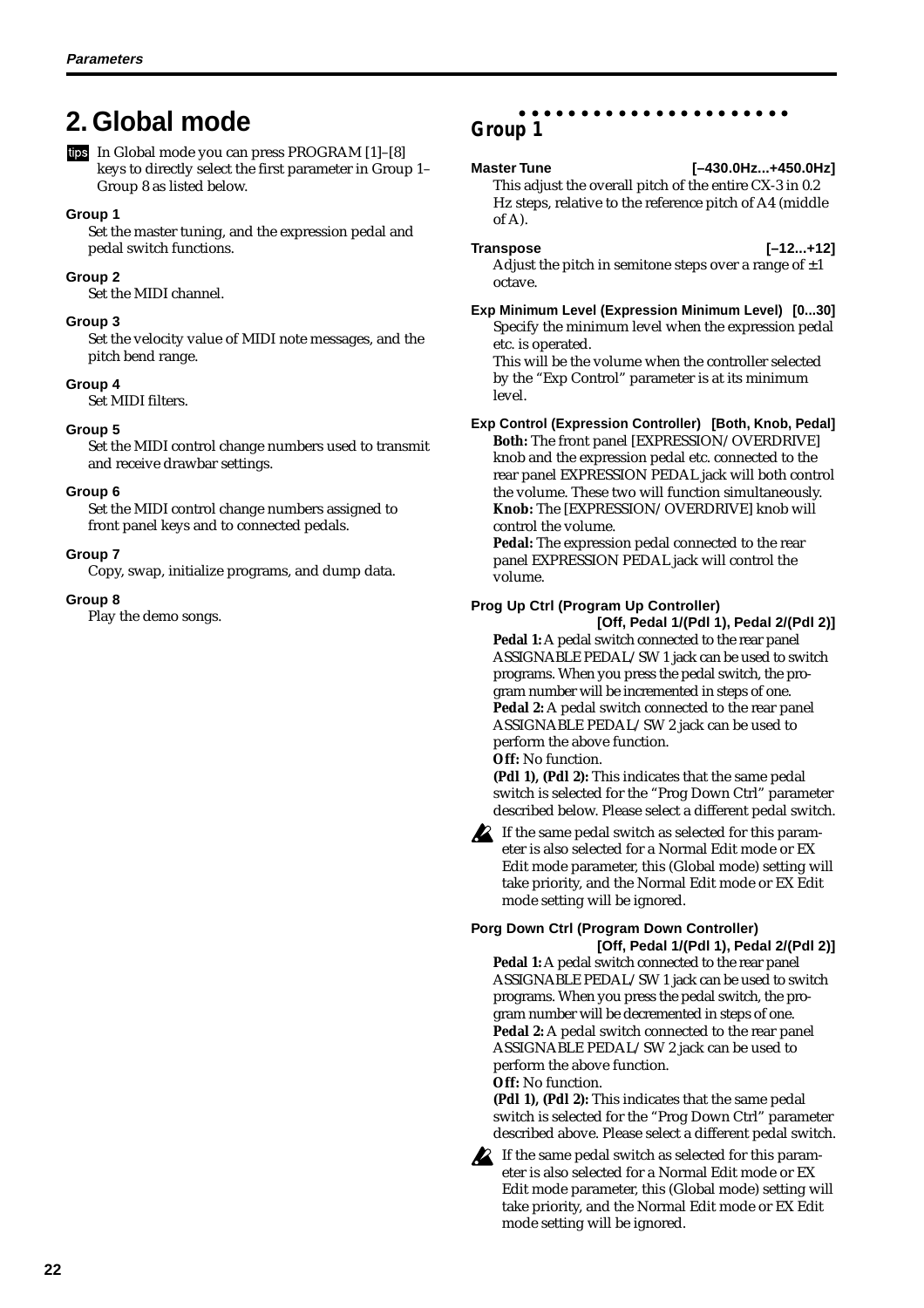**Pedal 1 Sw Polarity (Pedal 1 Switch Polarity) [–, +] Pedal 2 Sw Polarity (Pedal 2 Switch Polarity) [–, +]**

Set these parameters to match the polarity of the pedal switches connected to the rear panel ASSIGNABLE PEDAL/SW 1, 2 jacks. If the polarity setting does not match, the pedal switch will not function correctly. Since the polarity of the separately sold PS-1 pedal switch is –  $(\downarrow)$ , set this parameter to "–" if you are using this pedal.

**Prg. Chng (Program Change) [All Params, Int. Params]** Specify whether the front panel settings of the ROTARY section, VIBRATO/CHORUS section, PERCUSSION section, and [SPLIT] key will change to match the newlyselected program when you switch programs.

**All Params (All Parameters):** When you switch programs, the state of the front panel keys will change to the settings of the selected program.

**Int. Params (Internal Parameters):** The state of the front panel keys will not change even if you switch programs.

#### aaaaaaaaaaaaaaaaaaaaaa **Group 2**

**MIDI Global Ch (MIDI Global Channel) [1...16]** Specify the global MIDI channel that will be used to transmit and receive MIDI messages. (The factory setting is 1.)

**MIDI Upper Rx Ch (MIDI Receive Channel Upper) [1...16]** Specify the MIDI channel that will be used to receive MIDI note messages for the Upper tone generator. (The factory setting is 1.)

#### **MIDI Upper Tx Ch (MIDI Transmit Channel Upper) [1...16, Off]**

Specify the MIDI channel that will be used to transmit MIDI note messages (fixed velocity) for the Upper tone generator. (The factory setting is 1.) The velocity value can be set by "MIDI Fixed Velcty."

#### **MIDI Upper 2nd Ch (MIDI Transmit Channel Upper 2nd Note event) [1...16, Off]**

Specify the MIDI channel that will be used to transmit MIDI note messages (variable velocity) for the Upper tone generator. (The factory setting is Off.)

**Off:** No channel will be specified. Be sure to turn this Off unless you are using a MIDI tone generator that requires variable velocity (such as a piano tone generator).



#### If you specify a MIDI channel for this parameter and connect an external MIDI tone generator, there will be a time difference between the notes sounded on the CX-3 and on the external tone generator if you play notes slowly on the CX-3.

#### **MIDI Lower Rx Ch (MIDI Receive Channel Lower) [1...16]** Specify the MIDI channel that will be used to receive MIDI note messages for the Lower tone generator. (The factory setting is 2.)

#### **MIDI Lower Tx Ch (MIDI Transmit Channel Lower) [1...16, Off]**

Specify the MIDI channel that will be used to transmit MIDI note messages (fixed velocity) for the Lower tone generator. (The factory setting is 2.) The velocity value can be set by "MIDI Fixed Velcty."

#### **MIDI Lower 2nd Ch (MIDI Transmit Channel Lower 2nd Note event) [1...16, Off]**

Specify the MIDI channel that will be used to transmit MIDI note messages (variable velocity) for the Lower tone generator. (The factory setting is Off.)

**Off:** No channel will be specified. Be sure to turn this Off unless you are using a MIDI tone generator that requires variable velocity (such as a piano tone generator).

If you specify a MIDI channel for this parameter and connect an external MIDI tone generator, there will be a time difference between the notes sounded on the CX-3 and on the external tone generator if you play notes slowly on the CX-3.

#### aaaaaaaaaaaaaaaaaaaaaa **Group 3**

#### **MIDI Fixed Velcty (MIDI Fixed Velocity for 1st Note event) [0...127]**

Specify the velocity value for MIDI note messages. (The factory setting is 80.)

**MIDI P. Bend Range (MIDI Pitch Bend Range) [–7...+7]** Specify the range in semitones over which the pitch will change when MIDI pitch bend messages are received.

#### aaaaaaaaaaaaaaaaaaaaaa **Group 4**

**MIDI Rx Prg Chng (MIDI Program Change Receive) [Dis, Ena] Dis (Disable):** MIDI program changes received on the global MIDI channel will be ignored. **Ena (Enable):** MIDI program changes received on the global MIDI channel will be effective. (The factory setting is ENA.)

#### **MIDI Rx Sys Exc (MIDI System Exclusive Receive) [Dis, Ena] Dis (Disable):** Incoming system exclusive data will be

ignored. (The factory setting is DIS.) **Ena (Enable):** Incoming system exclusive data will be effective.

#### **MIDI Rx C. Change (MIDI Control Change Receive) [Dis, Ena]**

**Dis (Disable):** Incoming MIDI control changes will be ignored.

**Ena (Enable):** Incoming MIDI control changes will be effective. (The factory setting is ENA.)

#### **MIDI Tx C. Change (MIDI Control Change Transmit) [Dis, Ena]**

**Dis (Disable):** MIDI control changes will not be transmitted.

**Ena (Enable):** MIDI control changes will be transmitted. (The factory setting is ENA.)

#### **MIDI Local** [Off, On]

Switch local control on/off. (The factory setting is On.)

**Off:** The control section (keyboard, knobs, keys, connected pedal switches etc.) will be disconnected from the tone generator section. Use this setting when you wish to use the controllers of the CX-3 to play another tone generator without using the CX-3's own tone generator.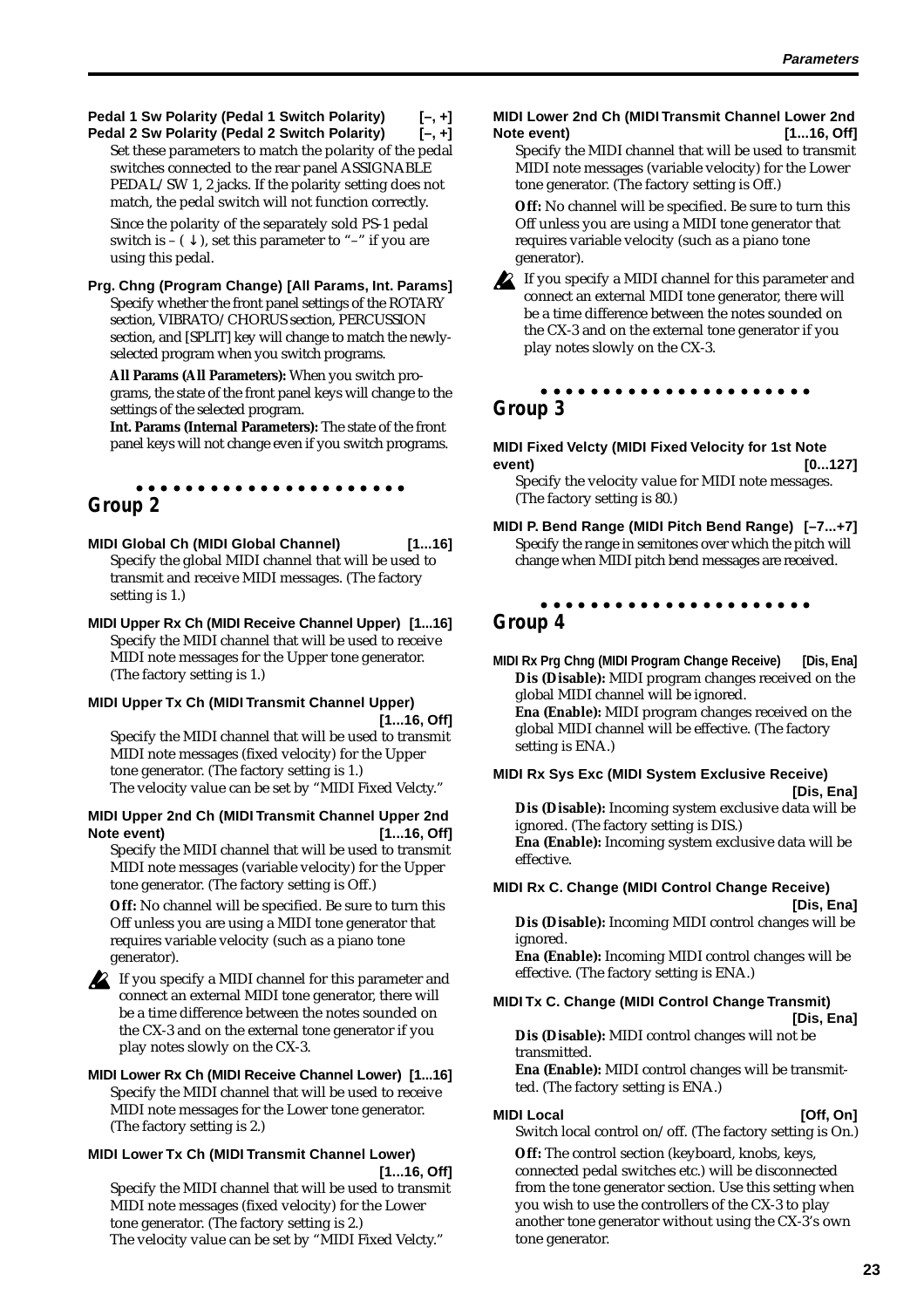**Merge Lower Msg (Merge Lower Message) [Off, On] On:** MIDI messages of the channel specified by the Global mode Group 2 "MIDI Lower Rx Ch" parameter will be converted to the channel specified by the Global mode Group 2 "MIDI Lower Tx Ch" and transmitted.

#### aaaaaaaaaaaaaaaaaaaaaa **Group 5**

# **CC# Upper DB Sel (MIDI Control Change Assign for**

**Upper Drawbar Select) [1...31, 33...95, Off]** Specify the MIDI control change number that will be used to transmit and receive the UPPER setting of the DRAWBAR SELECT section. (The factory setting is 79.)

**CC# Lower DB Sel (MIDI Control Change Assign for**

**Lower Drawbar Select) [1...31, 33...95, Off]** Specify the MIDI control change number that will be used to transmit and receive the LOWER setting of the DRAWBAR SELECT section. (The factory setting is 80.)

#### **CC# DB1–1 (MIDI Control Change Assign for Drawbar 1–16') [1...31, 33...95, Off]**

Specify the MIDI control change number that will be used to transmit and receive the 16' setting of Drawbar 1. (The factory setting is 16.)

# **CC# DB1–2 (MIDI Control Change Assign for Drawbar**

**1–5-1/3') [1...31, 33...95, Off]** Specify the MIDI control change number that will be used to transmit and receive the 5-1/3' setting of Drawbar 1. (The factory setting is 17.)

#### **CC# DB1–3 (MIDI Control Change Assign for Drawbar 1–8') [1...31, 33...95, Off]**

Specify the MIDI control change number that will be used to transmit and receive the 8' setting of Drawbar 1. (The factory setting is 18.)

#### **CC# DB1–4 (MIDI Control Change Assign for Drawbar 1–4') [1...31, 33...95, Off]** Specify the MIDI control change number that will be

used to transmit and receive the 4' setting of Drawbar 1. (The factory setting is 19.)

#### **CC# DB1–5 (MIDI Control Change Assign for Drawbar 1–2-2/3') [1...31, 33...95, Off]**

Specify the MIDI control change number that will be used to transmit and receive the 2-2/3' setting of Drawbar 1. (The factory setting is 20.)

#### **CC# DB1–6 (MIDI Control Change Assign for Drawbar 1–2') [1...31, 33...95, Off]**

Specify the MIDI control change number that will be used to transmit and receive the 2' setting of Drawbar 1. (The factory setting is 21.)

#### **CC# DB1–7 (MIDI Control Change Assign for Drawbar 1–1-3/5'') [1...31, 33...95, Off]**

Specify the MIDI control change number that will be used to transmit and receive the 1-3/5' setting of Drawbar 1. (The factory setting is 22.)

#### **CC# DB1–8 (MIDI Control Change Assign for Drawbar 1–1-1/3') [1...31, 33...95, Off]**

Specify the MIDI control change number that will be used to transmit and receive the 1-1/3' setting of Drawbar 1. (The factory setting is 23.)

#### **CC# DB1–9 (MIDI Control Change Assign for Drawbar 1–1') [1...31, 33...95, Off]** Specify the MIDI control change number that will be

used to transmit and receive the 1' setting of Drawbar 1. (The factory setting is 24.)

#### **CC# DB2–1 (MIDI Control Change Assign for Drawbar 2–16') [1...31, 33...95, Off]** Specify the MIDI control change number that will be

used to transmit and receive the 16' setting of Drawbar 2. (The factory setting is 70.)

#### **CC# DB2–2 (MIDI Control Change Assign for Drawbar 2–5-1/3') [1...31, 33...95, Off]**

Specify the MIDI control change number that will be used to transmit and receive the 5-1/3' setting of Drawbar 2. (The factory setting is 71.)

## **CC# DB2–3 (MIDI Control Change Assign for Drawbar 2–8') [1...31, 33...95, Off]**

Specify the MIDI control change number that will be used to transmit and receive the 8' setting of Drawbar 2. (The factory setting is 72.)

#### **CC# DB2–4 (MIDI Control Change Assign for Drawbar 2–4') [1...31, 33...95, Off]**

Specify the MIDI control change number that will be used to transmit and receive the 4' setting of Drawbar 2. (The factory setting is 73.)

#### **CC# DB2–5 (MIDI Control Change Assign for Drawbar 2–2-2/3') [1...31, 33...95, Off]**

Specify the MIDI control change number that will be used to transmit and receive the 2-2/3' setting of Drawbar 2. (The factory setting is 74.)

#### **CC# DB2–6 (MIDI Control Change Assign for Drawbar 2–2') [1...31, 33...95, Off]** Specify the MIDI control change number that will be

used to transmit and receive the 2' setting of Drawbar 2. (The factory setting is 75.)

#### **CC# DB2–7 (MIDI Control Change Assign for Drawbar 2–1-3/5'') [1...31, 33...95, Off]**

Specify the MIDI control change number that will be used to transmit and receive the 1-3/5' setting of Drawbar 2. (The factory setting is 76.)

### **CC# DB2–8 (MIDI Control Change Assign for Drawbar 2–1-1/3') [1...31, 33...95, Off]** Specify the MIDI control change number that will be

used to transmit and receive the 1-1/3' setting of Drawbar 2. (The factory setting is 77.)

#### **CC# DB2–9 (MIDI Control Change Assign for Drawbar 2–1') [1...31, 33...95, Off]**

Specify the MIDI control change number that will be used to transmit and receive the 1' setting of Drawbar 2. (The factory setting is 78.)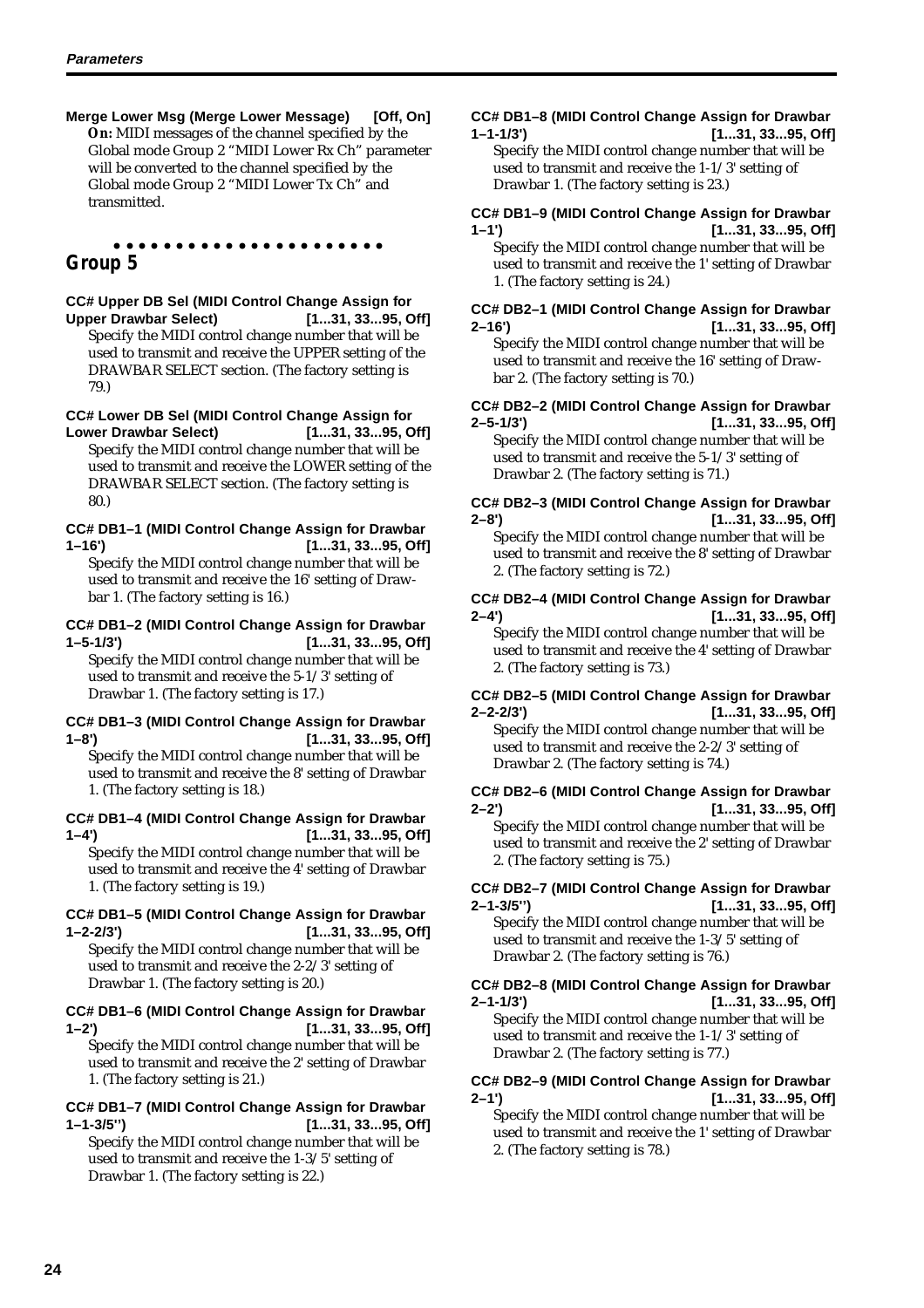#### aaaaaaaaaaaaaaaaaaaaaa **Group 6**

#### **CC# Expression (MIDI Control Change Assign for**

**Expression) [1...31, 33...95, Off]** Specify the MIDI control change number that will be used to transmit and receive the setting of the [EX-PRESSION/OVERDRIVE] knob. (The factory setting is 11.)

#### **CC# Rotary On (MIDI Control Change Assign for Rotary ON/OFF) [1...31, 33...95, Off]**

Specify the MIDI control change number that will be used to transmit and receive the setting of the RO-TARY section [ON] key. (The factory setting is 81.)

# **CC# Rotary Fast (MIDI Control Change Assign for FAST/SLOW) [1...31, 33...95, Off]**

Specify the MIDI control change number that will be used to transmit and receive the setting of the RO-TARY section [FAST] key. (The factory setting is 82.)

#### **CC# Rotary Stop (MIDI Control Change Assign for Rotary STOP) [1...31, 33...95, Off]**

Specify the MIDI control change number that will be used to transmit and receive the setting of the RO-TARY section [STOP] key. (The factory setting is 83.)

#### **CC# V/C Select (MIDI Control Change Assign for V/C Select) [1...31, 33...95, Off]**

Specify the MIDI control change number that will be used to transmit and receive the setting of the VI-BRATO/CHORUS section [VIBRATO/CHORUS] knob. (The factory setting is 84.)

#### **CC# V/C Upper (MIDI Control Change Assign for**

**Upper V/C ON/OFF) [1...31, 33...95, Off]** Specify the MIDI control change number that will be used to transmit and receive the setting of the VI-BRATO/CHORUS section [UPPER] key. (The factory setting is 85.)

#### **CC# V/C Lower (MIDI Control Change Assign for Lower V/C ON/OFF) [1...31, 33...95, Off]**

Specify the MIDI control change number that will be used to transmit and receive the setting of the VI-BRATO/CHORUS section [LOWER] key. (The factory setting is 86.)

#### **CC# Percus On (MIDI Control Change Assign for**

**Percussion ON/OFF Switch) [1...31, 33...95, Off]** Specify the MIDI control change number that will be used to transmit and receive the setting of the PER-CUSSION section [ON] key. (The factory setting is 87.)

#### **CC# Percus Volume (MIDI Control Change Assign for**

**Percussion Volume Switch) [1...31, 33...95, Off]** Specify the MIDI control change number that will be used to transmit and receive the setting of the PER-CUSSION section [SOFT] key. (The factory setting is 88.)

#### **CC# Percus Decay (MIDI Control Change Assign for Percussion Decay Switch) [1...31, 33...95, Off]**

Specify the MIDI control change number that will be used to transmit and receive the setting of the PER-CUSSION section [FAST] key. (The factory setting is 94.)

#### **CC# Percus Harmo (MIDI Control Change Assign for**

**Percussion Harmonic Selector Switch) [1...31, 33...95, Off]** Specify the MIDI control change number that will be used to transmit and receive the setting of the PER-CUSSION section [3rd] key. (The factory setting is 95.)

# **CC# Hold (MIDI Control Change Assign for Hold)**

**[1...31, 33...95, Off]** Specify the MIDI control change number that will be used to transmit and receive the setting of the Normal Edit mode "Hold Uppr Ctrl" parameter and "Hold Lower Ctrl" parameter, and the EX Edit mode "Hold Ctrl" parameter. (The factory setting is 64.)

#### **CC# Wheel Brake (MIDI Control Change Assign for Wheel Brake) [1...31, 33...95, Off]**

Specify the MIDI control change number that will be used to transmit and receive the setting of the Global mode "Wheel Brake" parameter. (The factory setting is 93.)

#### **CC# Amp Gain (MIDI Control Change Assign for Amp Gain) [1...31, 33...95, Off]**

Specify the MIDI control change number that will be used to transmit and receive the setting of the Normal Edit mode and EX Edit mode "Amp Gain" parameter. (The factory setting is 92.)

#### **CC# Reverb Level (MIDI Control Change Assign for Reverb Level) [1...31, 33...95, Off]**

Specify the MIDI control change number that will be used to transmit and receive the setting of the Normal Edit mode and EX Edit mode "Reverb Mix Level" parameter. (The factory setting is 91.)

#### aaaaaaaaaaaaaaaaaaaaaa **Group 7**

#### **Program Mapper**

Here you can specify how the program numbers of the CX-3 correspond to MIDI program numbers. When you press the [WRITE/ENTER] key, a screen will appear in which you can view and change these settings.

The left side of the screen shows the CX-3 program number, and the right side shows the MIDI program number. Use the  $[\sqrt{||\blacktriangleright||}$  keys to select the CX-3 program number, and use the [–]/[+] keys to select the MIDI program number.

Press the [WRITE/ENTER] key twice to execute the settings.

#### **Copy (Copy One Program)**

This command copies the single program you specify. For details refer to "Copying a program" (p.16).

#### **Swap (Swap Program)**

This command exchanges settings between the specified programs.

#### **Init Program (Initialize One Program)**

This command returns the single program you specify to its factory settings. For details refer to "Returning a program to the factory settings" (p.16).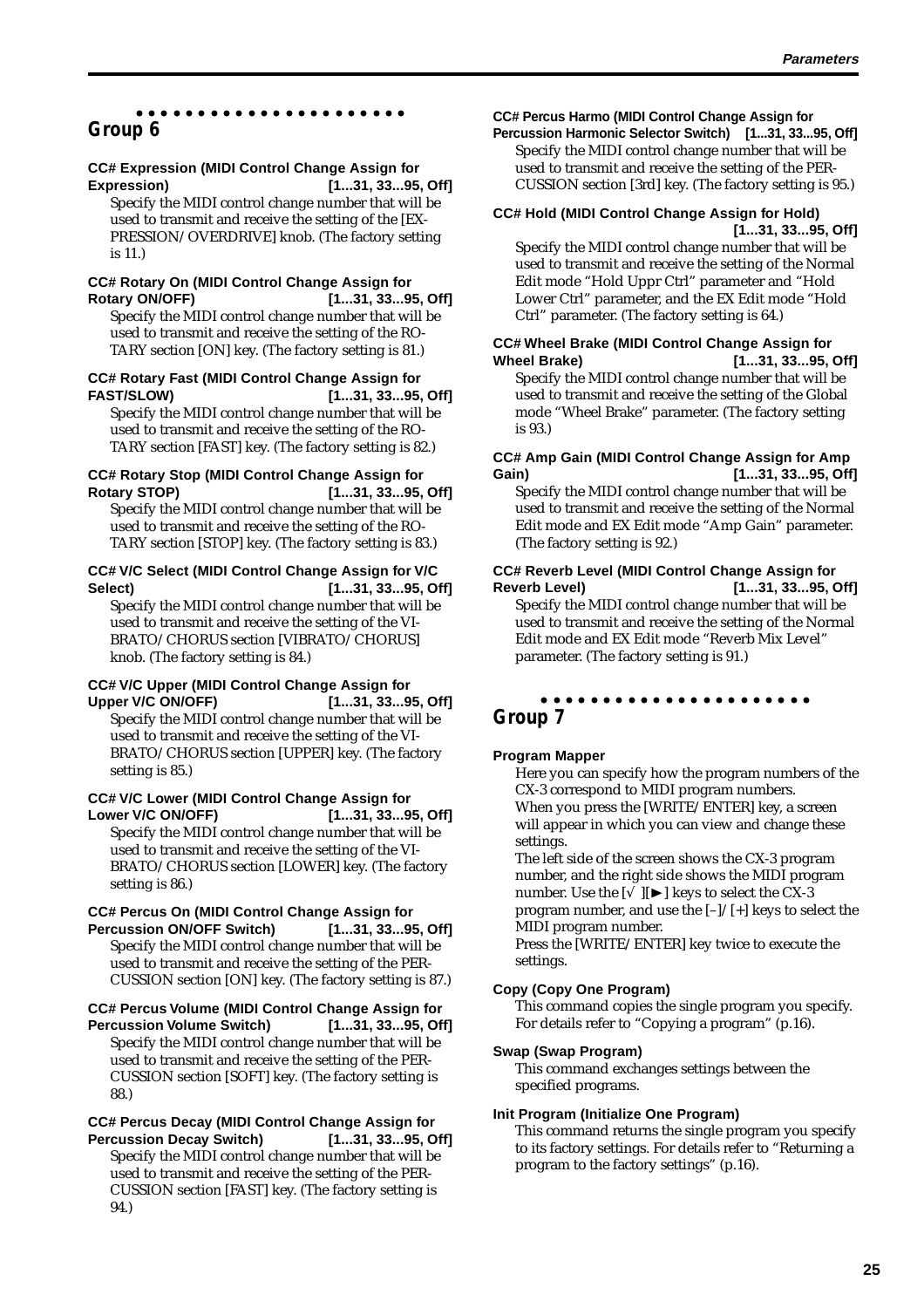#### **Dump Program (Dump One Program)**

This command dumps the data for the single program you specify. For details refer to "MIDI data dump" (p.28).

#### **Dump Program All (Dump All Programs)**

This command dumps the data for all programs. For details refer to "MIDI data dump" (p.28).

#### **Dump Global (Dump Global Parameter)**

This command dumps global data. For details refer to "MIDI data dump" (p.28).

#### **Dump All Prog + Global (Dump All Program and Global Parameter)**

This command dumps all program data and global data. For details refer to "MIDI data dump" (p.28).

#### **Drawbar Scan**

When the CX-3 receives MIDI control changes, the drawbar registers will be modified, which will mean that the sound will no longer match the Drawbar 1 or 2 settings of the front panel.

When you execute this command, the levels of

Drawbar 1 and 2 will be scanned, and their values will be loaded into the drawbar register.

Execute this command when you want the sound to reflect the Drawbar 1 or 2 settings.

#### **Default DB Select (Drfault Drawbar Select)**

This registers the current setting of the DRAWBAR SELECT section as the default for when the power is turned on.

#### **Exp Pd 1 Calibration (Expression Pedal 1 Calibration)**

If the expression pedal connected to the rear panel EXPRESSION PEDAL jack does not produce the correct amount of control when it is operated, use the following procedure to adjust the sensitivity of the expression pedal.

#### 1. Connecte resigned the EXPRESSION **PEDALiack.**

#### 2. Summand

3. Pressthe MRITE/ENTER] key.

The display will indicate **Set Minimum**. 4. Ma $\mathbf{M}$ 

### and press the [WRITE/ENTER] key.

The display will indicate **Set Max**.

5. Mohimbo

#### and press the [WRITE/ENTER] key.

#### **Wheel Brake**

This simulates the rotation of the wheel that occurs when the power of a combo organ is turned on/off. When you press the [WRITE/ENTER] key, the wheel rotation will gradually slow down and stop. Press the [WRITE/ENTER] key once again, and the wheel will gradually resume rotating.

#### aaaaaaaaaaaaaaaaaaaaaa **Group 8**

#### **DEMO Play 1...91**

Here you can select and play the demo songs. For details refer to "5. Listening to the demo songs" (p.13).

#### **Type 1 Ex Drawbar 1 [G4...C7]**

Specify the sound that will be assigned to the left-

most bar (16') of the EX Drawbars (Drawbar 2) used in an EX program. This setting will be used if the EX Edit mode Group 2

"EX Drawbar Type" parameter is set to 1.

#### **Type 1 Ex Drawbar 2 [G4...C7]**

Specify the sound that will be assigned to the second bar from the left (5-1/3') of the EX Drawbars (Drawbar 2) used in an EX program.

This setting will be used if the EX Edit mode Group 2 "EX Drawbar Type" parameter is set to 1.

#### **Type 1 Ex Drawbar 3 [G4...C7]**

Specify the sound that will be assigned to the third bar from the left (8') of the EX Drawbars (Drawbar 2) used in an EX program.

This setting will be used if the EX Edit mode Group 2 "EX Drawbar Type" parameter is set to 1.

#### **Type 1 Ex Drawbar 4 [G4...C7]**

Specify the sound that will be assigned to the rightmost bar (4') of the EX Drawbars (Drawbar 2) used in an EX program.

This setting will be used if the EX Edit mode Group 2 "EX Drawbar Type" parameter is set to 1.

| Type 2 Ex Drawbar 1                                   | [G4C7] |
|-------------------------------------------------------|--------|
| Type 2 Ex Drawbar 2                                   | [G4C7] |
| Type 2 Ex Drawbar 3                                   | [G4C7] |
| Type 2 Ex Drawbar 4                                   | [G4C7] |
| Specify the sounds that will be assigned to the EX    |        |
| Drawbars (Drawbar 2) used in an EX program.           |        |
| These settings will be used if the EX Edit mode Group |        |
| 2 "EX Drawbar Type" parameter is set to 2.            |        |

| Type 3 Ex Drawbar 1                                   | [G4C7] |
|-------------------------------------------------------|--------|
| Type 3 Ex Drawbar 2                                   | [G4C7] |
| Type 3 Ex Drawbar 3                                   | [G4C7] |
| Type 3 Ex Drawbar 4                                   | [G4C7] |
| Specify the sounds that will be assigned to the EX    |        |
| Drawbars (Drawbar 2) used in an EX program.           |        |
| These settings will be used if the EX Edit mode Group |        |
| 2 "EX Drawbar Type" parameter is set to 3.            |        |
|                                                       |        |

| Type 4 Ex Drawbar 1                                   | [G4C7] |
|-------------------------------------------------------|--------|
| Type 4 Ex Drawbar 2                                   | [G4C7] |
| Type 4 Ex Drawbar 3                                   | [G4C7] |
| Type 4 Ex Drawbar 4                                   | [G4C7] |
| Specify the sounds that will be assigned to the EX    |        |
| Drawbars (Drawbar 2) used in an EX program.           |        |
| These settings will be used if the EX Edit mode Group |        |
| 2 "EX Drawbar Type" parameter is set to 4.            |        |
|                                                       |        |

Since notes above F#8 on the CX-3 are "wrapped around" so that they will sound an octave lower, we recommend that you play keys in the bottom octave of the CX-3 when checking these notes.

**26**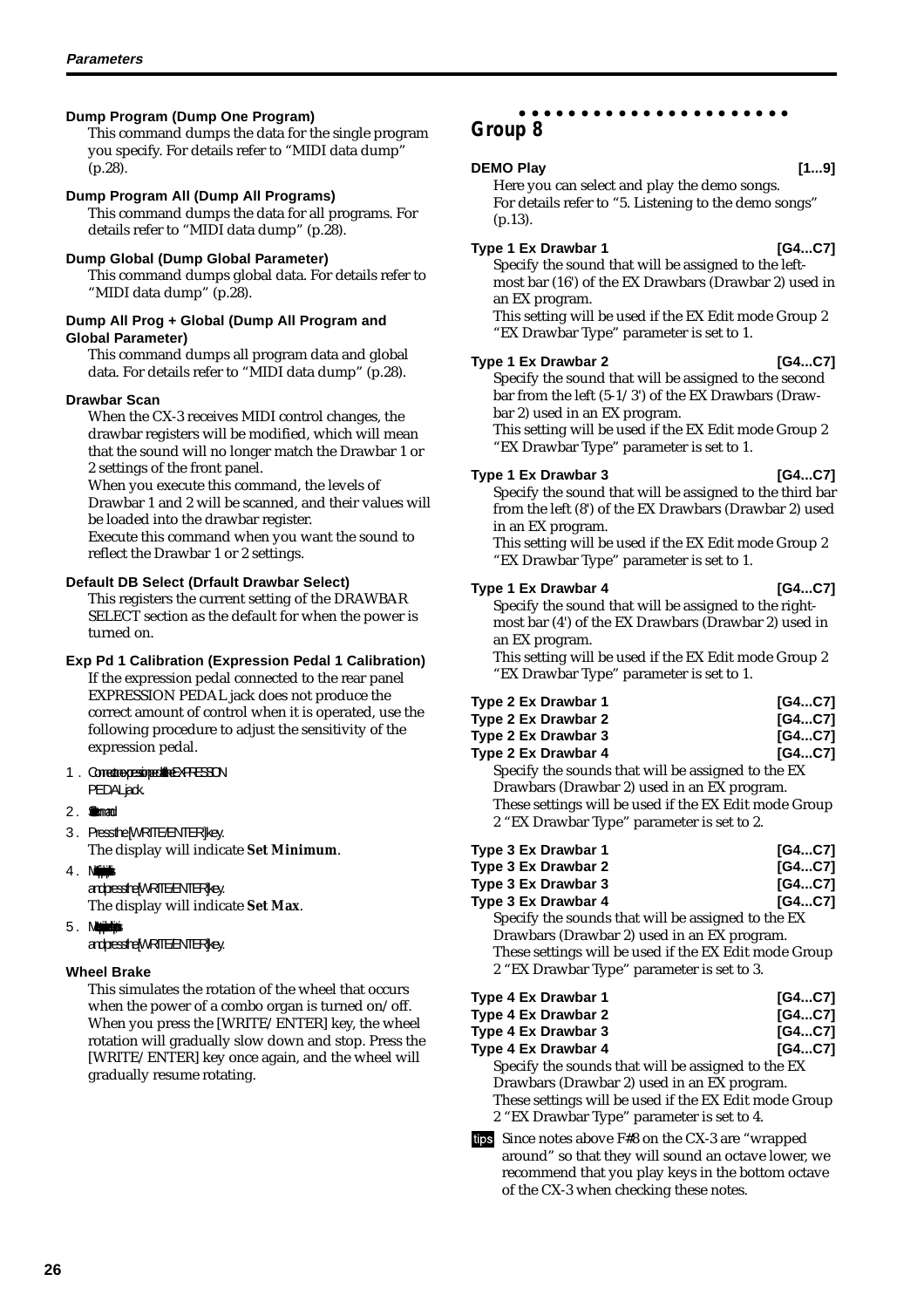# **1. How the drawbars work**

Drawbar 1 and Drawbar 2 each consist of a set of nine bars.

In Normal mode and Normal Edit mode, these bars have the following functions.

- 16': The pitch one octave below the note you play
- 5-1/3': The pitch a fifth above the note you play
- 8': The pitch of the note you play
- 4': The pitch one octave above the note you play
- 2-2/3': The pitch one octave and a fifth above the note you play
- 2': The pitch two octaves above the note you play
- 1-3/5': The pitch two octaves and a third above the note you play
- 1-1/3': The pitch two octaves and a fifth above the note you play
- 1': The pitch three octaves above the note you play

The white drawbars (8', 4', 2', 1') produce fundamentals. The black drawbars (2-2/3', 1-3/5', 1-1/3') produce pitches that are a fifth or a third above these fundamental pitches. The brown drawbars (16' and 5-1/3') add depth to the tone.

Pulling out the four right bars to a greater extent will produce a harder-toned sound, while pulling out the two left bars to a greater extent will produce a softer tone.

For example when you play middle C, each bar corresponds to the pitches shown in the diagram below. The further a bar is pulled out, the greater its volume will be.

For details on the function of the Drawbar 2 bars (EX Drawbar, EX Percussion) in EX mode and EX Edit mode, refer to the Drawbar 2 illustration (p.9), to the EX Edit mode Group 2 "EX Drawbar Type" parameter, and to the Global mode Group 8 "Type 1 Ex Drawbar 1" through "Type 4 Ex Drawbar 4" parameters.

The CX-3 simulates 79 tone wheels that produce the notes from C2 to F#8, just as on traditional tone wheel organs. This means that if the drawbar settings could cause the pitch to exceed the range of C2 through F#8, the pitch will "wrap around" to the previous octave.

# **2. MIDI applications**

<span id="page-30-0"></span>Appendices 1 123 12345678901234567890123456789012123456789012345678901234567890121234567890123456789012345678901212345678901234567890123456789012123

# **About MIDI**

**Appendices**

**MIDI** stands for Musical Instrument Digital Interface, and is a world-wide standard that allows various performance-related data to be exchange between electronic musical instruments and computers. If a MIDI cable is used to connect MIDI devices, performance data can be exchanged even between electronic musical instruments or computers made by different manufacturers.

#### **Connecting an external MIDI sequencer or computer**

If you want to play the keyboard of the CX-3 and record your playing on an external MIDI sequencer/computer (connected via a MIDI interface) while using the CX-3's tone generator to monitor your performance and the playback, or if you want to use the CX-3 as a input keyboard and MIDI tone generator, connect the MIDI OUT and MIDI IN connectors of the CX-3 and the external MIDI sequencer/computer to each other respectively.



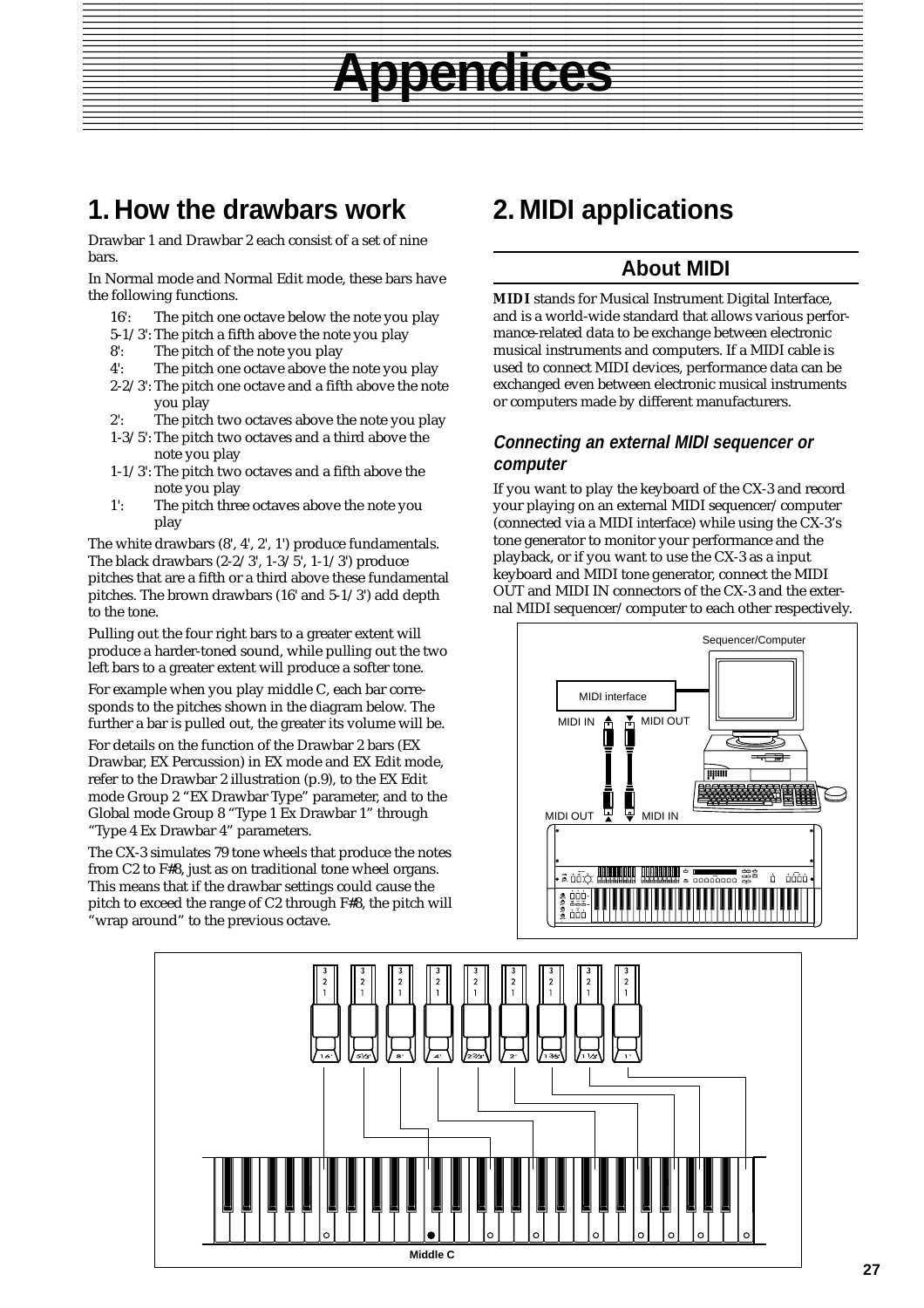#### <span id="page-31-0"></span>aaaaaaaaaaaaaaaaaaaaaa Local Control On setting

If you make connections as shown on the preceding page, you must turn on the Echo Back setting of the external MIDI sequencer or computer (so that the data it receives at MIDI IN will be retransmitted without change from MIDI OUT), and turn **off the Local Control** setting of the CX-3 (to disconnect the keyboard section from the tone generator section).

When you play the keyboard of the CX-3, the data will be sent to the external MIDI sequencer or computer, and will be echoed back to sound the tone generator of the CX-3. In other words by turning the CX-3's **Local Control off**, you can prevent notes from being sounded in duplicate; once from the keyboard and again from the echo-back.

To turn off Local Control, set the Global mode Group 4 "MIDI Local" parameter to Off.

If you are using the CX-3 by itself, you must turn Local Control on. (If this is off, playing the CX-3's keyboard will produce no sound.)

#### aaaaaaaaaaaaaaaaaaaaaa Connecting a MIDI keyboard

If you wish to use the CX-3 in Normal mode, and use a MIDI keyboard connected to the MIDI IN connector to play the CX-3's Lower tone generator, you will need to set the following parameters.

Set the transmit channel of your MIDI keyboard to match the receive channel of the CX-3 (set by the Global mode Group 2 "MIDI Lower Rx Ch" parameter). This allows your MIDI keyboard to be used as the keyboard for the Lower tone generator.

If you also want to connect a sequencer, turn the Global mode Group 4 "Merge Lower Message" parameter On. Channel messages of the channel specified by the "MIDI Lower Rx Ch" will be converted into the channel specified by the "MIDI Lower Tx Ch" parameter, and transmitted.

#### aaaaaaaaaaaaaaaaaaaaaa Using a MIDI tone generator with velocity

The CX-3 is set to transmit note messages (with fixed velocity).

If you are using an external tone generator that is velocity-sensitive, you will need to set the following parameters.

Set the Group 2 "MIDI Upper 2nd Ch" and "MIDI Lower 2nd Ch" parameters to a setting other than Off. With this setting, note messages with velocity will be transmitted on the specified MIDI channel.

However since this would cause two note messages (with and without velocity) to be transmitted, turn the Global mode Group 2 "MIDI Upper Tx Ch" and "MIDI Lower Tx Ch" parameters Off. Now the note messages with fixed velocity will not be transmitted.

As an alternative to the above setting, you can set the "MIDI Upper 2nd Ch" and "MIDI Upper Tx Ch" channel settings and the "MIDI Lower 2nd Ch" and "MIDI Lower Tx Ch" channel settings so that they do not conflict, and set the receive channel of the connected MIDI device so that it can receive note messages with velocity.



The CX-3 will sound even when you press a key lightly. In other words on the CX-3, a note message with fixed velocity will be transmitted when you press a key lightly. However a note message with velocity will not be transmitted until you press the key all the way. This means that if you have made settings to transmit note messages with velocity, there may be cases in which a note message is not transmitted even though the CX-3 has produced sound.

# **MIDI data dump**

The CX-3 can transmit its internal settings to a connected MIDI data filer or to another CX-3 as exclusive data.

# **Transmission**

While data is being transmitted, do not touch the CX-3's keys, drawbars, or knobs, and never turn off the power.

There are four types of data dump.

**Dump Program:** Dump data for one program. **Dump All Programs:** Dump all program data. **Dump Global Parameter:** Dump global data. **Dump All Programs and Global Parameter:** Dump all program data and global data.

#### **Transmitting a data dump**

- **1. Connect the MIDI OUT connector of the CX-3 to the MIDI IN connector of the device that will receive the data dump.**
- **2. Enter Global mode.** The key LED will light.
- **3. While holding down the PROGRAM [7] key, press the [**®**] key six times.**

The display will indicate **Dump Program**. When you select Dump Program, the number of the program to be dumped will be shown in the square brackets [ ] at the right of the display. If you wish to **change the program**, use the [–]/[+] keys. The program transmitted here will be a program of the mode that was last selected when you entered Global mode in step 2. If you wish to dump a Normal mode program, select Normal mode before entering Global mode in step 2. Similarly, if you wish to dump an EX mode program, select EX mode before entering Global mode in step 2.

ins After pressing the PROGRAM [7] key, you can press the  $[\triangleright]$  from 6 to 9 times to select the following data to dump.

| [▶] key       | Screen display       | Dumped data                          |
|---------------|----------------------|--------------------------------------|
| Press 6 times | Dump Program         | parameters for 1<br>program          |
| Press 7 times | Dump All Program     | parameters for all<br>programs       |
| Press 8 times | Dump Global          | global parameters                    |
| Press 9 times | Dump All Prog+Global | all program and<br>global parameters |

#### **4. Press the [WRITE/ENTER] key.**

The display will ask you to confirm the dump operation.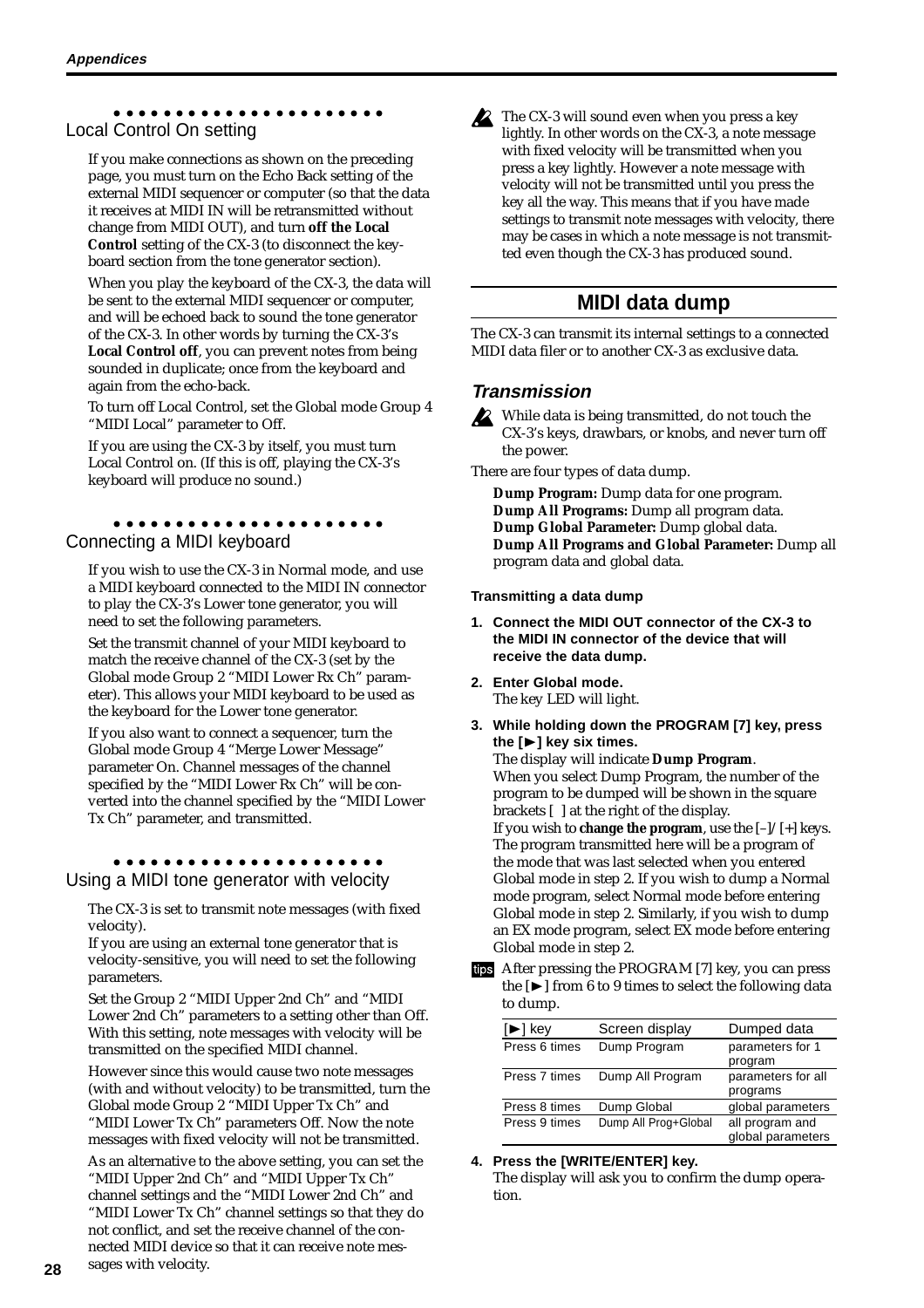#### <span id="page-32-0"></span>**5. If you wish to execute the dump, press the [WRITE/ENTER] key.**

To cancel the dump, press the [EXIT] key. While the data is being transmitted, the display will indicate **TxSysEx Processing...**

The following table shows the size of each data dump and the time it will require.

| Data type                 | Data size  | Time required |
|---------------------------|------------|---------------|
| 1 Program Parameter       | 153 Byte   | 1 second      |
| All Programs Parameter    | 18.3 kByte | 12 seconds    |
| <b>Global Parameter</b>   | 300 Byte   | 1 second      |
| All Prog+Global Parameter | 18.6 kByte | 12 seconds    |

If you save data dumps on a MIDI data filer, do not save multiple dumps together. If you save multiple dumps together, the CX-3 will not have enough time to write the data into memory after receiving it (see the section that follows), and the data will not all be received.

# **Reception**

While data is being received, do not touch the CX-3's keys, drawbars, or knobs, and never turn off the power.

When a data dump is received, the CX-3's display will indicate **RxSysEx Processing...** While this is displayed, you must never turn off the power of the CX-3. If you turn off the power, the CX-3 may not function correctly the next time it is turned on again. If this occurs, hold down the Program [2] and [7] keys and turn on the power. However, this will initialize the contents of memory.

While data is being written into memory, MIDI transmission and reception will not occur. If you want the CX-3 to receive multiple data dumps in succession, you must allow a sufficient interval between the transmitted data dumps.

| Data type                 | Writing time      |
|---------------------------|-------------------|
| 1 Program                 | approx. 1 second  |
| All Programs              | approx. 7 seconds |
| <b>Global Parameter</b>   | approx. 1 second  |
| All Prog+Global Parameter | approx. 7 seconds |

## **Receiving a data dump**

- **1. Connect the MIDI IN connector of the CX-3 to the MIDI OUT connector of the device that will transmit the data dump.**
- **2. Set the Global channel of the MIDI device to match the global MIDI channel of the CX-3 (set by the Global mode Group 2 "MIDI Global Ch" parameter).** If data that was previously transmitted to a MIDI device is being re-transmitted back to the CX-3, set the global MIDI channel of the CX-3 to the setting that was used when transmitting the data.

For details on setting the MIDI channel for transmission, refer to the owner's manual of the device you are using.

- **3. Set the Global mode Group 4 "MIDI Rx Sys Exc" parameter to Ena.**
- **4. Send the data dump from the transmitting device.** Refer to the owner's manual for your device and transmit the data.
- If the "MIDI Rx Sys Exc" parameter is set to Ena, data dumps can be received in either Normal mode or EX mode.

#### **5. When transmission is finished, the display will indicate RxSysEx Completed.**

If the display indicates **RxSysEx Error**, turn the power off. Then while holding down the Program [2] and [7] keys, turn the power on again. However, this will initialize the contents of memory.

When the CX-3 receives data for one program, it will enter the same mode (Normal mode or EX mode) in which it was when that program was transmitted. Since the CX-3 will switch to the received mode, you will be in that mode when you press the [GLOBAL] key or [EXIT] key to exit Global mode after receiving the data dump.

# **MIDI messages that the CX-3 transmits and receives**

[...] indicates hexadecimal notation

#### aaaaaaaaaaaaaaaaaaaaaa MIDI channels

MIDI messages can be received if the MIDI channels of the transmitting and receiving devices match. There are sixteen MIDI channels; 1–16.

MIDI messages are transmitted and received on the global MIDI channel. The global MIDI channel is the basic channel for MIDI transmission and reception, and is set by the Global mode Group 2 "MIDI Global Ch" parameter.

#### aaaaaaaaaaaaaaaaaaaaaa Note-on/off

Note-on [9n, kk, vv] Note-off [8n, kk, vv]

(n: channel, kk: note number, vv: velocity)

Each time you press or release a note on its keyboard, the CX-3 will transmit a note-on or note-off message. Very few devices transmit note-off velocity, and the

CX-3 does not transmit note-off velocity either.

#### aaaaaaaaaaaaaaaaaaaaaa Program change / Bank select

#### **Changing the program / bank**

Program change [Cn, pp] (n: channel, pp: program number that selects from up to 128 sounds)

• Programs 000–127 in banks A–H correspond to program changes [Cn, 00]–[Cn, 7F].

Bank select MSB (CC#...) [Bn, 00, mm],

Bank select LSB (CC#...) [Bn, 20, bb]

(n: channel, mm: upper byte of bank number, bb: lower byte of bank number)

The program or bank will not change immediately when a bank select message is received. The program and bank will change only when a program change message is subsequently received.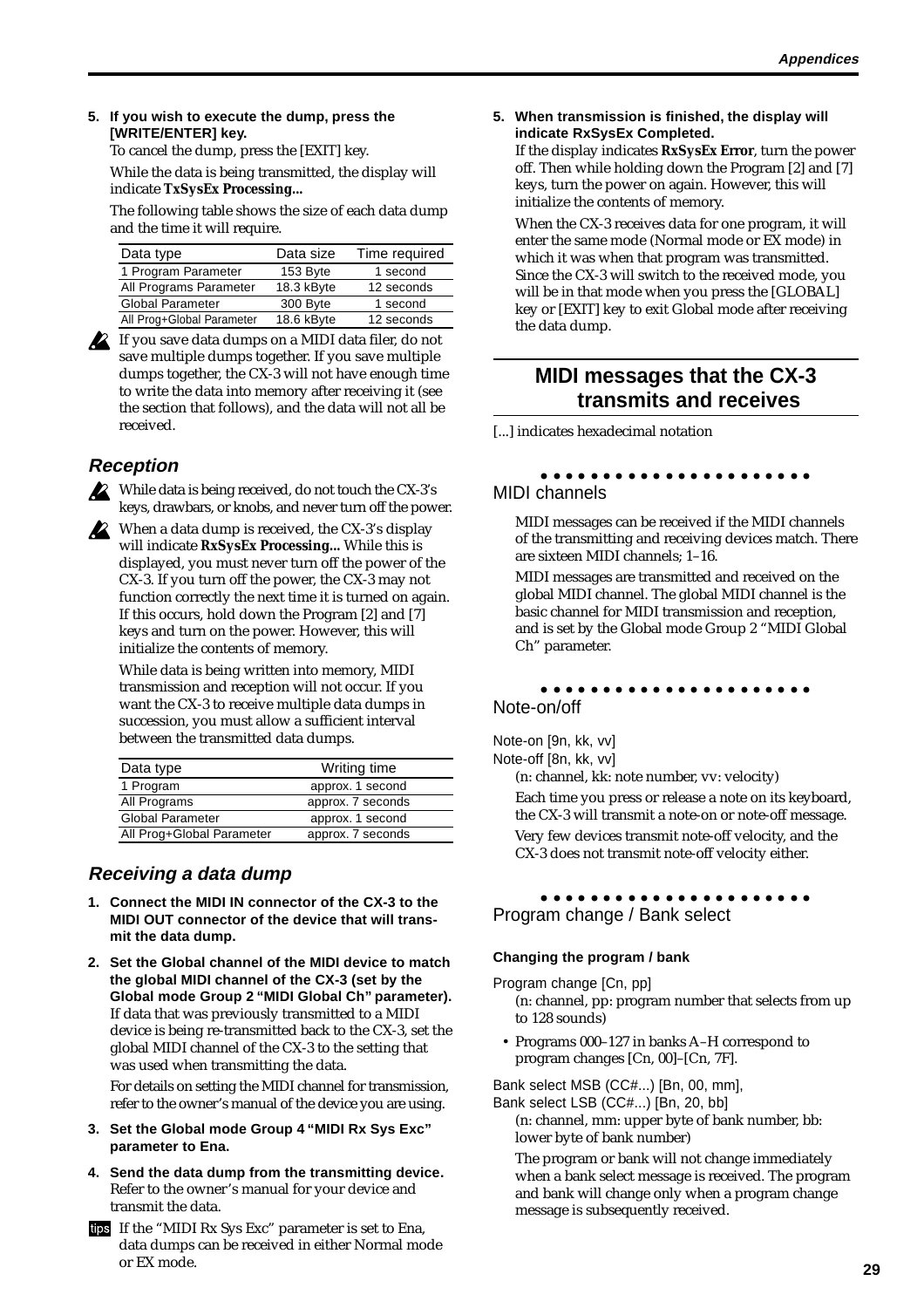• Program change and bank select messages are transmitted and received on the global MIDI channel. Program changes can be turned on/off by the Global mode Group 4 "MIDI Rx Prg Chng" parameter.

#### aaaaaaaaaaaaaaaaaaaaaa Pitch bend

Pitch bend change [En, bb, mm]

(n: channel, bb: lower byte of value, mm: upper byte of value, together indicating a value of 16384 steps where 8192 [bb, mm=00H, 40H] is the center value)

The CX-3 does not transmit pitch bend changes. When it receives pitch bend changes, a pitch bend effect will be applied. The range in which pitch bend will occur can be specified by the Global mode Group 3 "MIDI P. Bend Range" parameter.

#### aaaaaaaaaaaaaaaaaaaaaa

Control change

[Bn, cc, vv]

(n: channel, cc: control change number, vv: value)

• Control changes can be turned on/off by the Global mode Group 4 "MIDI Rx C. Change" parameter.

#### **To silence all notes**

- All Note Off (CC#123) [Bn, 7B, 00] (value is 00) When this message is received, all currently-sounding notes will be turned off (as though all keys were released). However, any decay of the notes will remain.
- All Sound Off (CC#120) [Bn, 78, 00] (value is 00) When this message is received, all sound currently being produced will be silenced. While the All Note Off message allows the decay of the notes to remain, All Sound Off causes the sound to be silenced immediately.

However, these messages are intended for use in emergency situations, and are not used during a performance.

#### **To reset all controllers**

Reset All Controllers (CC#121) [Bn, 79, 00] (value is 00) When this message is received, the values of all currently-operating controllers will be reset.

#### aaaaaaaaaaaaaaaaaaaaaa About system exclusive messages

Since system exclusive messages can be used by each manufacturer as they wish, these messages are used mainly to transmit or receive sound data or editing data for parameters that are specific to a particular device. The system exclusive message format for the CX-3 is [F0, 42, 3n, 5B, ff, ... , F7].

F0: Exclusive status 42: Korg ID 3n: [n=0–F] Global MIDI channel 1–16 5B: CX-3 model ID ff: Function ID (type of message) –

Each CX-3 uses the same model ID, so that exclusive data can be exchanged between different CX-3 units.

tips To obtain copy of the "MIDI Implementation" which includes MIDI exclusive format information, please contact your Korg distributor.

#### **Universal system exclusive**

Some system exclusive messages have officially defined uses; these are called universal system exclusive messages.

Of the universal system exclusive messages, the CX-3 uses the following Inquiry messages.

Inquiry Message Request [F0, 7E, nn, 06, 01, F7] Inquiry Message [F0, 7E, nn, 06, 02, (nine bytes), F7] When an Inquiry Message Request is received, the CX-3 will transmit an Inquiry Message with content that signifies "I am a Korg CX-3, system version ..."

#### **Transmitting sound settings and other data (Data Dump)**

Program and global settings can be transmitted as MIDI exclusive messages. The action of transmitting MIDI exclusive messages to an external device is called Data Dump.

By performing a data dump, you can save sound settings or other types of data on an external device, or change the sounds or settings on another CX-3.

The CX-3 uses the following three types of data dump.

• Dump All Program, Dump Global, or Dump All Prog+Global transmits or receives internal memory data.

When the CX-3 receives one of these data dumps, the data is written directly into internal memory; it is not necessary for you to perform the Write operation.

- Dump Program transmits or receives data for the program in the edit buffer. When the CX-3 receives one of these data dumps, the data is written into the edit buffer, so if you wish to save it in internal memory you must perform the Write operation. The Write operation can be performed on the CX-3 (refer to p.15 "Writing a program"), or by using a MIDI exclusive Program Write Request.
- In Global mode, a data dump can be performed when the Dump Program, Dump All Program, Dump Global, or Dump All Prog+Global commands are displayed. A data dump will also be transmitted when a dump request is received if the "MIDI Rx Sys Exc" parameter is set to Ena.

Data that is received by Dump Program can be written into internal memory by a Write Request.

#### aaaaaaaaaaaaaaaaaaaaaa If notes "hang" (fail to stop)

If a note refuses to stop sounding, press the [EXIT] key.

F7: End of exclusive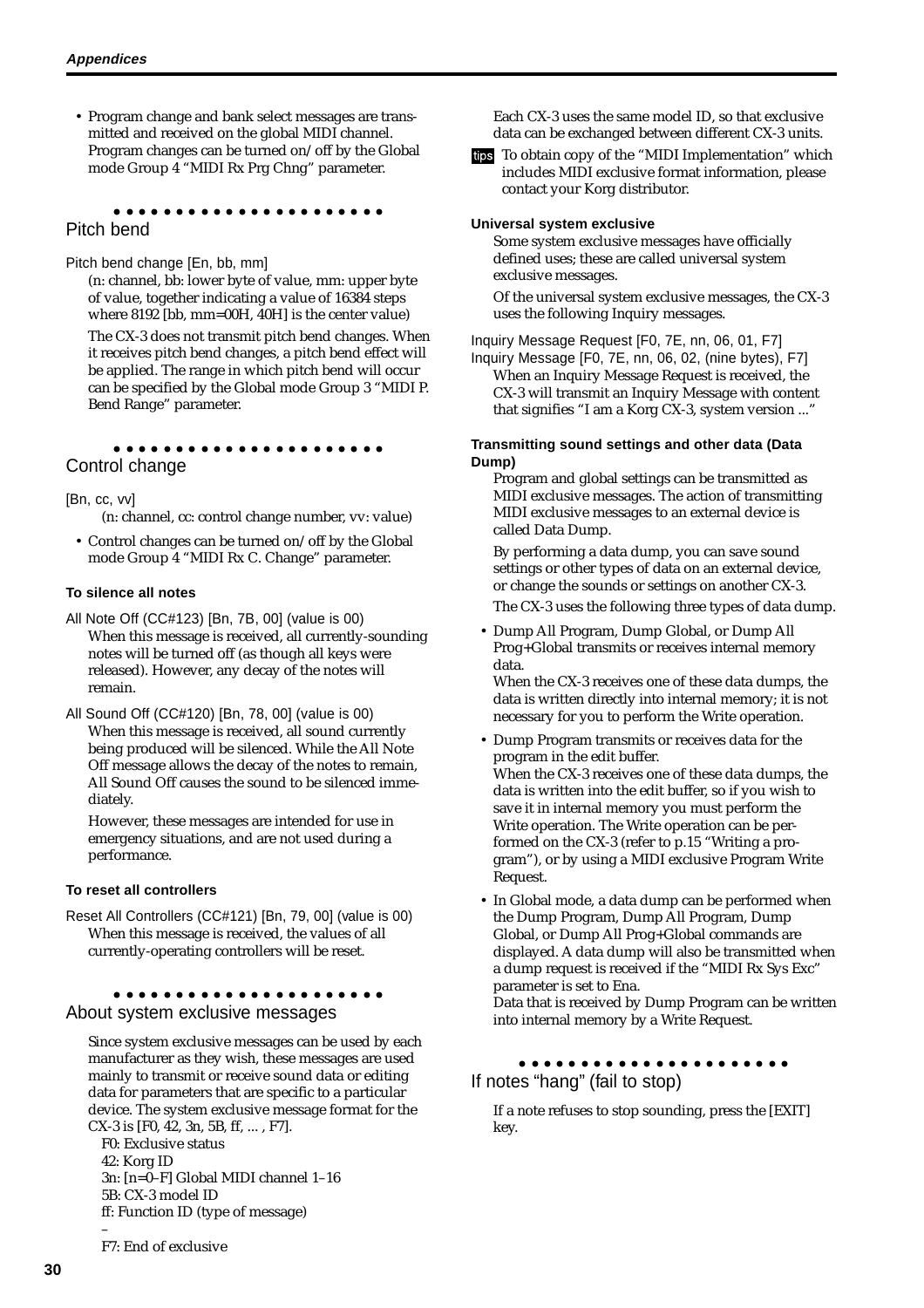| Normal mode programs |                                |               |                                                                       |               |                                      |               |                                                                         |               |               |               |                                                           |               |                                            |                            |          |
|----------------------|--------------------------------|---------------|-----------------------------------------------------------------------|---------------|--------------------------------------|---------------|-------------------------------------------------------------------------|---------------|---------------|---------------|-----------------------------------------------------------|---------------|--------------------------------------------|----------------------------|----------|
| Genre                | Jazz Perc                      |               | Mellow                                                                |               | Rock1                                |               | Gospel                                                                  |               | R&B           |               | Jazz                                                      |               | Rock 2                                     | Church                     |          |
|                      |                                |               |                                                                       |               |                                      |               |                                                                         |               |               |               | ဖ                                                         |               |                                            | ∞                          |          |
| Bank/No.             | Name                           | Pedal1/2 Name |                                                                       | Pedal1        | /2 Name                              | Pedal1/2 Name |                                                                         | Pedal1/2 Name |               | Pedal1/2 Name |                                                           | Pedal1/2 Name |                                            | Pedal1/2 Name              | Pedal1/2 |
|                      | <b>Draanized</b>               |               | RF/--   Comp                                                          |               |                                      |               | RF/-- Feiix'sDaKat RF/-- BC Gospel 1 RF/-- Classic Soul RF/-- Joey's LH |               |               |               |                                                           |               | RF/-- DS Balls!                            | RF/--   Quiet Hymn 2 RF/-- |          |
|                      | r.<br>Bro                      |               | RF/-- LS Jazz                                                         |               | RF/-- BC LowerComp RF/--   Preachin' |               |                                                                         |               | RF/-- ShoTown |               | $-/-$ 1LS Fats 'W"                                        | RF/-- Turkish |                                            | RF/VB Dulciana             | RF/-     |
|                      | Cat On aMojo RF/-- Jazz Comp   |               |                                                                       |               |                                      |               | RF/-- Whyter Shade RF/--   GPGon2Church RF/--   Huggipz                 |               |               |               | RF/-- TC Bass Comp RF/--   SmokeInJapan --/--   Salcional |               |                                            |                            | RF/-     |
|                      | BA PercSplit --/--   BA Mellow |               |                                                                       | $\frac{1}{1}$ | Carpet Magic RF/--   Keepin' On      |               |                                                                         |               |               |               | RF/-- LS DirtyFunk RF/-- Blueznotes                       |               | RF/-- AK ChestBand RF/-- DM Hymn Pt2 RF/-- |                            |          |
|                      | GP NicePerc RF/--   Barfly     |               |                                                                       |               |                                      |               | RF/-- Nice Chords RF/-- LSGospelFunk RF/-- IBC Schnoz                   |               |               |               | RF/-- Jazzy Ballad RF/-- Mr. Nice :-)                     |               |                                            | RF/--   French Horn        | RF/-     |
|                      | Go McJimmy RF/--   Joey' Jazz  |               |                                                                       |               |                                      |               | RF/-- Cimme Some RF/-- BC Gospel 2 RF/-- Wat's Up?                      |               |               |               | RF/-- Slow Groove RF/--   Deep Hush                       |               |                                            | RF/--   Oboe Horn          | RF/-     |
|                      |                                |               | BC Best Solo RF/-- AK Smooth"J" RF/-- AK OnionBook RF/-- TC SoulfulSP |               |                                      |               |                                                                         |               | RF/- Smoothie |               | RF/-- Perc Combo                                          | $-1$          | BC Rock Solo RF/--   Quiet Hymn 1          |                            | RF/-     |
|                      |                                |               | GP MintJewel RF/-- BATHE Sound --/-                                   |               | Voxinental                           |               | --/-- BC Best Full RF/-- Memphis Soul RF/-- TC Celeste                  |               |               |               |                                                           |               | RF/--   Whirly Perc                        | RF/--   DM Hymn Pt1        | RF/-     |

# EX mode programs **EX mode programs**

| Genre    | Standerd Solo                  |               | Pipe Organ                             |                    | <b>Attack</b>               |                 | EX Mellow            |               | Bright          |               | <b>Clean/Perc</b>  |                 | Combo              |                 | EFX               |          |
|----------|--------------------------------|---------------|----------------------------------------|--------------------|-----------------------------|-----------------|----------------------|---------------|-----------------|---------------|--------------------|-----------------|--------------------|-----------------|-------------------|----------|
| Bank/No. |                                |               |                                        |                    |                             |                 |                      |               | ư               |               | c                  |                 |                    |                 | œ                 |          |
|          | Vame                           | Pedal1/2 Name |                                        | Pedal <sup>1</sup> | ./2   Name                  | Pedal1/2   Name |                      | Pedal1/2 Name |                 | Pedal1/2 Name |                    | Pedal1/2   Name |                    | Pedal1/2   Name |                   | Pedal1/2 |
|          | l Gota EX!                     |               | RF/-- Pipe Organ 1 --/-                |                    | EX Perky 2                  |                 | RF/-- EX Gentle 1    | $RF/-$        | Mixture '       |               | RF/--   Clean      |                 | RF/-- Combo 1      | $\frac{1}{1}$   | Madly Echo        | RF/-     |
|          |                                |               | TC EX-Glassy RF/--   Pipe Organ 2      |                    | EX Perky 3                  | RF/-            | Clean 5              | RF/--         | Mixture 2       |               | RF/--   Clean 2    | $\frac{1}{1}$   | Combo <sub>2</sub> | $\frac{1}{1}$   | Echo Bells        | RF/-     |
|          |                                |               | EX Rock Perc RF/--   Pipe Organ 3 --/- |                    | Attack 1                    | RF/-            | Clean 6              | RF/-          | Mixture 3       |               | RF/--   Clean 3    |                 | RF/-- Combo 3      | $\frac{1}{1}$   | Cluster Echo      | RF/-     |
|          | B Leakn                        |               | RF/--   Full Pipes                     |                    | Attack 2                    |                 | RF/--   EX Sweet 2   | RF/-          | Mixture 4       | RF/--         | Clean <sub>4</sub> |                 | $-/-$   Combo 4    | $\frac{1}{1}$   | Cricket           | RF/-     |
|          | Attack Fat                     |               | RF/--   Mix Bright 2                   |                    | Attack 3                    |                 | RF/-- EX Gentle 2    | RF/-          | IEX All         | RF/-- l       | Percussion 1       |                 | RF/-Combo 5        | $\frac{1}{1}$   | Space Organ       | RF/-     |
|          | EX Mr. Nice                    |               | RF/--   EX Church                      | RF/-               | Metal                       | RF/-            | EX Sweet             | RF/-          | Bright 1        | RF/--         | Percussion 2       | RF/-            | Combo 6            | RF/-            | Only EX           | RF/-     |
|          | TC EX-Fusion RF/--   EX Chapel |               |                                        | RF/--              | Metal 2                     | RF/--           | Comp+Perc            | RF/-          | Bright 2        | RF/-- l       | Percussion 3       |                 | RF/-- Caliope Lead | RF/--           | EX CatchCold RF/- |          |
|          | EX Perky 1 RF/--   EX Hymnal   |               |                                        |                    | RF/--   EX Otones           |                 | RF/--   Mix Bright 1 |               | RF/--   Gen-EX! |               | RF/--   EX Bass    |                 | RF/--   Toy Organ  |                 | RF/-- Low Synth   | ┆        |
|          |                                |               |                                        |                    | $\sim$ $\sim$ $\sim$ $\sim$ |                 |                      |               |                 |               |                    |                 |                    |                 |                   |          |

Pedal1/2...Assignable Pedal/SW 1 / Assignable Pedal/SW 2 settings. Pedal1/2...Assignable Pedal/SW 1 / Assignable Pedal/SW 2 settings.<br>RF: Rotary Fast control<br>WB: Wheel Brake control<br>--: off

RF: Rotary Fast control

WB: Wheel Brake control

# Demo song names **Demo song names**

- Y's Groovin' 1 Y's Groovin'
	- Katana 2 Katana  $\sim$
- Church Hymn 3 Church Hymn  $\infty$ 
	- 4 TC Kool Blues
- TC Kool Blues<br>GP Jazz Waltz 5 GP Jazz Waltz ທ
	- $\bullet$
- BC CX Preclude<br>GP Gospel 6 BC CX Preclude 7 GP Gospel  $\overline{a}$ 
	- Samba de Rit 8 Samba de Rit  $\infty$
- Mama takes me 9 Mama takes me  $\bullet$

All songs copyright by KORG Inc. All songs copyright by KORG Inc.

\* Special thanks for preset voicing and demo songs<br>BA: Brian Auger<br>GP: Greg Phillinganes<br>AK: Al Kooper<br>BC: Bill Champlin<br>TC: Tom Coster<br>LS: Lomie Smith<br>DM: Don Muro<br>DM: Don Muro<br>DS: Derek Sherinian<br>and more \* Special thanks for preset voicing and demo songs GP: Greg Phillinganes DS: Derek Sherinian BC: Bill Champlin LS: Lonnie Smith BA: Brian Auger TC: Tom Coster DM: Don Muro AK: Al Kooper

and more

# <span id="page-34-0"></span>**3. Voice name list**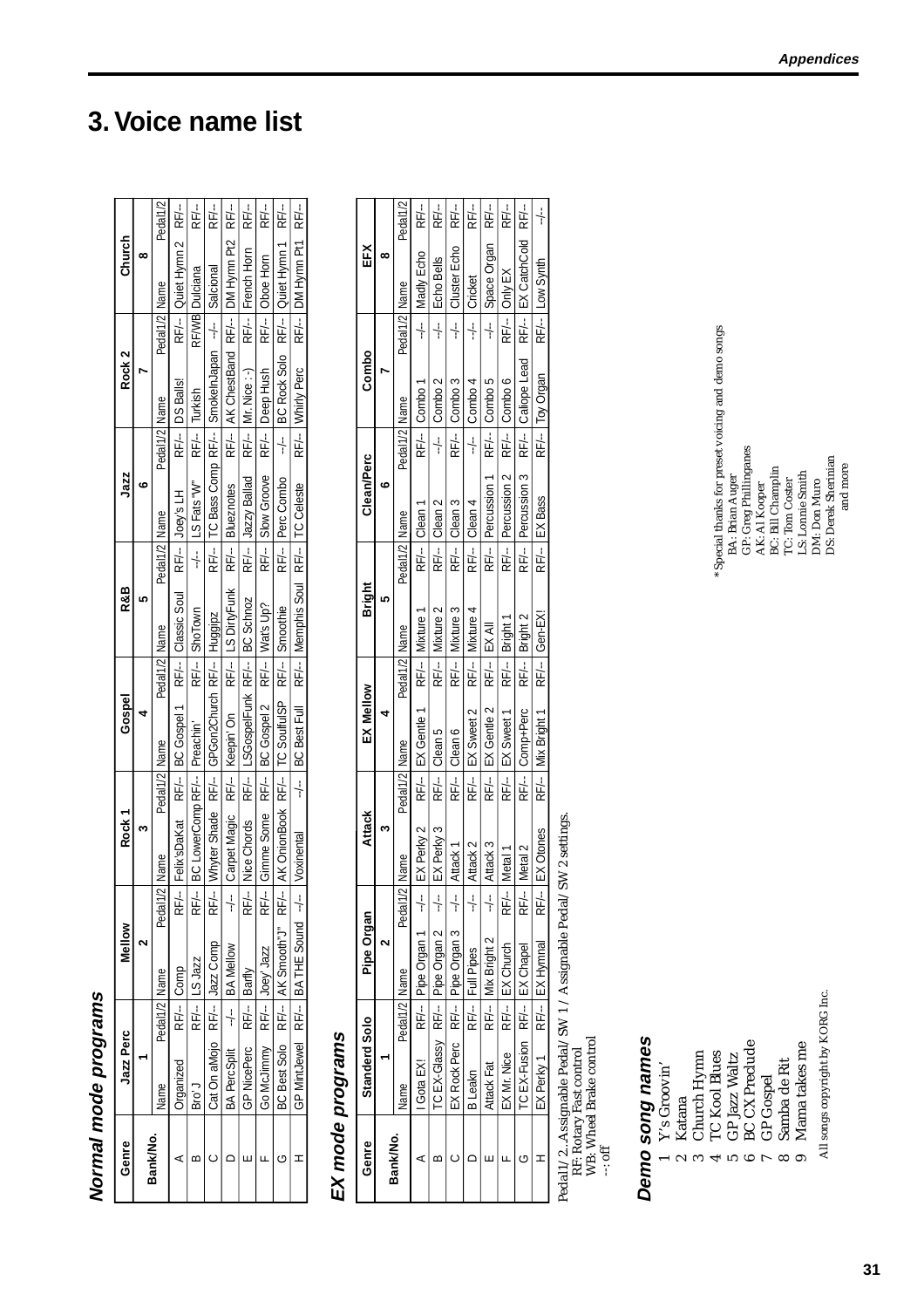# <span id="page-35-0"></span>**4. Troubleshooting**

#### **Power does not turn on**

- Is the power cable connected to an AC outlet? Check the connection. .......................................... (see p.6)
- Is the power switch turned ON? Make sure that the power switch is ON.

#### **No sound**

- Are the other devices or headphones connected correctly? Check the connections. ........................................ (see p.6)
- Is the power of your amp or mixer turned on?
- Is the [MASTER LEVEL] knob raised?
- Is the Global mode Group 4 "MIDI Local" parameter turned On?

Check the setting of this parameter.

• Are the bars of Drawbar 1 or 2 pulled out? Pull out some of the bars.

#### **Moving the bars does not affect the sound**

• Is the setting of the DRAWBAR SELECT section correct? If you wish to play using the bars, select UPPER

[DRAWBAR 1] or UPPER [DRAWBAR 2]. ....... (see p.8)

#### **Percussion is not applied**

• Is the setting of the DRAWBAR SELECT section correct? If you wish to use the keys of the percussion section, select UPPER [DRAWBAR 2] in the DRAWBAR

SELECT section. .................................................. (see p.11)

• Is the Normal Edit mode "DB Preset's Perc" parameter set to Ena?

Check the setting of this parameter. ................ (see p.11)

• Are the percussion-related parameters set correctly? The percussion "soft" value is determined by adding the Normal Edit mode "Percussion Normal Level" parameter value to the "Percussion Soft Offset" parameter value. If the sum is less than 0, no percussion will be heard. ............................................... (see p.18)

#### **Rotary speaker effect is not applied**

• Is the amp selection correct? Select either Type 1 or Type 2 for the Normal Edit mode or EX Edit mode Group 4 "Amp Type" parameter. If you select Pre Amp, the rotary speaker cannot be used.

................................................................................ (see p.19)

#### **The CX-3 does not respond to MIDI data from an external device**

- Is the MIDI cable connected correctly? Check the connection. ........................................ (see p.27)
- Is the global MIDI channel set correctly? Check the setting.

#### **The CX-3 does not respond correctly to MIDI data from an external device**

- If you are receiving MIDI exclusive messages, is the "MIDI Rx Sys Exc" parameter set to Ena? Check the setting of this parameter.
- Does the CX-3 support the message that is being transmitted?

#### **Operating a pedal switch or expression pedal connected to the rear panel does not produce the intended operation**

• Have you selected Pedal 1 or Pedal 2 for the Global mode Group 1 "Prog Up Ctrl" or "Prog Down Ctrl" parameters?

It is possible to assign multiple functions to a pedal switch or expression pedal. However if a pedal switch etc. is assigned to the Global mode Group 1 "Prog Up Ctrl" or "Prog Down Ctrl" parameter, the Global setting will take priority, and the setting of Normal Edit mode or EX Edit mode will be ignored. Check the settings of these parameters.

#### **Unexpected things occur when the CX-3 is connected to an external MIDI device**

• Is there a CC# conflict?

The CX-3 can transmit most of the operations of its front panel keys and drawbars etc. as control change numbers. This means that with the factory settings, some of the control change numbers will conflict with standard MIDI devices, and when the CX-3 is connected via MIDI to other devices, these control changes will coincide with different functions on the other device, producing unexpected results. Check the Global mode Group 6 and 7 CC# parameters, and turn off unneeded parameters or change their CC#.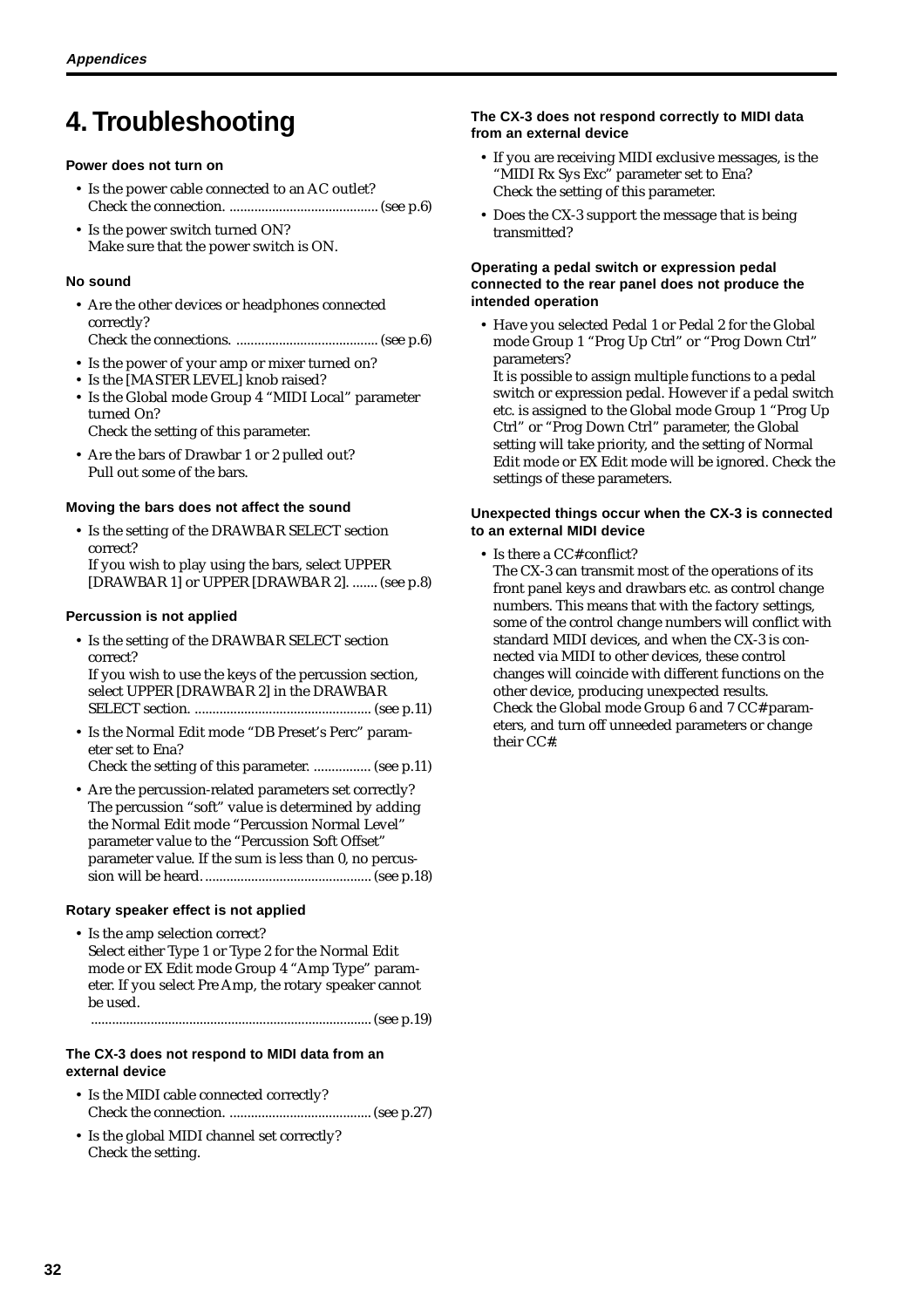# <span id="page-36-0"></span>**5. Specifications and options**

#### **Tone generator section**

**Tone generator:** Tone wheel organ modeling tone generator

**Polyphony:** Full keyboard polyphony

#### **Modes**

Normal mode, EX mode, Normal Edit mode, EX Edit mode, Global mode

#### **Effect section**

Vibrato/chorus, rotary speaker, overdrive, reverb

#### **Number of programs**

**Normal mode:** 64 (A-1–H-8) **EX mode:** 64 (A-1–H-8)

#### **Keyboard**

61 note

#### **Controllers**

#### **DRAWBAR SELECT section:**

[DRAWBAR 1] key, [DRAWBAR 2] key, [PRESET DRAWBAR] key (these are for the Upper tone generator) [DRAWBAR 1] key, [DRAWBAR 2] key, [PRESET DRAWBAR] key (these are for the Lower tone generator) **DRAWBAR section:** Drawbar 1, Drawbar 2 **PERCUSSION section:** [ON] key, [SOFT] key, [FAST] key, [3rd] key **ROTARY section:** [ON] key, [STOP] key, [FAST] key **VIBRATO CHORUS section:** [UPPER] key, [LOWER] key, [VIBRATO/CHORUS] knob

**AMP section:** [MASTER LEVEL] knob, [TREBLE] knob, [BASS] knob, [REVERB OFFSET] knob **Other:** [EXPRESSION/OVERDRIVE] knob, [DIS-PLAY] key, [EX MODE] key, [EDIT] key, [GLOBAL] key, [WRITE/ENTER] key, [EXIT] key, PROGRAM [1]–[8] keys, [√][►] keys, [+]/[–] keys, [SPLIT] key

#### **Outputs**

#### **OUTPUT L, R jacks:**

Maximum output level ..... +17.5 [dBu] Load impedance ..... 10 [k-ohm] or more

#### **PHONES jack:**

Maximum output level ..... 50 mw @ 32 ohms / channel

#### **Control inputs**

EXPRESSION PEDAL jack ASSIGNABLE PEDAL/SW 1, 2 jacks

#### **Other**

MIDI IN connector, MIDI OUT connector, MIDI THRU controller, AC power supply connector, Power switch

#### **Dimensions (W x D x H)**

1,082 x 403 x 148 (mm)

#### **Weight**

#### 17 kg

**Power consumption** 14 W

#### **Included items**

Power cable, Expression pedal

#### **Options**

XVP-10 EXP/VOL pedal, EXP-2 Foot Controller, PS-1 Pedal Switch, MIDI cable

\*Appearance and specifications of this product may change without notice. (As of September, 2000.)

#### aaaaaaaaaaaaaaaaaaaaaa Operation of included Expression pedal

#### **Fortissimo function**

This allows you to selectively emphasise parts of your performance.

As shown in the diagram, the pedal angle is 30° when fully raised. The pedal will rest at any point you take your foot off from fully raised to standard position. If you depress the pedal further from standard

position, it will return to standard position when you take your foot off.

Also, by adjusting the screw on the bottom, you may adjust the spring return range from 0°–10°.



#### **Selectable pedal angle**

As shown below, you may change the pedal angle to fit your plying position.

#### **To select pedal angle**

- 1. Loosen hook screw with a screwdriver.
- 2. Move the pedal body to the position in the illustration.
- 3. Retighten the hook screw.





#### **Cable storage**

Store the cable as shown.

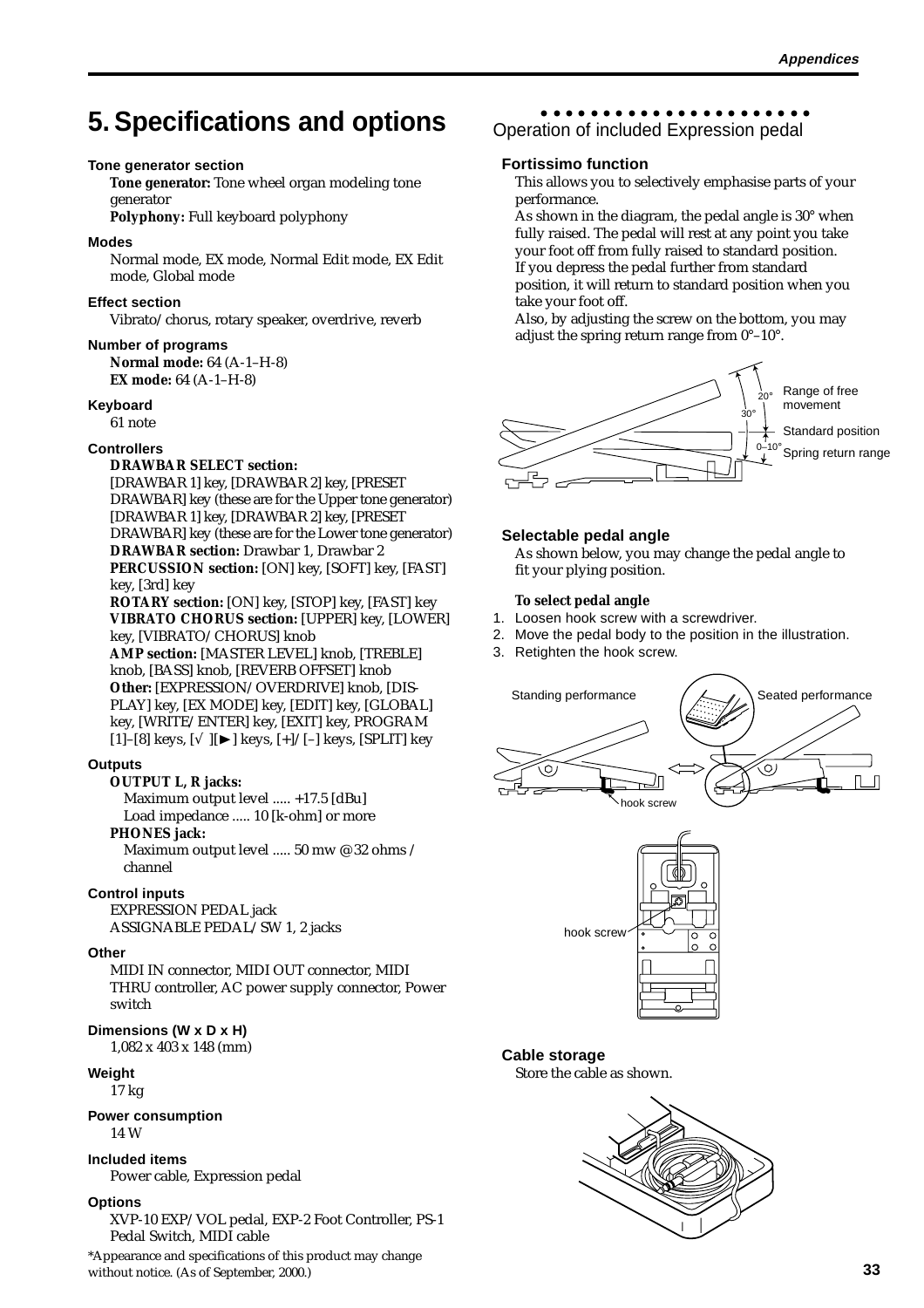# **6. MIDI implementation chart**

[ COMBO ORGAN ]

Date : 2000. 06. 15

| <b>Function</b>                                                                                                                                                          | <b>Transmitted</b>                                       | Recognized                                                                                                                                                         | <b>Remarks</b>                                                                                                                                                                                                                                                                                                                                                                             |
|--------------------------------------------------------------------------------------------------------------------------------------------------------------------------|----------------------------------------------------------|--------------------------------------------------------------------------------------------------------------------------------------------------------------------|--------------------------------------------------------------------------------------------------------------------------------------------------------------------------------------------------------------------------------------------------------------------------------------------------------------------------------------------------------------------------------------------|
| Default<br>Changed                                                                                                                                                       | $1 - 16$<br>$1 - 16$                                     | $1 - 16$<br>$1 - 16$                                                                                                                                               | Memorized                                                                                                                                                                                                                                                                                                                                                                                  |
| Memorized<br>Messages<br>Altered                                                                                                                                         | X<br>X<br>********                                       | 3<br>X                                                                                                                                                             |                                                                                                                                                                                                                                                                                                                                                                                            |
| <b>True Voice</b>                                                                                                                                                        | $36 - 96$<br>********                                    | $36 - 96$<br>$36 - 96$                                                                                                                                             |                                                                                                                                                                                                                                                                                                                                                                                            |
| Note On<br>Note Off                                                                                                                                                      | $1 - 127$<br>$0 - 127$                                   | X<br>X                                                                                                                                                             |                                                                                                                                                                                                                                                                                                                                                                                            |
| Polyphonic (Key)<br>Monophonic (Channel)                                                                                                                                 | X<br>X                                                   | $\pmb{\times}$<br>X                                                                                                                                                |                                                                                                                                                                                                                                                                                                                                                                                            |
| Pitch Bend                                                                                                                                                               | X                                                        | O                                                                                                                                                                  |                                                                                                                                                                                                                                                                                                                                                                                            |
| $16 - 24$ *2<br>$70 - 78$ *2<br>81, 82, 83 *2<br>84, 85, 86 *2<br>87, 88, 94, 95 *2<br>79 *2<br>80<br>$*_{2}$<br>11<br>$*_{2}$<br>64 *2<br>93 *2<br>$92 * 2$<br>91<br>*2 | O<br>O<br>O<br>O<br>O<br>O<br>O<br>O<br>O<br>O<br>O<br>O | O<br>O<br>$\overline{O}$<br>$\rm{O}$<br>$\overline{O}$<br>$\overline{O}$<br>$\overline{O}$<br>$\overline{O}$<br>$\overline{O}$<br>$\overline{O}$<br>$\overline{O}$ | $*1$<br>Drawbar 1<br>$*1$<br>Drawbar 2<br>$*1$<br>Rotary ON FAST STOP<br>$*1$<br>V/C Select Upper Lower<br>Percussion ON SOFT FAST 3rd<br>$*1$<br>$*1$<br><b>Upper Drawbar Select</b><br>$*1$<br>Lower Drawbar Select<br>$*1$<br>Expression<br>$*1$<br>Hold<br>$*1$<br><b>Wheel Brake</b><br>$*1$<br><b>AMP Gain</b><br>$*1$<br><b>Reverb Level</b>                                        |
| Variable Range                                                                                                                                                           | $O_0 - 127$<br>********                                  | $O_0 - 127$<br>$0 - 127$                                                                                                                                           | *3                                                                                                                                                                                                                                                                                                                                                                                         |
| <b>System Exclusive</b>                                                                                                                                                  | O                                                        | O                                                                                                                                                                  | $*4, *5$                                                                                                                                                                                                                                                                                                                                                                                   |
| Song Position<br>Song Select<br>Tune                                                                                                                                     | X<br>Χ<br>X                                              | X<br>Χ<br>X                                                                                                                                                        |                                                                                                                                                                                                                                                                                                                                                                                            |
| <b>Clock</b><br>Command                                                                                                                                                  | X<br>X                                                   | X<br>X                                                                                                                                                             |                                                                                                                                                                                                                                                                                                                                                                                            |
| Local On/Off<br>All Notes Off<br><b>Active Sense</b><br>Reset                                                                                                            | X<br>X<br>X<br>X                                         | X<br>O<br>X<br>X                                                                                                                                                   |                                                                                                                                                                                                                                                                                                                                                                                            |
|                                                                                                                                                                          |                                                          |                                                                                                                                                                    | $\bigcap$ $\bigcup_{\alpha\alpha}$                                                                                                                                                                                                                                                                                                                                                         |
|                                                                                                                                                                          |                                                          | *2: Factory setting. User editable.<br>Mode 1: OMNILON DOLV                                                                                                        | *1: Transmitted and received when Global MIDI Tx C.Chng and MIDI Rx C.Chng are set to "ENA" are respectively ENA.<br>*3: Received when Global mode MIDI Rx PrgChng parameter is set to "ENA".<br>*4: Received when Global mode MIDI Rx Sys Exc parameter is set to "ENA".<br>*5: In addition to Korg exclusive messages, Inquiry and Master Volume are supported.<br>Mode 2: OMNILONI MONO |

Mode 1: OMNI ON, POLY Mode 2: OMNI ON, MONO O : Yes Mode 4: OMNI OFF, MONO Consult your local Korg distributor for more information on MIDI IMPLEMENTATION.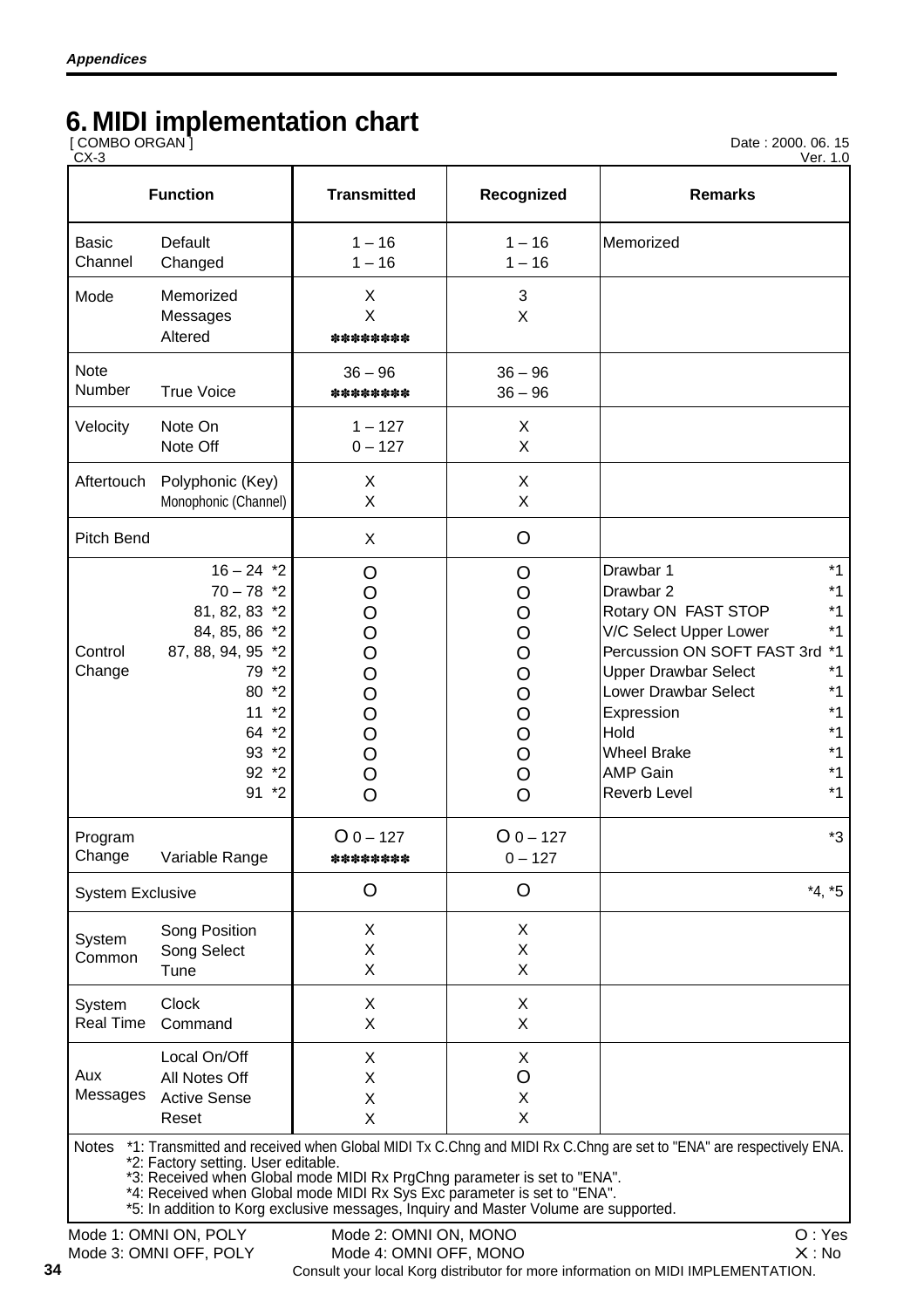# **Index**

# <span id="page-38-0"></span>**C**

| MIDI tone generator with velocity 28 |  |
|--------------------------------------|--|
|                                      |  |
| Copy                                 |  |
|                                      |  |
| Copying drawbar parameters  14       |  |
|                                      |  |

# **D**

| Demo songs                         |  |
|------------------------------------|--|
|                                    |  |
| Listening to the demo songs  13    |  |
| Display                            |  |
|                                    |  |
|                                    |  |
|                                    |  |
|                                    |  |
| Drawbar                            |  |
| Copying drawbar parameters  14     |  |
|                                    |  |
| Drawbar 2                          |  |
|                                    |  |
|                                    |  |
| Drawbar parameters (Group 2)  17   |  |
|                                    |  |
| DRAWBAR SELECT section  3          |  |
| Editing the drawbar parameters  14 |  |
|                                    |  |
|                                    |  |

# **M**

| Local Control On settings 28               |  |
|--------------------------------------------|--|
| MIDI Channel settings (Group 2)  23        |  |
| MIDI Control Channel settings (Group 5, 6) |  |
|                                            |  |
| MIDI Filter settings (Group 4) 23          |  |
| MIDI implementation chart 34               |  |
| MIDI messages                              |  |
| About system exclusive messages  30        |  |
|                                            |  |
|                                            |  |
|                                            |  |
|                                            |  |
|                                            |  |
|                                            |  |
|                                            |  |

# **O**

# **P**

| Pedal                                           |  |
|-------------------------------------------------|--|
| <b>Expression pedal</b>                         |  |
| Adjusting the minimum level (Exp Minimum        |  |
|                                                 |  |
| Adjusting the sensitivity (Exp Pd 1 Calibra-    |  |
|                                                 |  |
|                                                 |  |
| Assigning a MIDI Control Change No.  25         |  |
| Pedal switch                                    |  |
| Setting the polarity (Pedal 1/2 Sw Polarity)    |  |
|                                                 |  |
|                                                 |  |
| Program                                         |  |
|                                                 |  |
| Changing the program name (Rename)  21          |  |
| Changing the program name when you save         |  |
|                                                 |  |
|                                                 |  |
|                                                 |  |
| Returning a program to the factory settings  16 |  |
|                                                 |  |
|                                                 |  |
|                                                 |  |

# **R**

# **S**

| Split |  |
|-------|--|
|       |  |

# **V**

|--|

# **W**